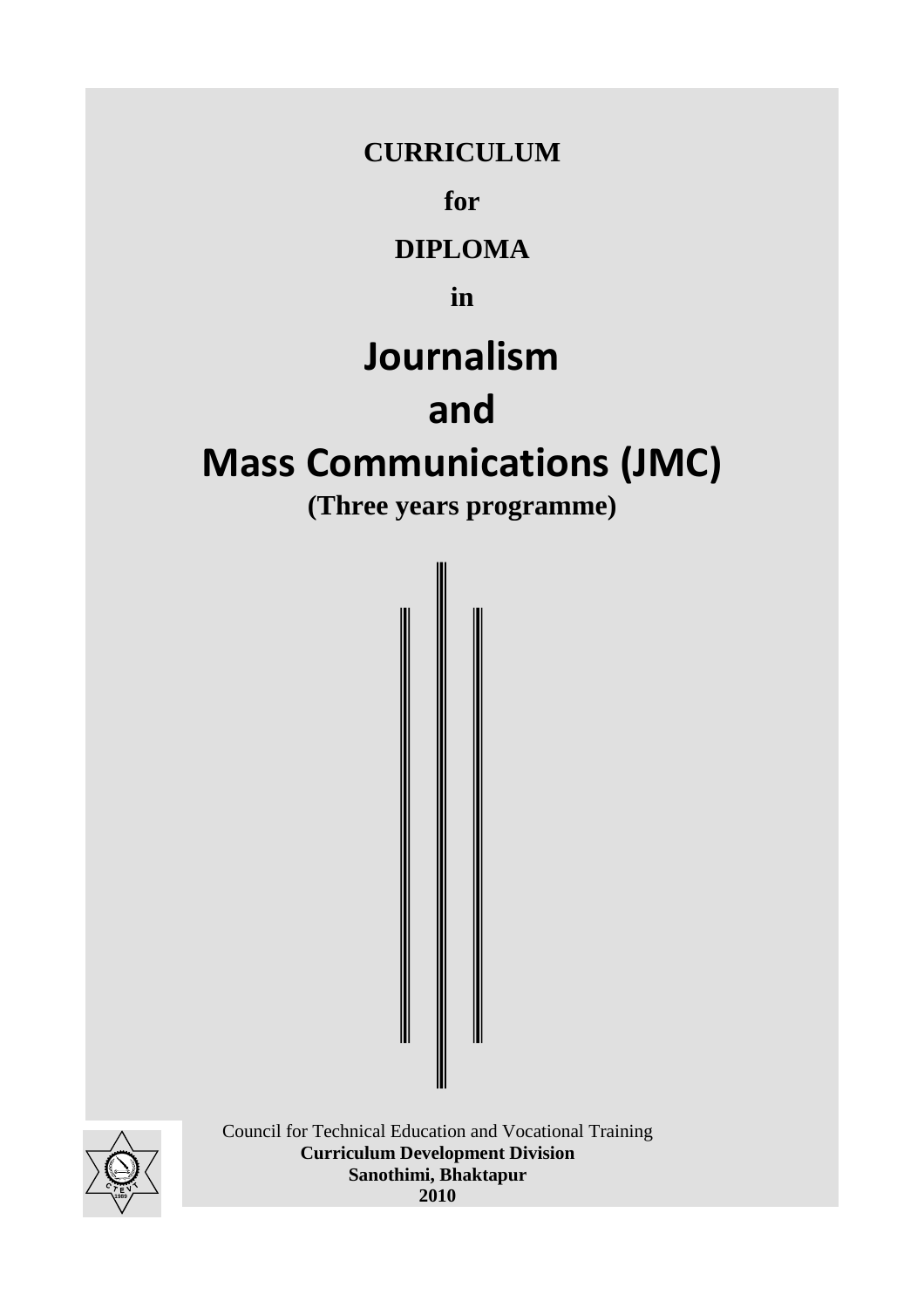## **Table of Contents**

| 1.  | Background                                | 4                |
|-----|-------------------------------------------|------------------|
| 2.  | Introduction                              | 4                |
| 3.  | Course title                              | 4                |
| 4.  | Programme goal and Course objectives      | 4                |
| 5.  | Course description                        | 4                |
| 6.  | Duration                                  | 4                |
| 7.  | Target group                              | 4                |
| 8.  | Group size                                | 4                |
| 9.  | <b>Target location</b>                    | 4                |
| 10. | Entry qualification                       | 4                |
| 11. | Entry criteria                            | 5                |
| 12. | Selection                                 | 5                |
| 13. | Medium of instruction                     | 5                |
| 14. | Attendance requirement                    | 5                |
| 15. | Teacher and student ratio                 | 5                |
| 16. | Faculty members/instructors/demonstrators | 5                |
| 17. | Instructional media and materials         | 5                |
| 18. | Teaching learning methodologies           | 5                |
| 19. | Curriculum implementation model (Blended) | 5                |
| 20. | Examination and marking scheme            | 5                |
| 21. | Provision of back paper                   | 6                |
| 22. | Disciplinary and ethical requirements     | 6                |
| 23. | Pass marks                                | 6                |
| 24. | Grading system                            | 6                |
| 25. | Certification and degree awards           | 6                |
| 26. | Career path                               | 6                |
| 27. | Course structure                          | $\boldsymbol{7}$ |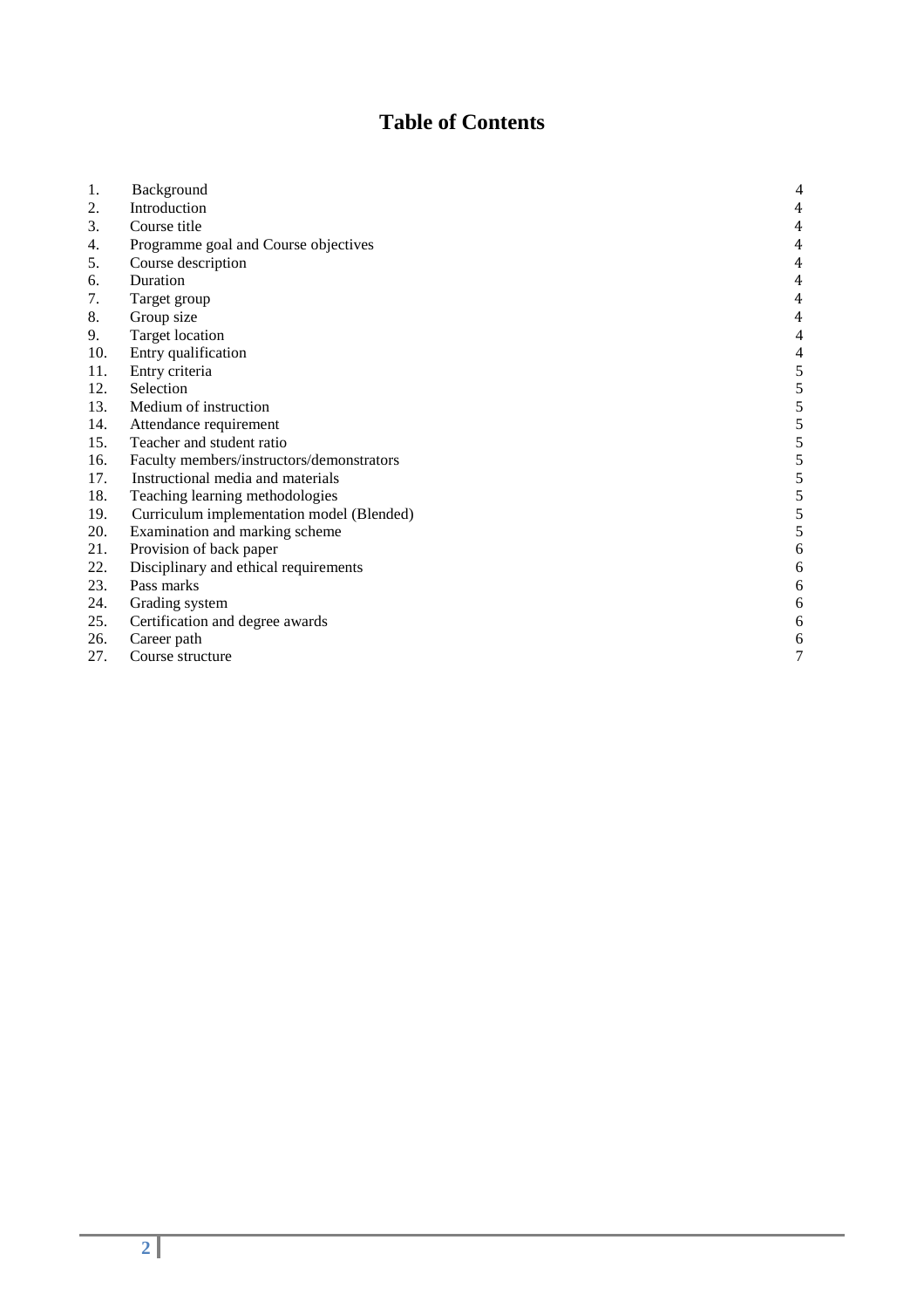| <b>First Year</b>  | 1. Mass Communications                          | 10<br>11 |
|--------------------|-------------------------------------------------|----------|
| 2.                 | <b>Evolution of Mass Media</b>                  | 13       |
| 3.                 | Information Collection and Dissemination        | 15       |
|                    | 4. Basics of News Reporting                     | 17       |
|                    | 5. Nepali                                       | 19       |
|                    | 6. English-1                                    | 22       |
| 7.                 | Civics                                          | 24       |
|                    | 8. Foundation of Journalism                     | 26       |
| <b>Second Year</b> | 1. English-2                                    | 28<br>29 |
|                    | 2. Writing and Editing for Newspaper            | 30       |
| 3.                 | Writing and Editing for Magazine                | 32       |
|                    | 4. Broadcast Journalism                         | 34       |
|                    | 5. Basics of New Media                          | 36       |
| 6.                 | <b>Computer Applications</b>                    | 37       |
|                    | 7. Photography                                  | 39       |
|                    | 8. Layout and Design                            | 41       |
| <b>Third Year</b>  |                                                 | 42       |
| 1.                 | Media Research                                  | 43       |
|                    | 2. Independent Study                            | 45       |
|                    | 3. Basics of Advertisement and Public Relations | 46       |
| 4.                 | Writing for Television and Radio                | 48       |
|                    | 5. Photo Journalism                             | 50       |
| 6.                 | Writing for Online Media                        | 52       |
|                    | 7. Internship                                   | 54       |
| <b>Appendices</b>  |                                                 | 55       |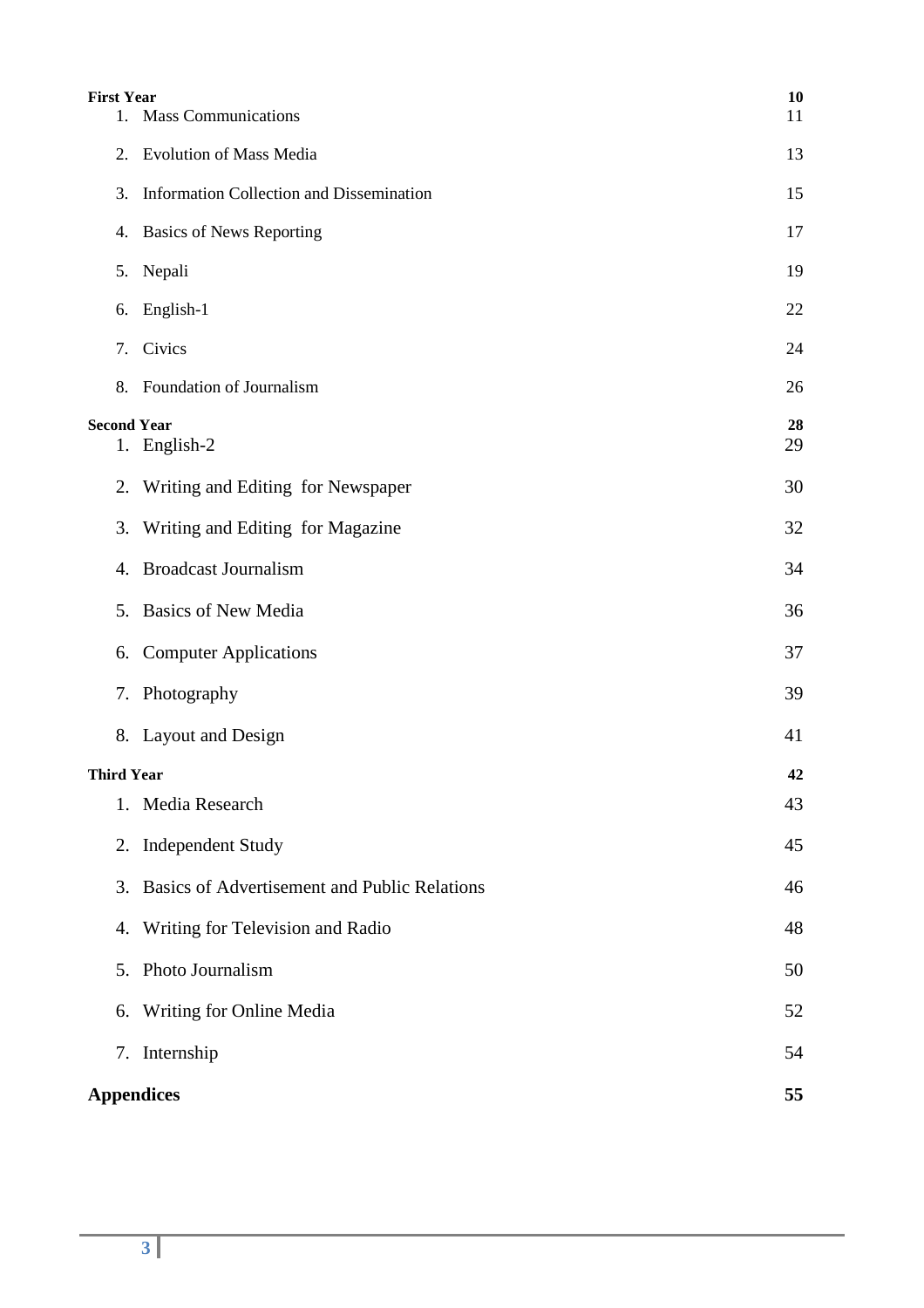#### **1. Background:**

 Journalism and Mass Communications have attracted considerable attention to and attendance of working media practitioners as well as potential communicators covering various branches of this field. Given that media in Nepal give high priority to skill-based knowledge, an appropriate course imparting extensive skills, backed by theoretical knowledge, will create considerable interest in potential students pursuing such course in the cross-section of Nepal's media industry, which has grown dramatically since the 1990s. Skill is what counts the most in media houses, and a course catering to such needs will go a long way in generating employment.

#### **2. Introduction:**

 This curriculum is tailored to producing intermediate level human resources who will be qualified with the knowledge and skills demanded by the growing but ever-competing media industry. It will also be the first of its type at this level and with such purpose focusing chiefly on skills.

#### **3. Course title:**

Diploma in Journalism and Mass Communications (JMC)

## **4. Programme goal and Course objectives:**

#### **Goal**:

 To produce skilled mass communicators and meet the needs of a growing media community requiring qualified hands.

#### **Course objectives:**

 *The course graduates will be able to:* 

- Apply the knowledge and skills to meeting a variety of professional needs of the media industry in particular and others producing their own in-house media course contents in general.
- Apply critical thinking skills for analysis, addressing problems, presenting well thought out arguments in keeping with the requirements of the sources, the channels employed and the target audience identified for the intended impact to the maximum extent.
- Analyze the demands and functioning of various mass media.
- Apply skills of producing and presenting media course contents in different formats.
- Analyze issues for a solid foundation of the primary task concerning mass media operations.

#### **5. Course description:**

 This course seeks to equip candidates with a mixture of knowledge and skills concerning various facets of mass media and mass communications. As such, it covers three years, with annual exams marking each academic year-end. The first year deals with the basics of the most important aspects of mass communication while the second year covers a logical sequel to the previous year's course content. The third, and final, year puts emphasis on internship. Assignments and fieldwork will remain a regular feature all along.

#### **6. Duration:**

The total duration of this course is of three years.

#### **7. Target group:**

 The target group for this course will be individuals having passed SLC or equivalent, and are keen to join journalism and mass communication as a profession.

#### **8. Group size:**

The size of each batch will be 40 students.

#### **9. Target location:**

The target location will encompass all regions Nepal.

#### **10. Entry qualification:**

Entry qualification for JMC will be SLC passed or equivalent.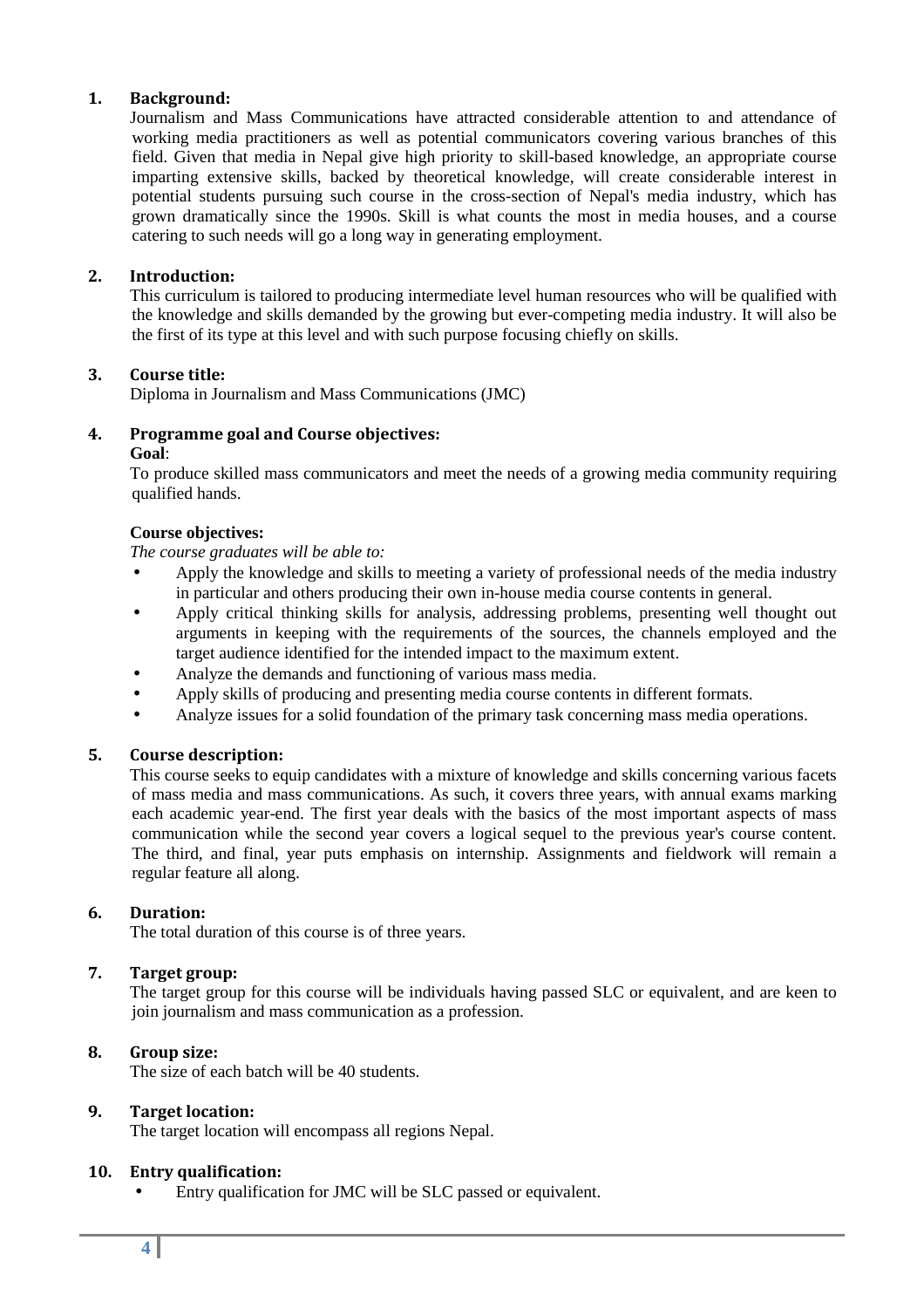#### **11. Entry criteria:**

- Should submit certificate of SLC pass or equivalent.
- Should pass entrance examination as administered by NPI/CTEVT.
- Applicants fulfilling the minimum requirements will be selected for admission on the basis of merit.

#### **12. Selection:**

 Merit will be the basis of selection for admission, with preference to ethnic minorities, dalits and other marginalized groups.

#### **13. Medium of instruction:**

The medium of instruction will be English and/or Nepali.

#### **14. Attendance requirement:**

 A minimum of 80% attendance in each subject is required for eligibility in the respective final examination.

#### **15. Teacher and student ratio:**

- For theory: As per the nature of the course.
- For practical/demonstration: 1:20.
- At least half of the teaching staffs must be full timers.

#### **16. Faculty members/instructors/demonstrators:**

- A Faculty member must hold a Master's degree in the related discipline with ten years academic teaching must hold a Master's degree in any discipline together with fifteen years' working experience in a major field of mass communication.
- An Instructor must hold a Bachelor's degree in the related discipline with ten years of working experiences must hold a Bachelor's degree in any discipline together with fifteen years' working experience.
- A Demonstrator must hold a Certificate level (or equivalent) degree in the related discipline and five years' teaching experience in a related field or must hold a Certificate in any discipline together with fifteen years' working experience.

#### **17. Instructional media and materials:**

The following instructional media and materials are suggested for the effective instruction and demonstration.

- *Printed materials* (assignment sheets, case studies, handouts, information sheets, training packets, procedure and performance check lists, textbooks).
- *Non-projected materials*(display, models, flip charts, posters, writing boards etc.).
- *Audio-visual materials*(audiotapes, films, slide-tape programs, videodiscs, videotapes etc.).
- *Computer-based instructional materials*(computer-based training and related materials).

#### **18. Teaching learning methodologies:**

 Lectures, illustrated lectures, tutorials, group work, individual assignments, discussions, demonstrations, fieldwork, report writing, individual presentations and case studies will be the main basis of teaching.

#### **19. Curriculum implementation model (Blended):**

 Theory classes denote face-to-face interactions and practical work consisting of fieldwork and assignments supervised through distance learning method under a blended model.

#### **20. Examination and marking scheme:**

Each subject teacher will internally assess the students' achievement in each subject during the course, followed by a final examination at the end of each year.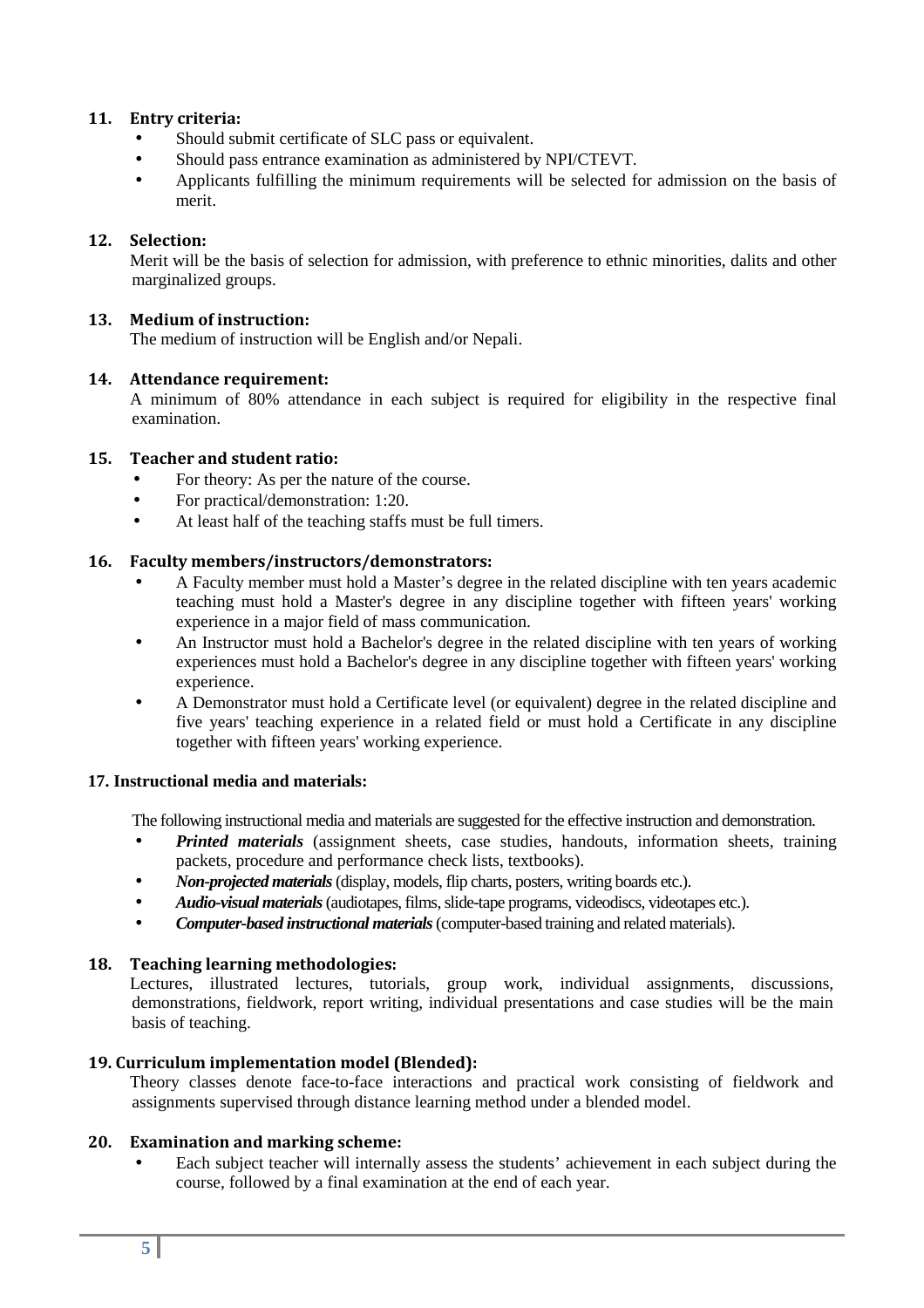- A weightage of 40% for the internal assessment and 60% for the annual final examinations will be allocated for theoretical components of a subject.
- The final annual examinations of all theory components will be conducted through written tests.
- Regular assessment will be conducted for practical exercise.
- Final examinations are also conducted for practical exercise.
- A student failing in the internal assessment will not be eligible to sit in the final examinations.

#### **21. Provision of back paper:**

 There will be a provision of back paper, provided a student passes all the subjects of all the years within six years from the enrollment year.

#### **22. Disciplinary and ethical requirements:**

- Insubordination or other forms of misdemeanour will result in immediate suspension followed by a review by the disciplinary review committee.
- Dishonesty in academic and other related activities will result in immediate suspension followed by administrative review, with possible expulsion.

#### **23. Pass marks:**

 A student must secure a minimum of 40% marks both in theory and practical (lab work). The students must secure a minimum of 40% marks in the internal assessment and 40% in annual final examination of each subject to be declared pass in the respective subject.

#### **24. Grading system:**

 The overall achievement of each student will be measured by a final aggregate percentage of all final semester examinations and graded as follow:

Marks division:

- Distinction :  $> \text{or} = 80\%$ • First division :  $65\%$  to  $< 80\%$ Second division :  $50\%$  to 65 %
- Pass :  $40\%$  to  $< 50\%$

#### **25. Certification and degree awards:**

- Students who have passed all the components of all the subjects of all the years are considered to have successfully completed the course.
- Students who have successfully completed the course will be awarded a degree of Diploma in Journalism and Mass Communications (JMC).

#### **26. Career path:**

 The graduates will be eligible for the position equivalent to Non-gazette 1st class (technical) or its equivalent, as prescribed by the Public Service Commission of Nepal. The graduate will be eligible for registration with the related licensing organization (if any) of the country.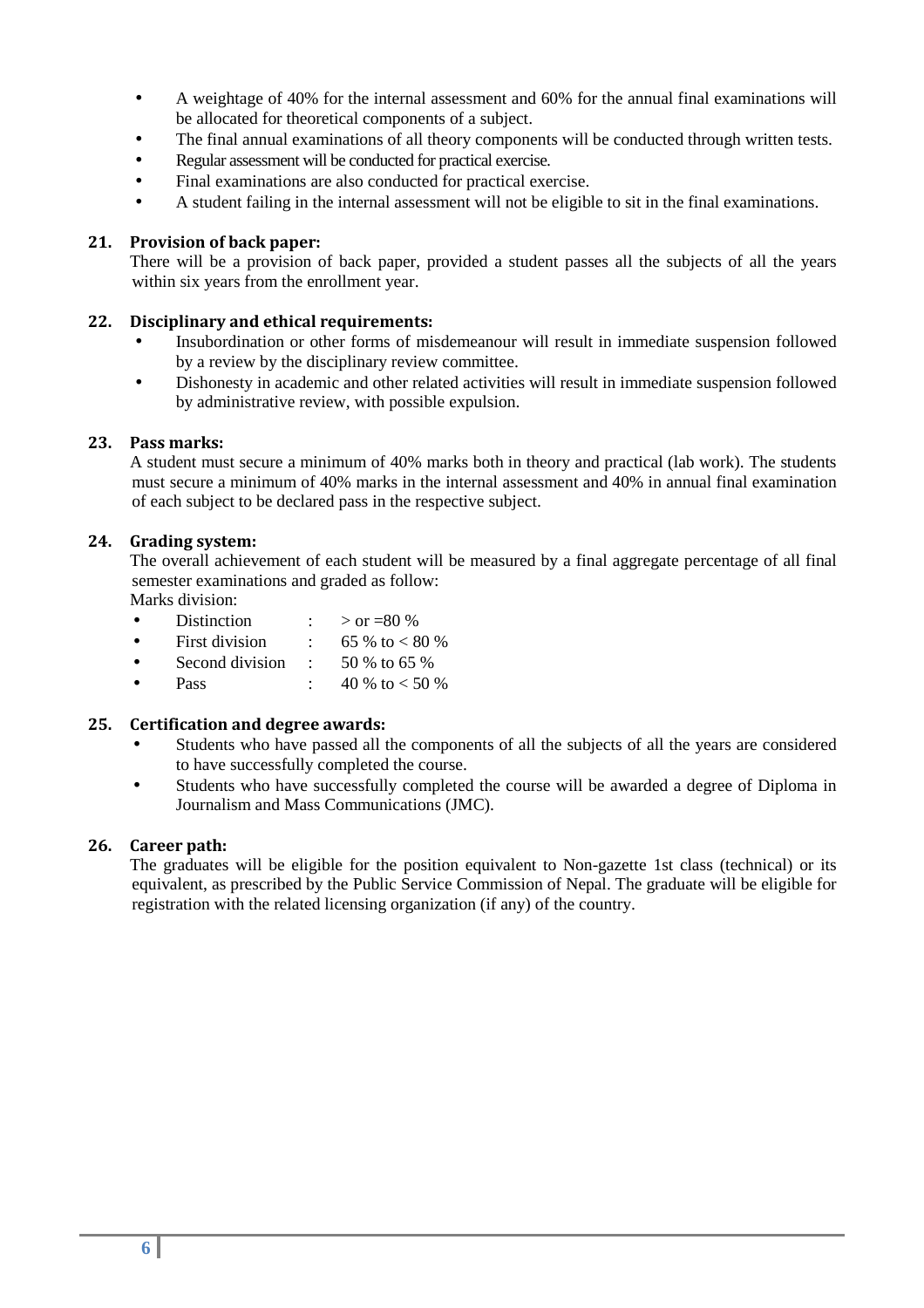## **Course structure Diploma in Journalism and Mass Communications**

#### **First Year**

|           |                                             |               |            | <b>Marks distribution and examination hours</b> |      |     |            |      |      |               |      |                |          |                  |          |                |              |
|-----------|---------------------------------------------|---------------|------------|-------------------------------------------------|------|-----|------------|------|------|---------------|------|----------------|----------|------------------|----------|----------------|--------------|
| <b>SN</b> | <b>Subjects</b>                             | <b>Nature</b> | Hours/week |                                                 |      |     | Hours/year |      |      | <b>Theory</b> |      |                |          | <b>Practical</b> |          |                |              |
|           |                                             |               | Th.        | Pr.                                             | Tot. | Th. | Pr.        | Tot. | Int. | Ext.          | Tot. | Hr(s)          | Int.     | Ext.             | Tot.     | Hr(s)          | <b>Marks</b> |
| -1.       | <b>Mass Communications</b>                  | $T+P$         | 3          | 2                                               | 5    | 117 | 78         | 195  | 20   | 40            | 60   | $\overline{2}$ | 20       | 20               | 40       | $\overline{4}$ | 100          |
| 2.        | <b>Evolution of Media</b>                   | $T+P$         | 3          | 2                                               | 5    | 117 | 78         | 195  | 20   | 40            | 60   | $\overline{c}$ | 20       | 20               | 40       | $\overline{4}$ | 100          |
| 3.        | Information collection<br>and dissemination | $T+P$         | 3          | $\mathcal{L}$                                   | 5    | 117 | 78         | 195  | 20   | 40            | 60   | 2              | 20       | 20               | 40       | 4              | 100          |
| 4.        | Basics of news reporting                    | $T+P$         | 3          | $\overline{c}$                                  | 5    | 117 | 78         | 195  | 20   | 40            | 60   | $\overline{2}$ | 20       | 20               | 40       | $\overline{4}$ | 100          |
| 5.        | Nepali                                      | $\mathbf{T}$  | 3          | 0                                               | 3    | 117 | $\Omega$   | 117  | 20   | 80            | 100  | 3              | $\theta$ | $\Omega$         | $\theta$ | $\Omega$       | 100          |
| 6.        | English-1                                   | m.            | 3          | $\theta$                                        | 3    | 117 | $\Omega$   | 117  | 20   | 80            | 100  | 3              | $\Omega$ | $\Omega$         | $\theta$ | $\Omega$       | 100          |
| 7.        | <b>Civics</b>                               | m             | 3          | $\theta$                                        | 3    | 117 | $\Omega$   | 117  | 20   | 80            | 100  | 3              | $\Omega$ | $\theta$         | $\Omega$ | $\theta$       | 100          |
| 8.        | Foundations of<br>iournalism                | $T+P$         | 3          | $\overline{c}$                                  |      | 117 | 78         | 195  | 20   | 40            | 60   | $\overline{2}$ | 20       | 20               | 40       | $\overline{4}$ | 100          |
|           | Total:                                      |               |            |                                                 | 34   | 936 | <b>390</b> | 1326 | 160  | 440           | 600  |                | 100      | 100              | 200      |                | 800          |

#### **Second Year**

|           |                                            |               |           | Marks distribution and examination hours |      |     |                       |      |      |               |      |                |      |                  |      |       |              |
|-----------|--------------------------------------------|---------------|-----------|------------------------------------------|------|-----|-----------------------|------|------|---------------|------|----------------|------|------------------|------|-------|--------------|
| <b>SN</b> | <b>Subjects</b>                            | <b>Nature</b> |           | Hours/week                               |      |     | <b>Hours/year</b>     |      |      | <b>Theory</b> |      |                |      | <b>Practical</b> |      |       |              |
|           |                                            |               | Th.       | Pr.                                      | Tot. | Th. | Pr.                   | Tot. | Int. | Ext.          | Tot. | Hr(s)          | Int. | Ext.             | Tot. | Hr(s) | <b>Marks</b> |
|           | English-2                                  |               | 3         |                                          |      | .17 |                       | 17   | 20   | 80            | 100  | 3              |      |                  |      |       | 100          |
| 2.        | Writing and editing for<br>Newspapers      | $T+P$         | $\sim$    |                                          |      | 78  | 17                    | 195  | 20   | 40            | 60   | $\Omega$       | 20   | 20               | 40   |       | 100          |
| 3.        | Writing and editing for<br>Magazines       | $T+P$         | $\gamma$  |                                          |      | 78  | 17<br>11 <sup>T</sup> | 195  | 20   | 40            | 60   | $\overline{2}$ | 20   | 20               | 40   |       | 100          |
| 4.        | Writing and editing for<br>Broadcast media | $T+P$         | $\bigcap$ |                                          |      | 78  | 17                    | 195  | 20   | 40            | 60   | $\gamma$       | 20   | 20               | 40   |       | 100          |

**7**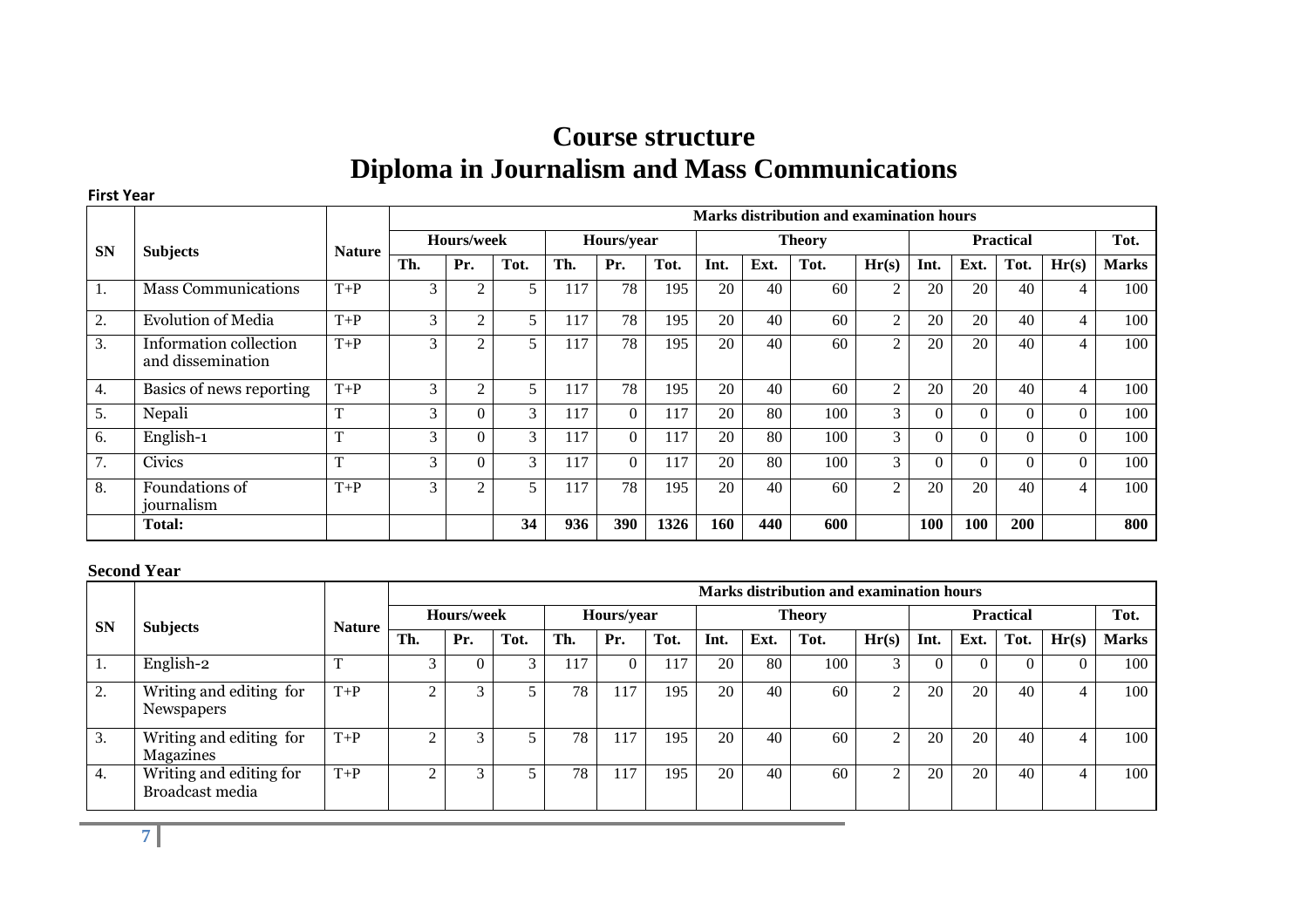|    | Basics of New media          | $T+P$ |  |    | 78  | 78   | 156  | 16  | 64  | 80  |             |     | ∣າ  | 20  | 100 |
|----|------------------------------|-------|--|----|-----|------|------|-----|-----|-----|-------------|-----|-----|-----|-----|
| v. | <b>Computer Applications</b> | $T+P$ |  |    | 78  | 17،  | 195  | 20  | 40  | 60  |             | 20  | 20  | 40  | 100 |
|    | Photography                  | $T+P$ |  |    | 39  | 156  | 195  | 20  | 20  | 40  | ∼           | 20  | 40  | 60  | 100 |
| o. | Layout and Design            | $T+P$ |  |    | 39  | l 56 | 195  | 20  | 20  | 40  | $\sim$<br>∼ | 20  | 40  | 60  | 100 |
|    | <b>Total:</b>                |       |  | 37 | 585 | 858  | 1443 | 156 | 344 | 500 |             | 128 | 172 | 300 | 800 |

#### **Third Year**

|                  |                                                        |               |          | Marks distribution and examination hours |      |          |            |      |          |          |               |                |      |      |                  |                |              |
|------------------|--------------------------------------------------------|---------------|----------|------------------------------------------|------|----------|------------|------|----------|----------|---------------|----------------|------|------|------------------|----------------|--------------|
| <b>SN</b>        | <b>Subjects</b>                                        | <b>Nature</b> |          | Hours/week                               |      |          | Hours/year |      |          |          | <b>Theory</b> |                |      |      | <b>Practical</b> |                | Tot.         |
|                  |                                                        |               | Th.      | Pr.                                      | Tot. | Th.      | Pr.        | Tot. | Int.     | Ext.     | Tot.          | Hr(s)          | Int. | Ext. | Tot.             | Hr(s)          | <b>Marks</b> |
| -1.              | Media Research                                         | $T+P$         |          | 4                                        |      | 39       | 156        | 195  | 20       | 40       | 60            | 2              | 20   | 20   | 40               | 4              | 100          |
| 2.               | <b>Independent Study</b>                               | P             | $\Omega$ | 5                                        |      | $\Omega$ | 195        | 195  | $\Omega$ | $\Omega$ | $\theta$      | $\overline{2}$ | 75   | 75   | 150              | $\overline{4}$ | 150          |
| 3.               | <b>Basics of Advertisement</b><br>and Public Relations | $T+P$         |          | 4                                        |      | 39       | 156        | 195  | 20       | 40       | 60            | $\overline{2}$ | 20   | 20   | 40               | $\overline{4}$ | 100          |
| $\overline{4}$ . | <b>Writing for Television</b><br>and Radio             | $T+P$         |          | 4                                        |      | 39       | 156        | 195  | 20       | 40       | 60            | $\overline{2}$ | 20   | 20   | 40               | $\overline{4}$ | 100          |
| 5.               | Photo journalism                                       | $T+P$         |          | 4                                        | 5    | 39       | 156        | 195  | 16       | 64       | 80            | $\overline{2}$ | 8    | 12   | 20               |                | 100          |
| 6.               | Writing for Online<br>Media                            | $T+P$         |          |                                          | 5    | 39       | 156        | 195  | 16       | 64       | 80            | $\overline{2}$ | 8    | 12   | 20               |                | 100          |
| 7.               | Internship                                             | P             | $\Omega$ | 5                                        |      | $\Omega$ | 195        | 195  | $\Omega$ | $\Omega$ | $\Omega$      | $\Omega$       | 75   | 75   | 150              | $\overline{4}$ | 150          |
|                  | <b>Total:</b>                                          |               |          |                                          | 35   | 195      | 1170       | 1365 | 92       | 248      | 340           |                | 226  | 234  | 460              |                | 800          |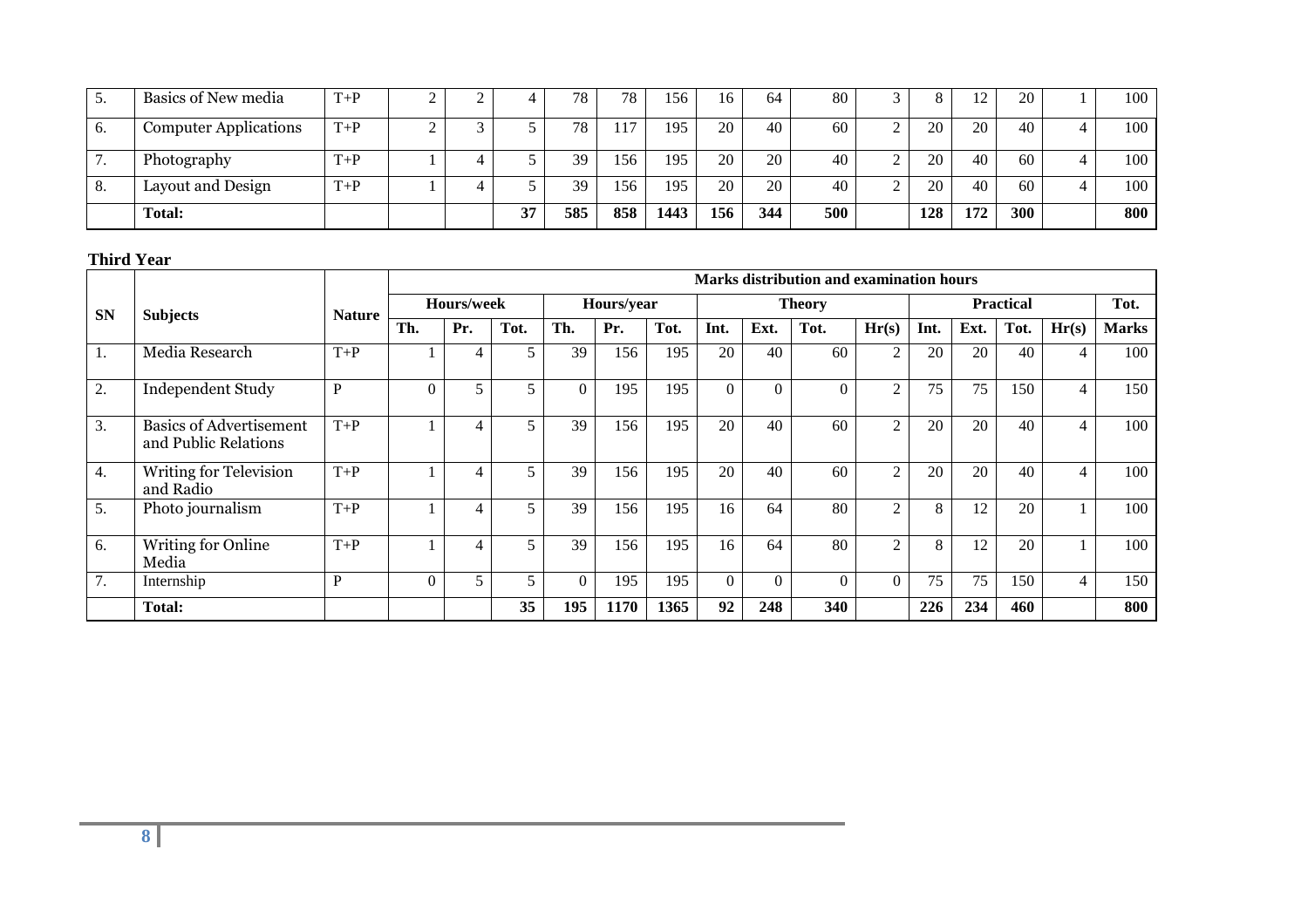#### **All total**

|           |      |                    |      |      |               | <b>Marks distribution</b> |                  |              |      |              |
|-----------|------|--------------------|------|------|---------------|---------------------------|------------------|--------------|------|--------------|
| <b>SN</b> |      | <b>Total hours</b> |      |      | <b>Theory</b> |                           | <b>Practical</b> | <b>Total</b> |      |              |
|           | Th.  | Pr.                | Tot. | Int. | Ext.          | Tot.                      | Int.             | Ext.         | Tot. | <b>Marks</b> |
| 1.        | 936  | 390                | 1326 | 160  | 440           | 600                       | 100              | 100          | 200  | 800          |
| 2.        | 585  | 858                | 1443 | 156  | 344           | 500                       | 128              | 172          | 300  | 800          |
| 3.        | 195  | 1170               | 1365 | 92   | 248           | 340                       | 226              | 234          | 460  | 800          |
|           | 1716 | 2418               | 4134 | 278  | 1032          | 1440                      | 454              | 506          | 960  | 2400         |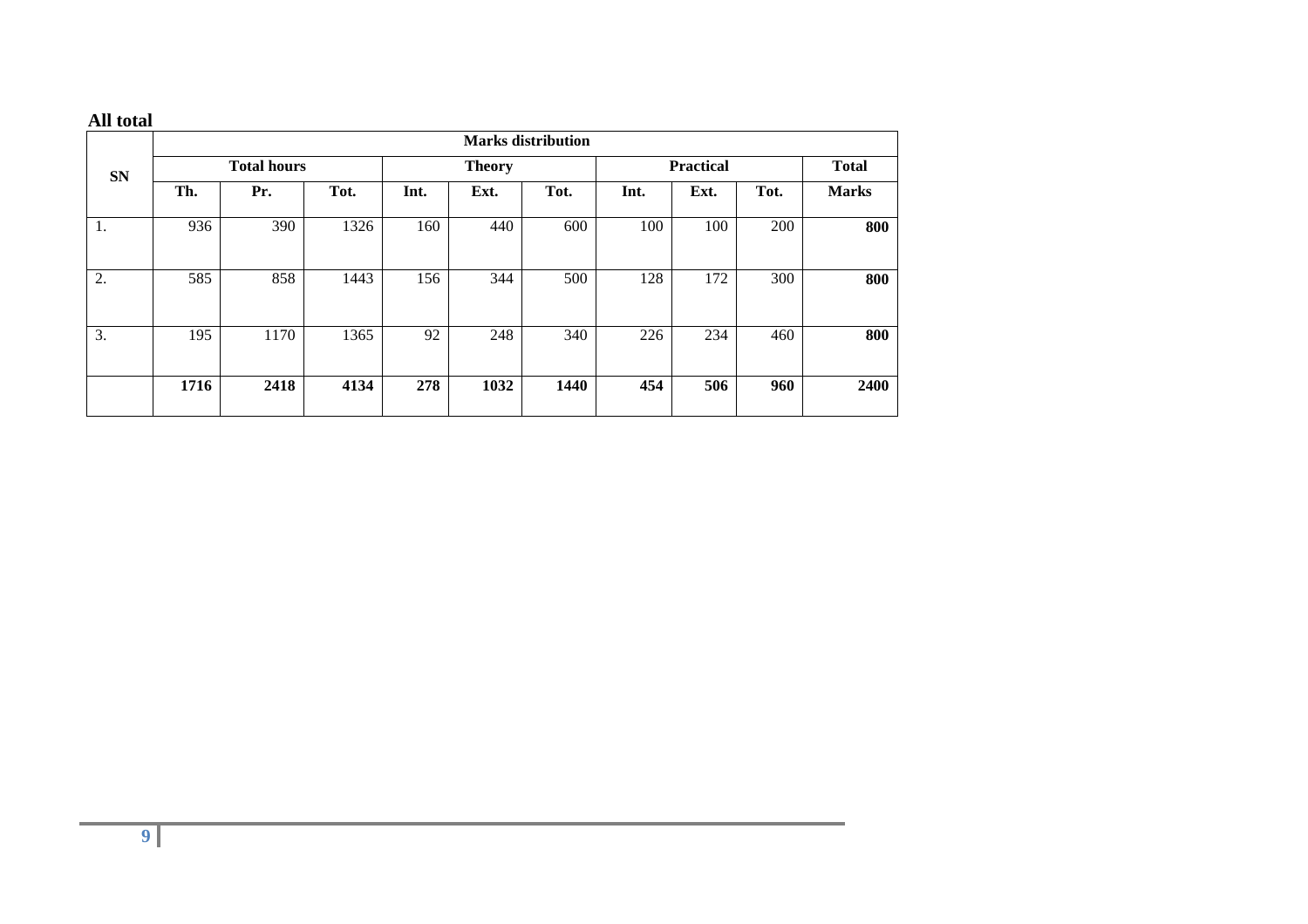## **First Year**

### **Subjects**

- 1. Mass Communications
- 2. Evolution of Mass Media
- 3. Information Collection and Dissemination
- 4. Basics of News Reporting
- 5. Nepali
- 6. English-1
- 7. Civics
- 8. Foundations of Journalism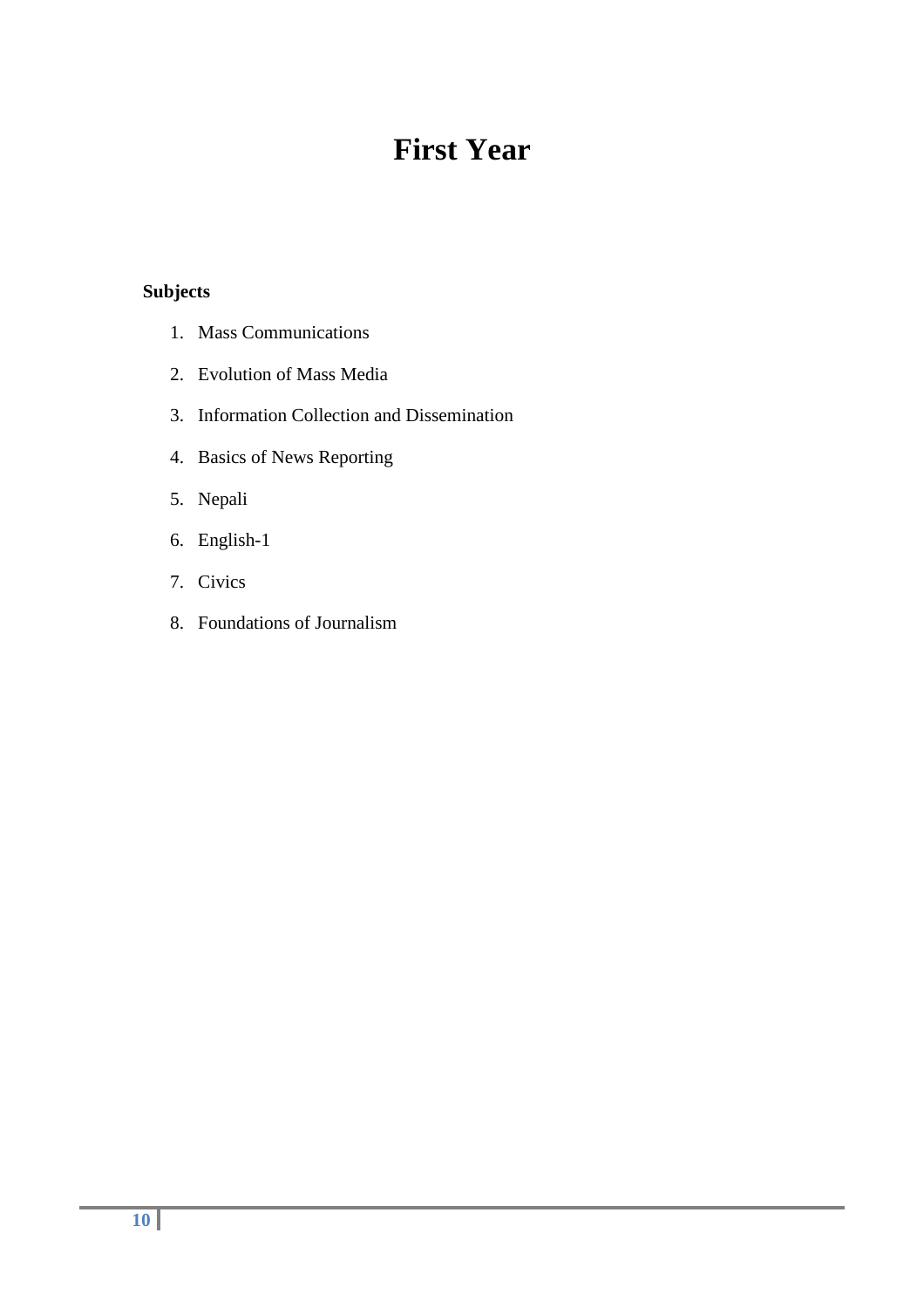## **1. Mass Communications**

#### **Year I**

*Course description* 

It consists of knowledge and skills related to principles and model of communication, communication theory, human communication, uses of communication means to test a communication process and relationship between communication and media.

#### *Course objectives*

After its completion the students will be able:

- To explain the importance of model of communication
- To define communication and mass communication
- To explain the terminology of the mass media
- To explain the relationship of media and communication
- To describe the meaning of communication

#### *Course contents Theory*

| Unit: I: Communication and information<br>1. Introduction to Communication and Information                                     | $25$ hrs. |
|--------------------------------------------------------------------------------------------------------------------------------|-----------|
| 2.                                                                                                                             |           |
| Human communication — a conceptual move<br>Elements of communication process<br>3.                                             |           |
| Paradigms of communication: non-linear paradigm of communication and linear paradigm of<br>4.<br>communication                 |           |
| Unit: II: Human communication                                                                                                  | $25$ hrs. |
| 1. Factors for communication success                                                                                           |           |
| 2. Functions of communication                                                                                                  |           |
| 3. Forms of communication: interpersonal communication, machine-assisted interpersonal<br>communication and mass communication |           |
| Unit: III: Types of communication model                                                                                        | $25$ hrs. |
| 1. Functions of communication models                                                                                           |           |
| 2. Different communication models                                                                                              |           |
| 3. Linear models of communication and non-linear models of communication                                                       |           |
| <b>Unit: IV: Communication models</b>                                                                                          | $25$ hrs. |
| 1. Aristotle model of communication                                                                                            |           |
| 2. Lasswell model of communication                                                                                             |           |
| 3. De Fleur Models of Communication                                                                                            |           |
| Unit: V: Communication and media                                                                                               | $17$ hrs. |
| 1. Uses of communication means                                                                                                 |           |
| 2. Different processes of communication                                                                                        |           |

3. Relationship between communication and media

 **Total: 5 hrs/w Theory: 3 hrs /w Practical: 2 Hrs /w**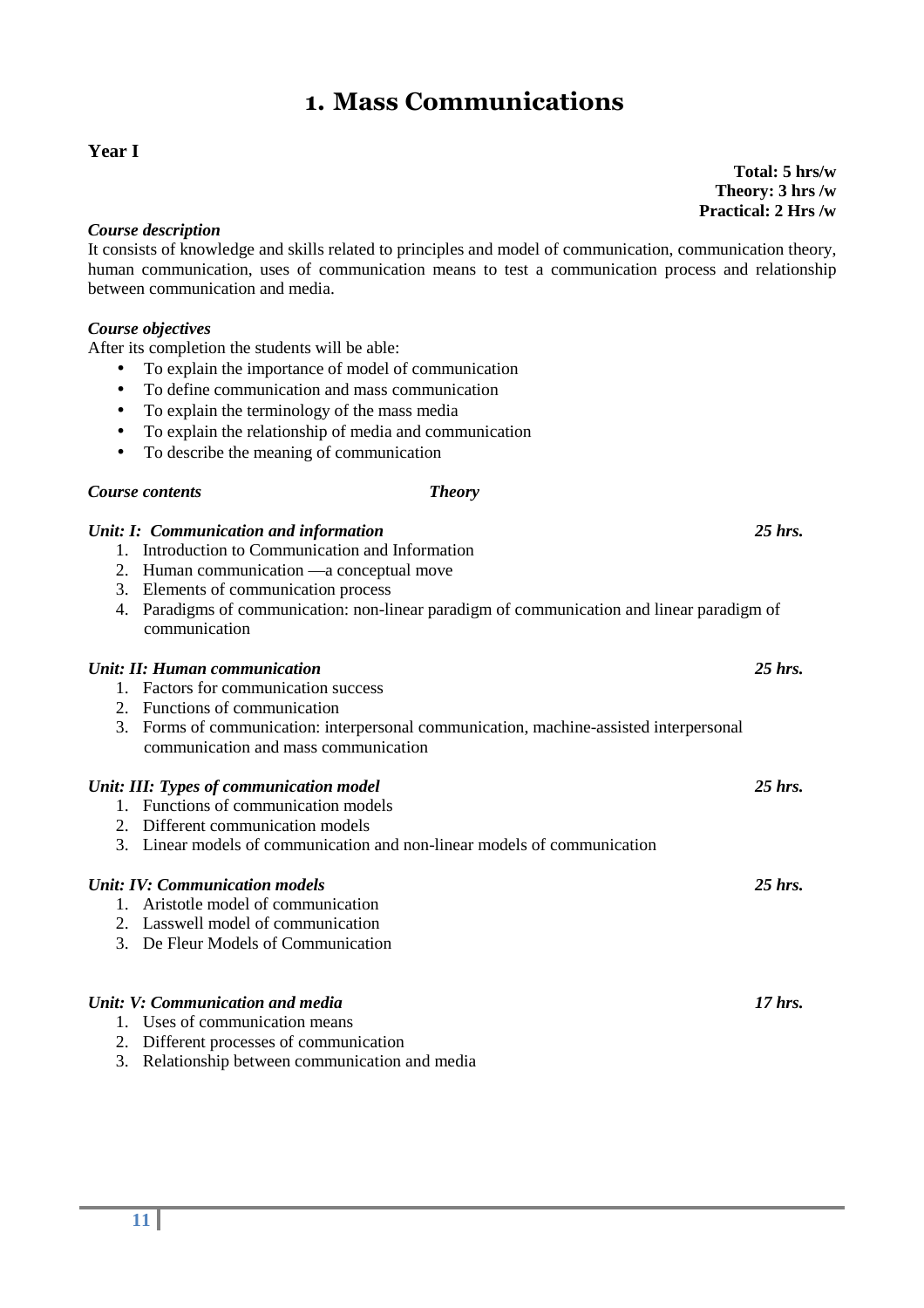|                   | <b>Practical</b>                                                        |           |
|-------------------|-------------------------------------------------------------------------|-----------|
|                   | <b>Unit: I: Human Communication</b>                                     | $25$ hrs. |
|                   | 1. Lead class discussions on communication models                       |           |
|                   | 2. Present elements of communication process                            |           |
|                   | 3. Carry out linear communication                                       |           |
| 4.                | Carry out non-linear communication                                      |           |
|                   | Unit: II: Communication and information                                 | $25$ hrs. |
|                   | 1. Produce informative lead                                             |           |
|                   | 2. Perform interpersonal communication                                  |           |
| 3.                | Perform machine-assisted interpersonal communication                    |           |
|                   | Unit: III: Types of Communication                                       | 10 hrs.   |
|                   | 1. Perform linear communication                                         |           |
|                   | 2. Perform non-Linear communication                                     |           |
|                   | Unit: IV: Types of communication model                                  | 10 hrs.   |
|                   | 1. Apply Laswell's Model                                                |           |
|                   | 2. Apply De Fleur model                                                 |           |
|                   | Unit: V: Communication and media                                        | 8 hrs.    |
| 1.                | Analyze how a newspaper communicates                                    |           |
| 2.                | Carry out peer group discussion on communication with the help of media |           |
| 3.                | Carry peer group discussion on communication without media              |           |
| <b>References</b> |                                                                         |           |

- 1. Narula, Uma. (2001), Mass Communication: Theory and Practice. Haranand Publication: New Delhi.
- 2. Stone, Gerald, Michael Singletary and Virginia P. Richmond. (2003), Clarifying Communication Theories: A Hands-On Approach. Delhi: Surjeet Publications.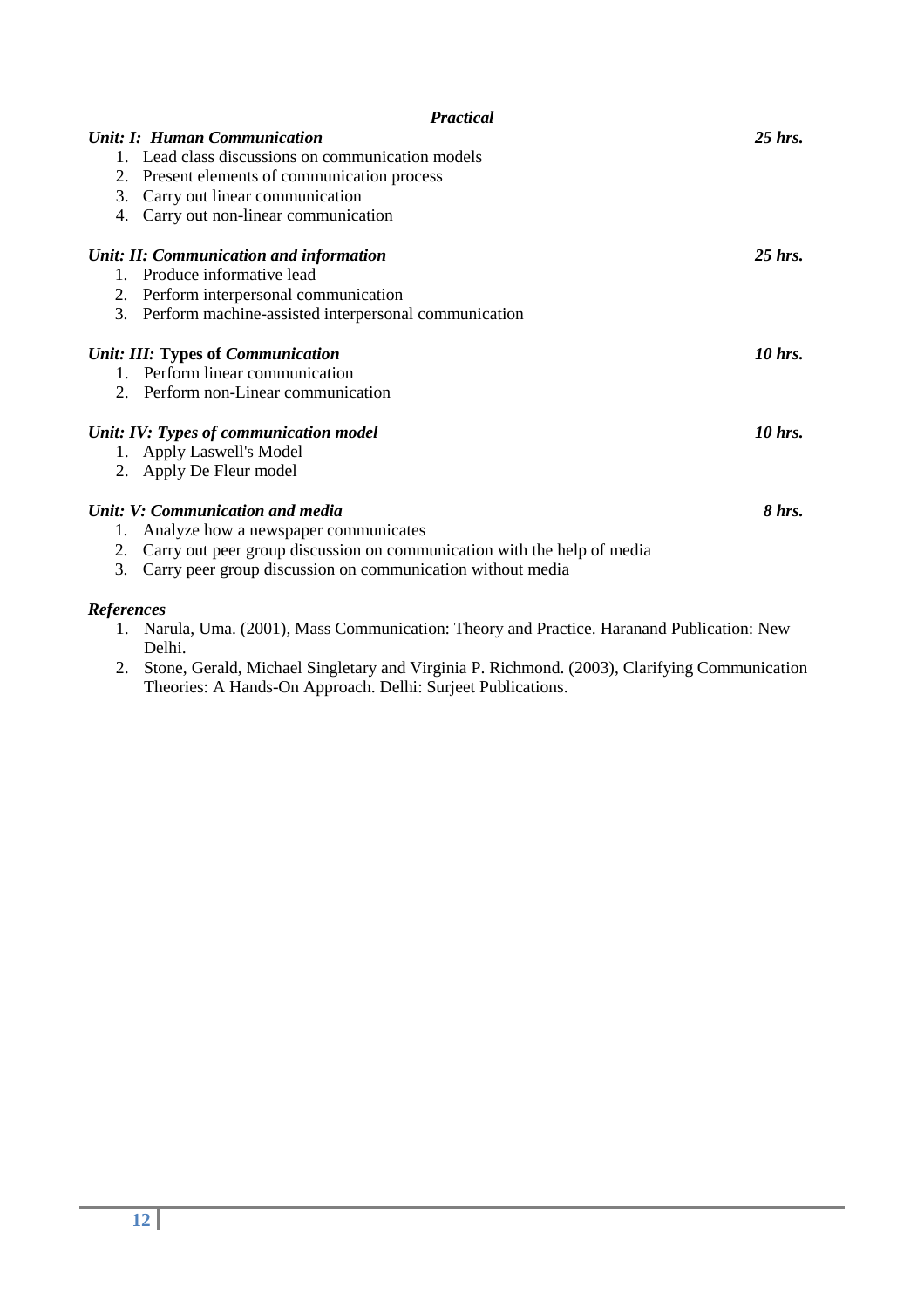## **2. Evolution of Media**

#### **Year I**

**Total: 5 hrs/w Theory: 3 hrs /w Practical: 2 Hrs /w**

#### *Course description*

The course consists of history of journalism: world and Nepal, history of print: books, printing press and newspapers in world and Nepal; development of media, with reference to print, radio, cinema, television and of online media.

#### *Course Course Objectives*

The objectives of this paper are to make the students able:

- To explain the historical development of journalism in global and domestic context.
- To present an overall idea on the development of print journalism including the printing press.
- To present a timeline with reference to print, radio, television and online media.

#### *Course contents Theory*

| Unit: I: Book the oldest mass media                                                                                                                                                                                                                                                              | 37 hrs. |
|--------------------------------------------------------------------------------------------------------------------------------------------------------------------------------------------------------------------------------------------------------------------------------------------------|---------|
| $\mathbf{p}$ and $\mathbf{p}$ and $\mathbf{p}$ and $\mathbf{p}$ and $\mathbf{p}$ and $\mathbf{p}$ and $\mathbf{p}$ and $\mathbf{p}$ and $\mathbf{p}$ and $\mathbf{p}$ and $\mathbf{p}$ and $\mathbf{p}$ and $\mathbf{p}$ and $\mathbf{p}$ and $\mathbf{p}$ and $\mathbf{p}$ and $\mathbf{p}$ and |         |

- 1. Book with the emergence of Guttenberg press
- 2. Early days books in world
- 3. Early days books in Nepal
- 4. Book as the messenger of idea and thought
- 5. Variety of topics in Nepal's book market

#### *Unit: II: Evolution of print media 30 hrs.*

- 1. Acta Diurna as an early prototype of newspaper
- 2. Some early newspapers from Europe and North America
- 3. Brief history of *Gorakhapatra* as pioneer newspaper in Nepal
- 4. *Sudha Sagar* and other early Nepali magazines from within and outside the country

#### *Unit: III: Radio as mass media 25 hrs.*

- 1. Early radio stations in Europe and North America
- 2. History of BBC Service
- 3. History of radio broadcasting in Nepal prior to 1950
- 4. Development of radio broadcasting in Nepal since 1951
- 5. Emergence of FM radio in Nepal

#### *Unit: IV: Television as mass media* 25 hrs. 25 hrs.

- 1. History of television in Nepal prior to 2000
- 2. Emergence of private television channels
- 3. Early television channels in Europe and North America
- 4. Worldwide trend of news channels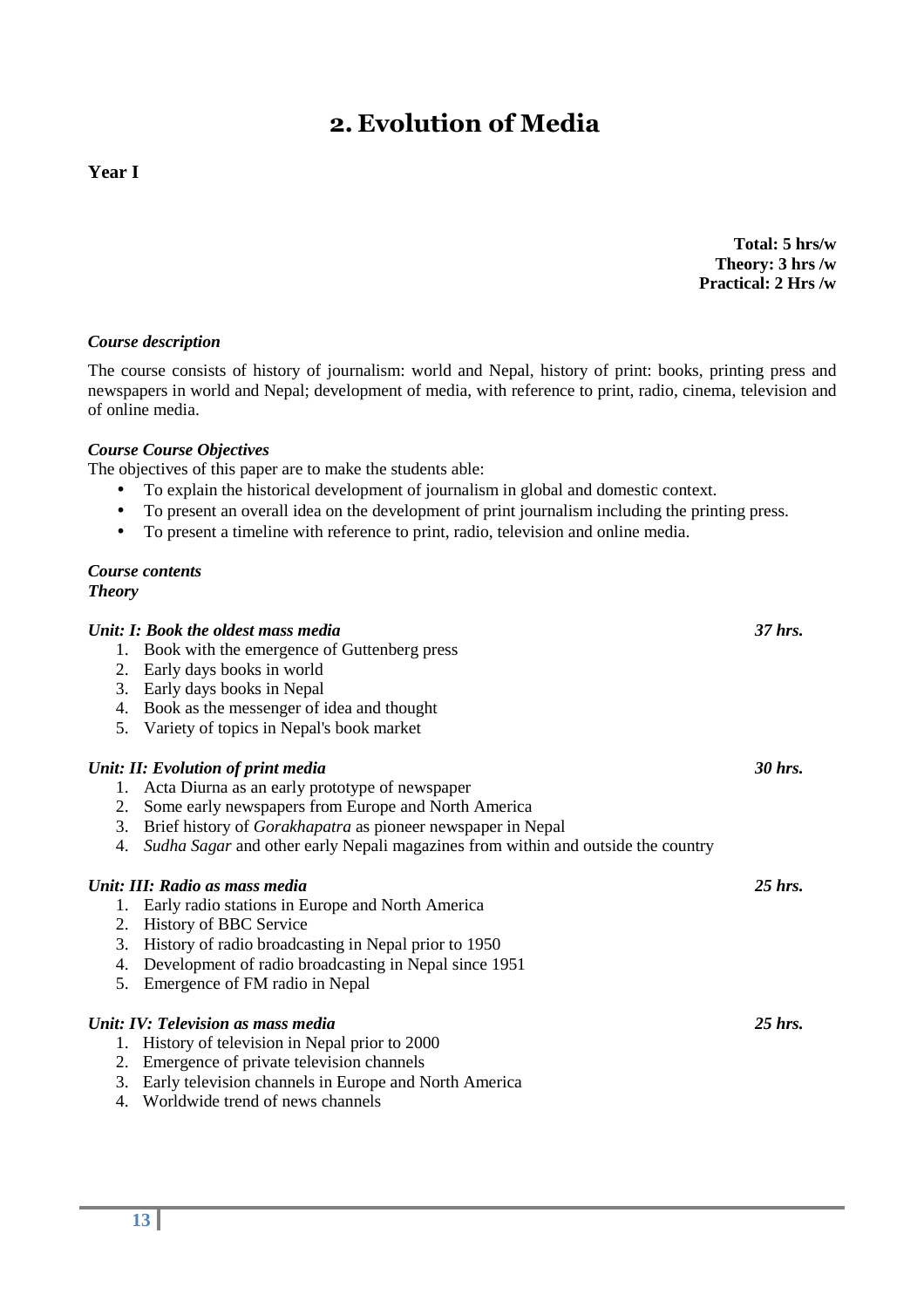#### *Practical*

#### *Unit: I: Book the oldest media* 10 hrs. *IO hrs. IO hrs.*

- 1. Find lead paragraph on early days books of Nepal (i.e. MAKAIKO KHETI)
- 2. Finalize lead on hand made books and printed books
- 3. Discuss and decide on why essay books were so important
- 4. Prepare a list five disciplines and develop five separate lists of books on the respective disciplines

#### *Unit: II: Evolution of print media* 18 hrs. 2008.

- 1. Prepare/submit a project work compiling the review of five consecutive issues of a broadsheet daily
- 2. Prepare and analyze a five pages of photocopied material from the old letter press
- 3. Collect and compile three page of reading material on Acta Diurna through the help of internet
- 4. Compile and analyze five early newspapers from Europe and North America

#### *Unit: III: Radio as mass media 25 hrs.*

- 1. Prepare final copies of assigned project work on any FM radio station located at a site to student convenient
- 2. Prepare presentation of a project work on a programme of a FM radio station in your location
- 3. Write a commentary on BBC's recent news bulletin within 500 words

#### *Unit: IV: Television as mass media 25 hrs.*

- 1. Compare news bulletin over Nepal Television and a local TV station
- 2. Prepare a commentary in about 1000 words on the news programme broadcast over a private TV channel
- 3. Prepare a presentation on the latest news bulletin by CNN

#### *References*

- 1. Dominick, Joseph R. (1999), the Dynamics of Mass Communication. New York: McGraw-Hill College.
- 2. Folkerts, Jean and Stephen Lacy. (2005), The Media in Your Life: An Introduction to Mass Communication. Pearson Education,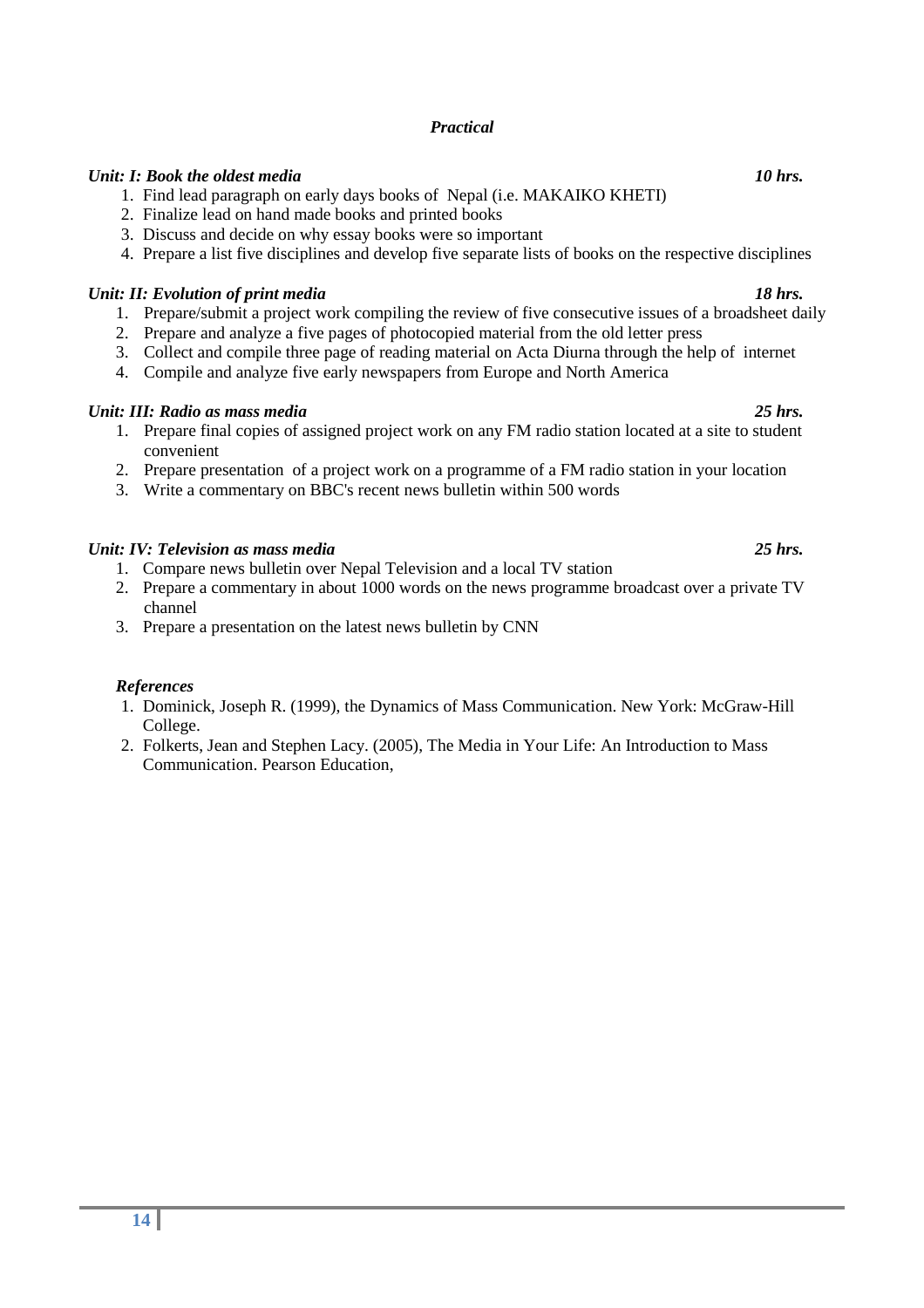## **3. Information Collection and Dissemination**

#### **Year I**

**Total: 5 hrs/w Theory: 3 hrs /w Practical: 2 Hrs /w**

#### *Course description*

The course consists of importance of information and the knowledge and skills of information gathering as well as dissemination. In line with the notion that the information is power the course presents strategies for cultivating information.

#### *Course Objectives*

The objectives of this course are to enable students:

- To explore the importance of information
- To distinguish forms of information
- To explore ways to gather information
- To understand right to information
- To describe information as power

#### *Course contents Theory*

#### *Unit: I: Introduction 30 hrs.*

- 1. Definition of information
- 2. Forms of information
- 3. Information as rights: Article 19 of Universal Declaration of Human Rights, 1948 and International Covenant of Civil and Political Rights, 1976
- 4. National Information Commission, Nepal

#### *Unit: II: Strategies for cultivating information* 30 hrs. 30 hrs.

- **1.** Planning for getting information
- **2.** Skills of assembling information
- 3. Primary and secondary sources of information
- 4. Information management

#### *Unit: III: Processing and presentation* 30 hrs. **30 hrs.** 30 hrs.

- 1. Collection of information
- 2. Verification of information
- 3. Processing of information to cultivate the message
- 4. Making information comprehensive

#### *Unit: IV: Dissemination 27 hrs.*

1. Press release, press conference

- 2. Writing features
- 3. Website/online
- 4. Campaign and media campaign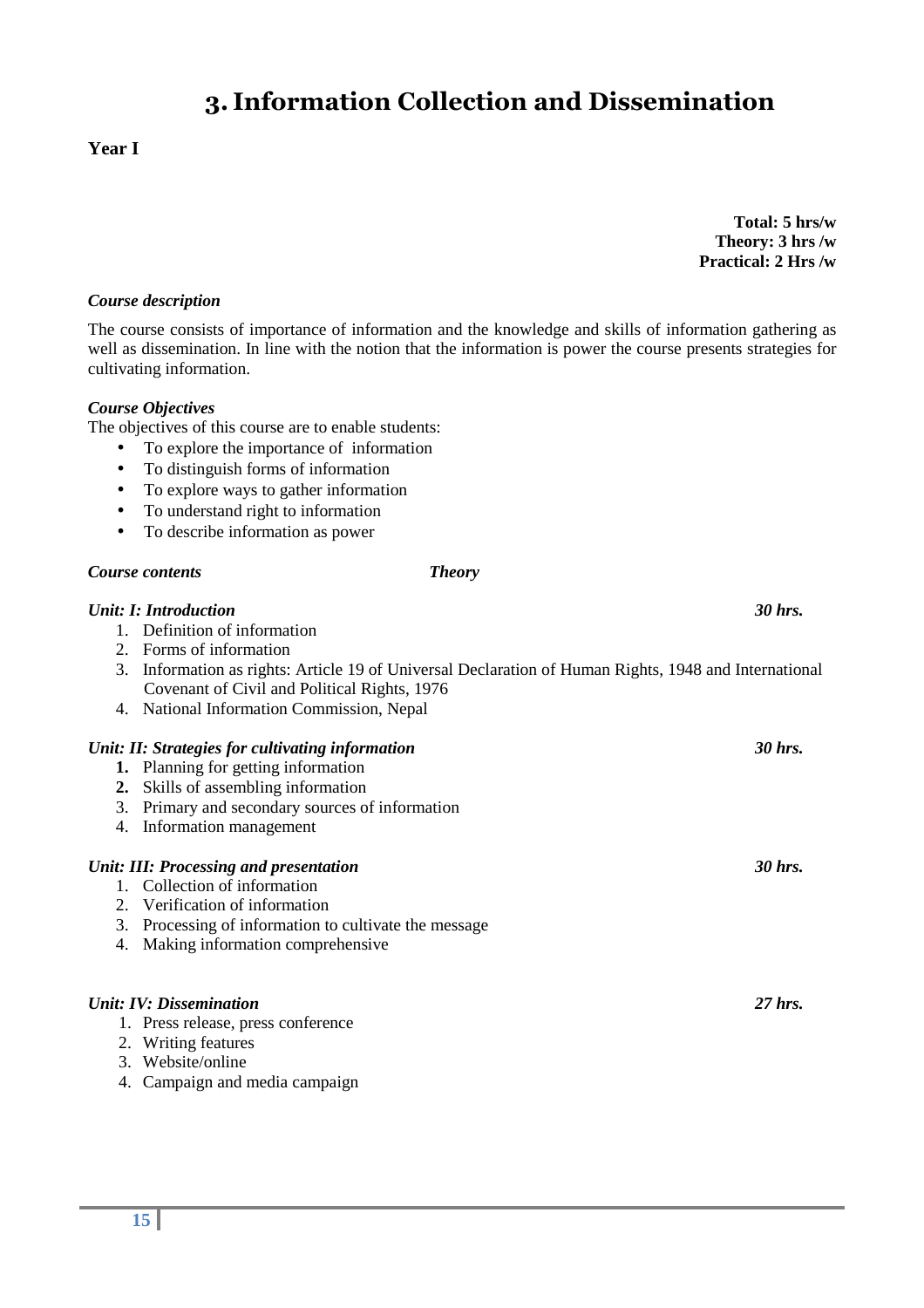#### *Practical*

#### *Unit: I: Introduction* 10 hrs. *IO hrs. IO hrs.*

- 1. Collect 10 daily newspapers of the day and re-write the leads of their main news items
- 2. Write a news lead using data and information collected from the website of Central Bureau of **Statistics**
- 3. Analyze the status of Right to Information in Nepal

#### *Unit: II: Strategies for cultivating information* 20 hrs. 20 hrs.

- 1. Prepare a list of 10 soft lead published on the issue of politics in Nepal
- 2. Prepare a list of 10 soft lead for further research work
- 3. Analyze primary and secondary data from the main news of 5 recent daily newspapers

#### *Unit: III: Processing and presentation* 30 hrs. 30 hrs.

- 1. Collect data to prepare 10 questions on farming system or tradition in your location
- 2. Analyze the soft-leads published in 5 local newspapers on farming culture of your region
- 3. Prepare a pie chart to denote status of land use in three different district
- 4. Analyze the main news of 2 news bulletin of a local FM radio station

#### *Unit: IV: Dissemination*

- 1. Write a press release on current political issue
- 2. Re-write and elaborate 5 soft lead using information on farming culture of Nepal from website installed
- 3. Design a publication plan to find space for your 200 words news on media education in Nepal in Nepal.
- 4. Prepare 5 soft-lead news for print, radio and television media.

#### *References*

1. Dominick, Joseph R. (1999), The Dynamics of Mass Communication. New York: McGraw-Hill College.

*18 hrs.*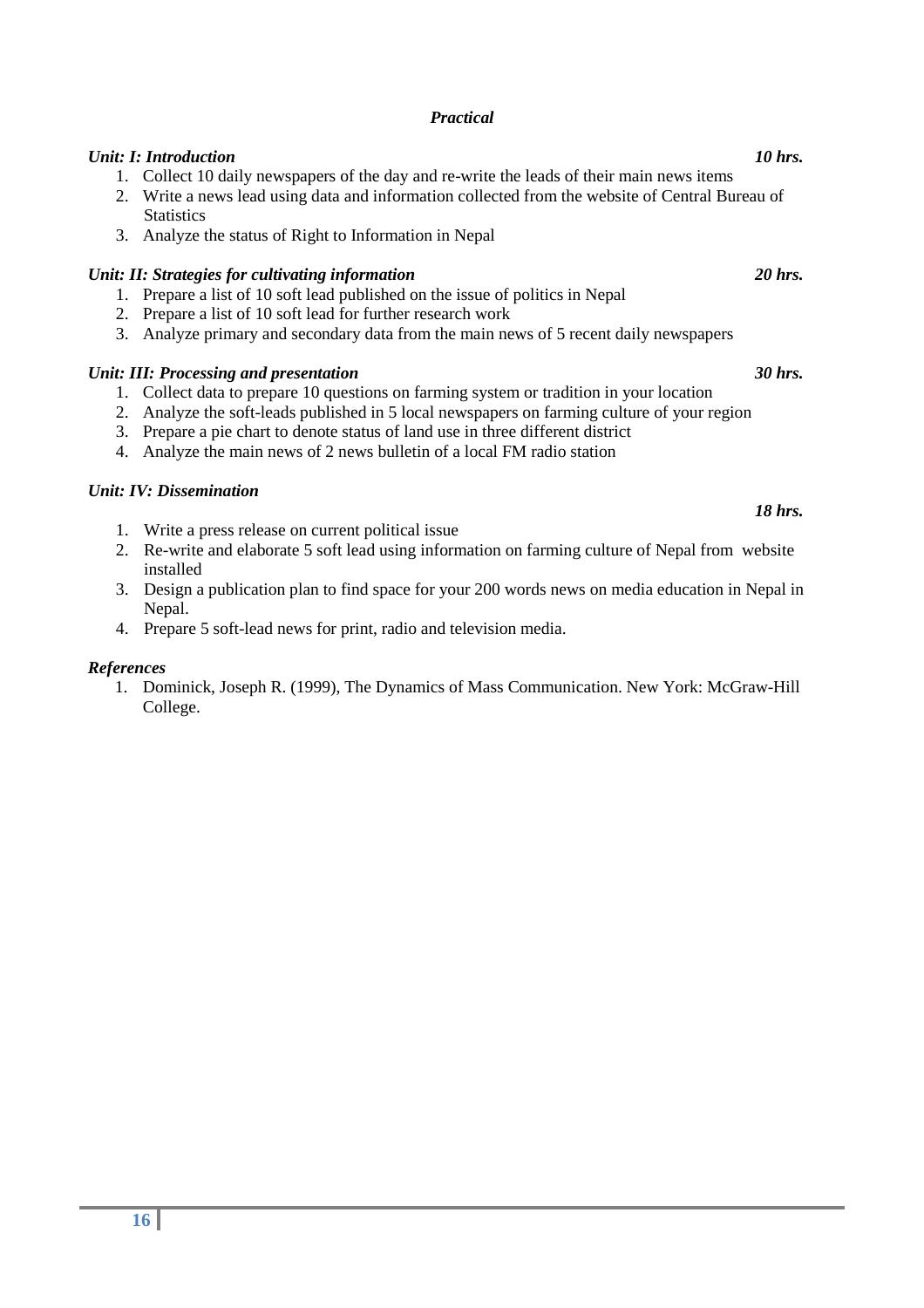## **5. Basics of News Reporting**

### **Year I**

**Total: 5 hrs/w Theory: 3 hrs /w Practical: 2 Hrs /w**

#### *Course description*

The course aims to impart knowledge and skills on news reporting specifically on the definition of news, news values, generation of idea for news, observation, interview and document review for quality reporting and presentation.

#### *Course objectives*

The objectives of this course are to make the student able:

- To explain about journalistic reporting
- To prepare news story based on reporting
- To distinguish different nature of reporting on different beats

#### *Course contents Theory*

| Unit: I: News |                                                                            | $17$ hrs. |
|---------------|----------------------------------------------------------------------------|-----------|
|               | 1. Definitions of news                                                     |           |
|               | 2. News value                                                              |           |
|               | 3. Elements of news                                                        |           |
|               | 4. Event or incident reporting and situation reporting: hard and soft news |           |
| 5.            | Sources of news                                                            |           |
|               | <b>Unit: II: Reporting and reporters</b>                                   | 30 hrs.   |
|               | 1. Reporting the expected and the unexpected                               |           |
|               | 2. An objective observation                                                |           |
|               | 3. Cultivating human sources                                               |           |
| 4.            | Searching for facts within documents                                       |           |
|               | Unit: III: Reporting soft story                                            | 30 hrs.   |
| 1.            | Soft issues, soft story and feature                                        |           |
|               | 2. Quality of a good feature                                               |           |
|               | 3. Blending of experiences and information in a feature                    |           |
|               | 4. Developing cases and writing case story                                 |           |
|               | 5. An effective news feature                                               |           |
|               | <b>Unit: IV: Presentation of News</b>                                      | 40 hrs.   |
|               | News structure of a hard news                                              |           |
|               | 2. Lead: types and purpose                                                 |           |
|               | 3. Synchronizing lead and body                                             |           |
|               | 4. Inverted pyramid                                                        |           |
|               | 5. Using quotes                                                            |           |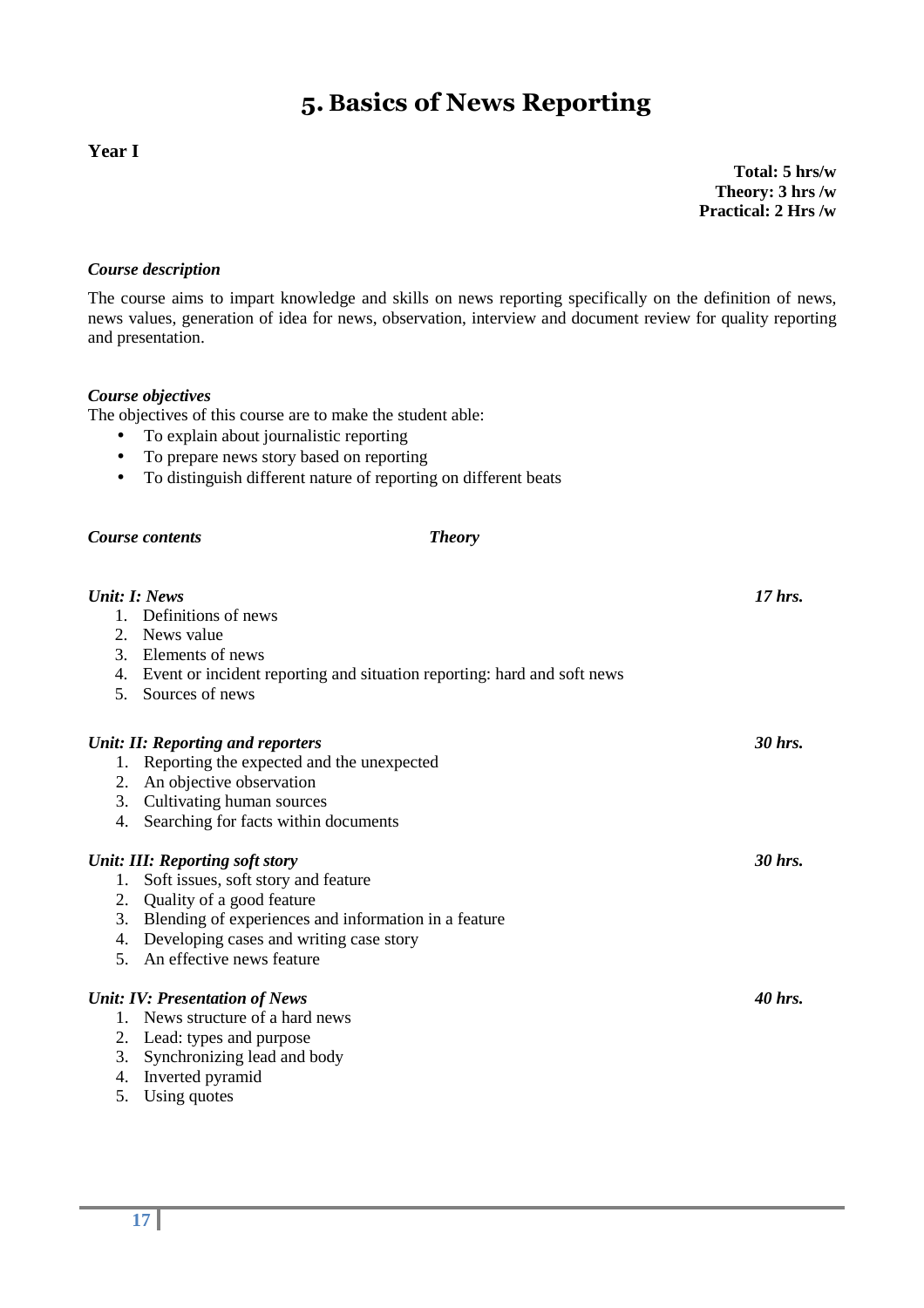#### *Practical*

#### *Unit:I: News* 10 *hrs.* **10** hrs. **10** hrs.

- 1. Lead discussion to present the news definition with practical experiences
- 2. Lead discussion on given cases for analyze on news values
- 3. Lead an exercises to find elements of news in news items from dailies
- 4. Lead an exercise to count the sources of a given news story from a newspaper

#### *Unit:II: Reporting and reporters 20 hrs.*

- 1. Lead an exercise to make a list of expected and unexpected reporting from a daily newspaper
- 2. Lead an exercise to observe things without pre occupied mind set
- 3. Lead an exercise to cultivate certain information with the help of conversation
- 4. Give a sheet of information and lead to an exercise to find the information on given topic
- 5. Lead an exercise to present a plan to go in depth in a published news from a daily

#### *Unit:III: Reporting soft story 25 hrs.*

- 1. Lead peer group discussion to make a list of soft and hard issues around us
- 2. Lead an exercise to read a feature loudly and seek the reaction among students
- 3. Present examples of experiences and information embedded in a feature story
- 4. Assign students to write a news feature on a current issue

#### *Unit:IV: Presentation of news 23 hrs.*

- 1. Develop an effective lead for a given description of an event
- 2. Lead an exercise to find out the most important information in a given event
- 3. Lead an exercise to find out the newsworthiness of a given subject matter
- 4. Lead an exercise on an overall news idea from a given description of an event

#### *References*

- 1. Hough, George A. (1991), News Writing. New Delhi: Goyl sasb.
- 2. Mencher, Melvin. (1999), Basic News Writing. New Delhi: Universal Books.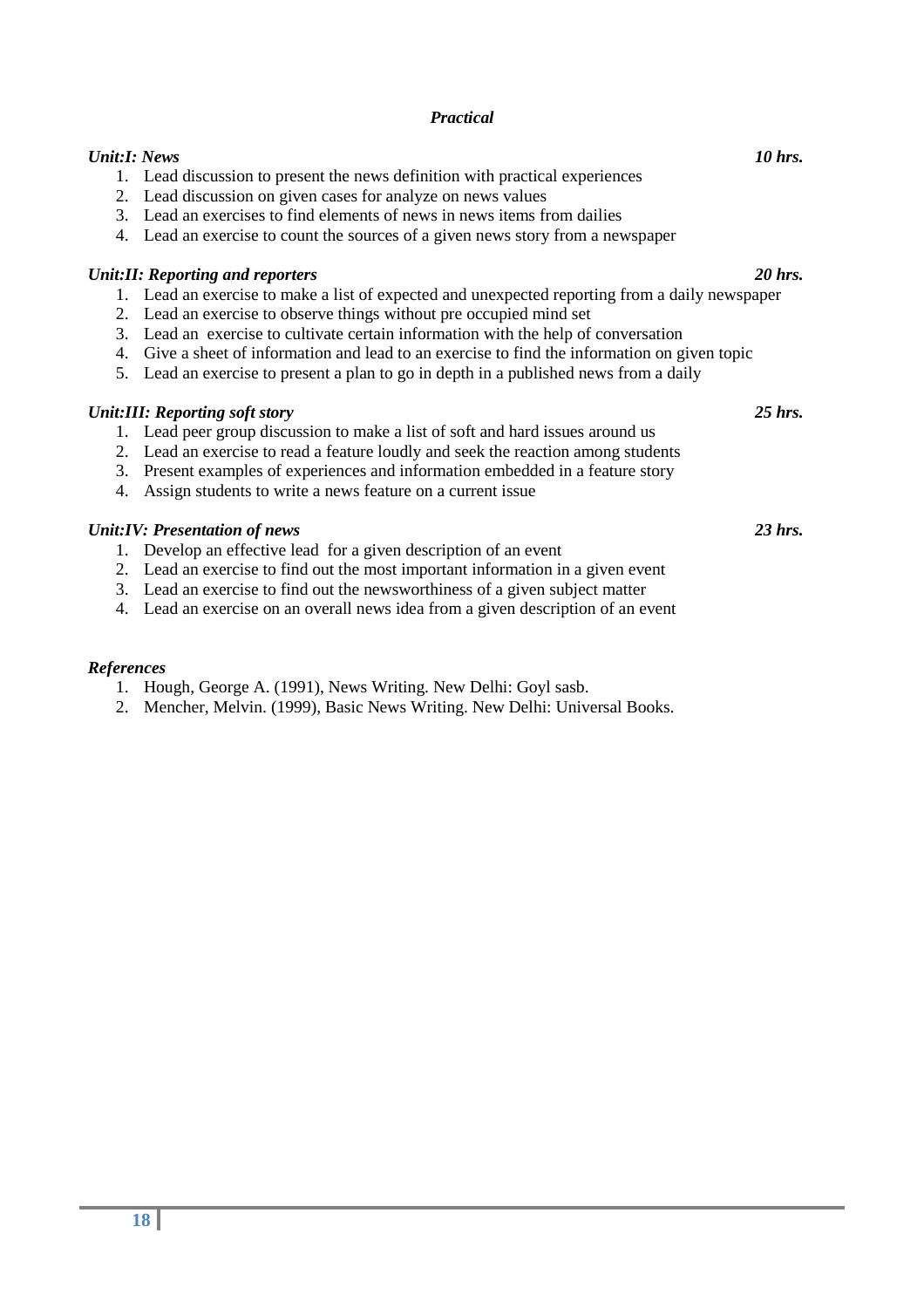## <u>५</u> नेपाली

### *klxnf] jif{ jif{*

#### *hDdfM # 306f÷xKtf hDdfM # 306f÷xKtf ;<br>सैद्धान्तिक: ३ घण्टा ⁄ हप्ता*

#### *kf7\of+z ljj/0fM of+z ljj/0fMof+z ljj/0fM*

यसभित्र वर्ण वर्ण र विन्यास, शब्दवर्ग, शब्दरुपायन र शब्द-निर्माण, नेपाली लेखन, वाक्यतत्व, वाक्यान्तरण र अनच्छेद-*/rgf, s[lt ;dLIff cflb ;dfj]z ul/Psf 5g\* 

### *kf7\of+zsf] p2]Zo M of+zsf] p2]Zo Mof+zsf] M*

### *of] kf7\ kf7\of+z k"/f u/]kl5 ljBfyL{x? of+z k"/f u/]kl5 ljBfyL{x?of+z u/]kl5 ljBfyL{x?lgDglnlvt s'/fdf ;Ifd x'g]5g lgDglnlvt s'/fdf ;Ifd x'g]5glgDglnlvt s'/fdf x'g]5g\M*

- *!= sYo efiff tyf n]Vo efiffsf aLrsf] leGgtf klxNofpg .*
- *@= cleJolQmdf k|of]u x'g] zJbx?sf] pko'St j0f{ljGof; n]Vg .*
- ३. शब्दहरुको वर्ग, पहिचान गर्न, रुपायन गर्न र निर्माण गर्न **।**
- $8j$  ana and a salia and the settled of the context same in the legislation of the settled in the settle settled in the legislation of  $\mu$
- $x_{i,j}$  and analing and the state of the catal and the control of the control of  $\alpha$
- *^= efiff k|of]udf b]vf kg{] bf]if / sdhf]/Lx?sf] klxrfg ug{'sf ;fy} ;/n, ;xh, 5l/tf], sl;nf] / ;Dk|]if0fLo g]kfnL efiff n]Vg .*
- *&= tf]lsPsf cfwf/df ;flxlTos s[ltx?sf] ;dLIff ug{ .*

### *PsfO{* —*! \* 306f*

#### *a***र्ण र विन्यास**:

- **स्वर र व्यञ्जन वर्णहरु** 
	- — *sYo / n]Vo g]kfnL efiffdf leGgtf*
- ह्रस्व दीर्घ (इ,उ), स ⁄श ⁄प, ब ⁄व, व ⁄ओ, य ⁄ए, ऋ ⁄रि, क्ष ⁄छे, क्ष्य ∕ छय, शिरबिन्द र चन्द्रविन्द, हलन्त *पदयोग र पदवियोग तथा लेख्य*
- अशद्धि-संशोधन (प्रूफरीडिङ) अभ्यास

### *PsfO{* —*@ @) 306f 306f*

#### *zAbju{, zAb?kfog / zAb– zAbju{, zAb?kfog / zAb–lgdf{0f lgdf{0f lgdf{0f*

- *(क) शब्दवर्ग-नाम, सर्वनाम विशेषण, कियापद, नामयोगी, कियायोगी, संयोजक, विस्मयाबोधक र निपातहरुको* पहिचान-अभ्यास
- *(*ख) शब्दरुपायन नाम, सर्वनाम र विशेषणको लिङ्ग, वचन, आदर, कारकका आधारका तथा कियापदको लिङ्ग, वचन, पुरुष, आदर काल, पक्ष, भाव, वाच्य र अकरणका आधारमा शब्दरुपायनको अभ्यास ।
- (ग) शब्द निर्माण अभ्यास
	- $\Leftrightarrow$  निम्नलिखित उपसर्गहरुद्वारा शब्दनिर्माणको अभ्यास
		- प्र, अप, सम्, अन्, वि, अधि, उत्, प्रति, परि, उप, स्, नि, निर, द्**र** ।
		- *c, cg, s' .*
	- $\clubsuit$  निम्नलिखित कुतु प्रत्ययद्वारा शब्दनिर्माणको अभ्यास :
		- *cfO, cf]6, cf], cfp, cSs8, pjf, Onf] .*
		- अक, अन ई इत, य, तव्य ।
	- **\*** निम्नलिखित तद्धित प्रत्ययहरुद्वारा शब्दनिर्माणको अभ्यास :
		- 9. आइ, आली, इया, इलो, ई, ए, एली, ली, ले।
		- २. इक, ई, ईय, इत, ता, त्व, मान, वान, आल्
	- <u>❖ समस्त शब्दहरुको पहिचान र तत्परुष, कर्मधारण, द्विग, द्वन्द्व, अव्ययीभाव, र बहब्रीहिको प्रक्रियाबाट</u> *समस्त शब्दहरुको निमार्ण गर्ने अभ्यास।*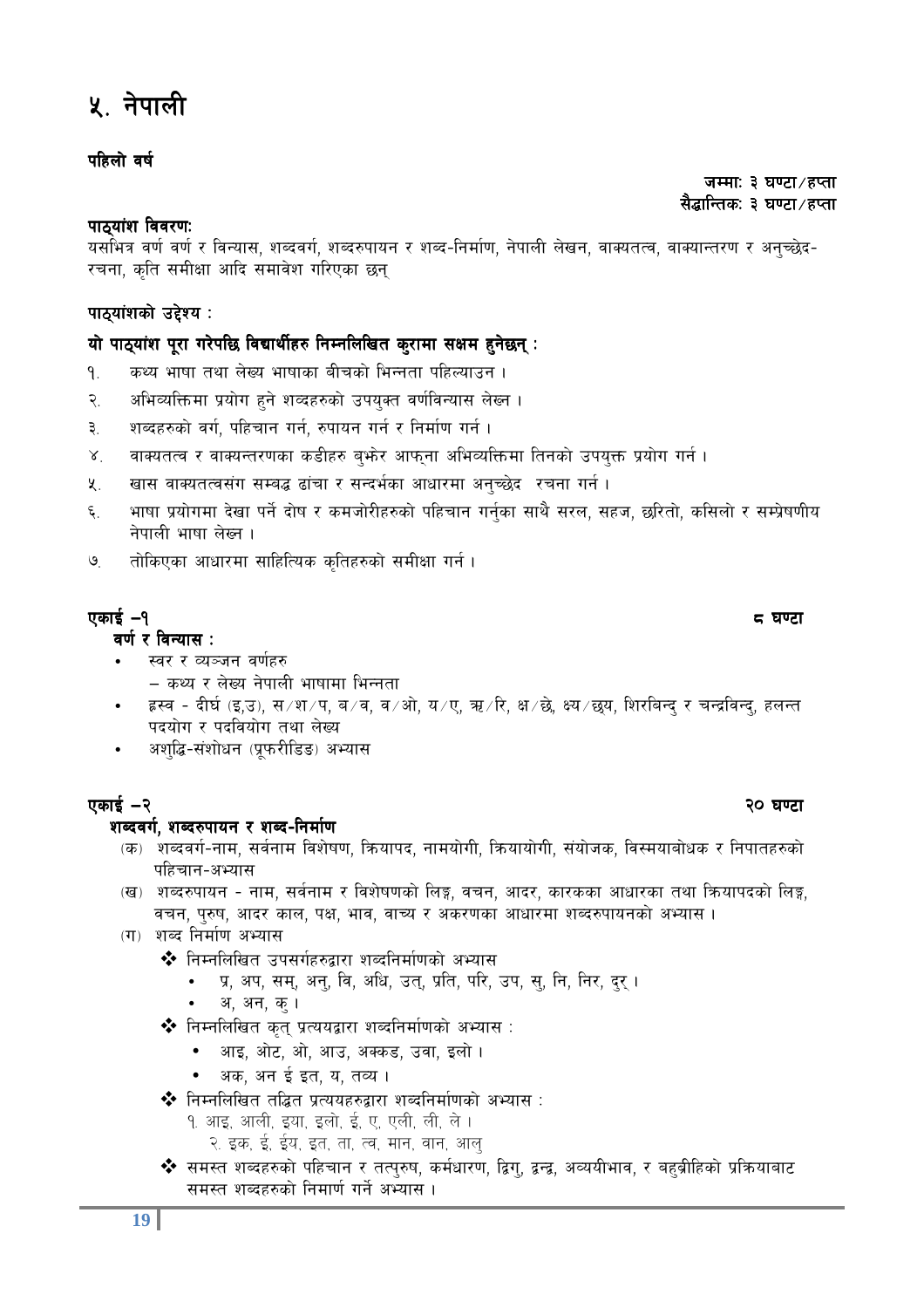### *PsfO{* —*# %) 306f 306f*

#### *g]kfnL n]vg n]vg*

- *क.* समकालीन आमसञ्चार माध्यम ⁄ व्यवहारमा प्रयोग भइरहेको नेपाली भाषाका विशेषता तथा कमजोरी र *सुधारका सम्भावनाहरु।*
- *ख. वांछि*त अर्थ नदिने र विपरीत अर्थ दिने शब्द तथा वाक्यको पहिचान, विश्लेषण र उपयुक्त शब्द प्रयोग तथा *वाक्य रचनाको अभ्यास ।*
- *ग. वाकयमा आउने अनावश्यक शब्दको पहिचान /शब्द*जाल तथा शब्दाडम्वरबाट बच्ने अभ्यास ।
- घ. उद्देश्य र विधेयको संगति, जोड, तुलना, उपवाक्य संयोजन तथा उचित स्थानमा शब्दयोजनाको अभ्यास ।
- ङ. कमभङ्ग, पुनशक्ति, पुनरावृत्ति, न्युनपद तथा सन्दर्भहीन वाक्यांशको पहिचान, विश्लेषण र दोषमुक्त लेखनको अभ्यास ।
- च. वर्ग बोली (जार्गन), सहलिया बोली (क्लिसे), कुरुचिपुर्ण अभिव्यक्ति र नियतपुर्वक हुने शब्दको दुरुपयोगबाट बच्ने अभ्यास।
- *5= c+s, k|ltzt, tYof+s cflbsf] k|of]udf x'g] uNtLsf] klxrfg, ljZn]if0f / pko'Qm, ;Dk|]if0fLo tj/df k|of]u ug{] cEof; .*
- ज. विदेशी भाषा र शैलीबाट प्रभावित मुक्त नेपाली लेखन अभ्यास ।
- *em= kl/lrt / ;lhnf zAb, 5f]6f jfSo, 5f]6f cg'R5]baf6 hl6n Pj+ uxg ljifoj:t' ;xhtfk"j{s ;Dk|]if0f*  गर्ने अभ्यास । सुसंगत, स्पष्ट, छरितो र कसिलो भाषा लेखन अभ्यास ।

### *Psformal and the contract of the contract of the contract of the contract of the contract of the contract of the contract of the contract of the contract of the contract of the contract of the contract of the contract of*

#### *jfSotTj, jfSofGt/0f / cg'R5]b– jfSotTj, jfSofGt/0f / cg'R5]b–/rgf*

- *(क)* वाक्यतत्व:
	- ❖ लिङ्ग, वचन, पुरुष र आदरका आधारमा कर्ता र कियापदका बीचको सङ्गति सम्बन्धी अभ्यास
	- **\*** विशेष्य-विशेषण र नाम-सर्वनामको बीचको सङ्गति सम्बन्धी अभ्यास
	- $\clubsuit$  विभक्ति-नियम तथा ले, लाई, देखि, बाट, द्वारा, को, का, की, रो, रा, री, नो, ना, नी, मा आदि विभक्ति *yajnai अभ्यास*
	- *❖* सरल र तिर्यक् विभक्तिनियमको अभ्यास
- *(ख)* वाक्यान्तरण :
	- *!\_ ljleGg sfn, kIf, efj, cs/0f, jfRo, k|]/0ffy{s cflbdf jfSofGt/0f ug]{ cEof;*
	- २) वाक्य-सश्लेषण र विश्लेषणको अभ्यास
- $(T)$  अनच्छेद-रचना

*लि*ङ्ग, वचन, पुरुष, आदर, काल, पक्ष, भाव, अकरण, प्रेरणार्थक आदिका आधारमा खास सन्दर्भ वा विषय भित्र रही अनच्छेद रचना गर्ने अभ्यास :

❖ निर्दिष्ट वाक्य-ढांचामा आधारित अनुच्छेदहरुलाई अन्य ढांचामा परिवर्तन गरी अनुच्छेदहरु लेख्ने अभ्यास

### *PsfO{* —*% @)306f*

*र्कात समीक्षा:* विषयवस्त् कथानक, पात्र, परिवेश, सन्देश, शीर्षक र भाषा शैलीका आधारमा निम्नलिखित रचनाहरुको *;dLIffTds cEof;M* 

कथा<sup>.</sup>

| १) गुरु प्रसाद मैनाली       | छिमेकी           |
|-----------------------------|------------------|
| २) विश्वेश्वरप्रसाद कोइराला | सिपाही           |
| ३) भवानी भिक्ष्             | हारजीत           |
| ४) इन्द्रबहादुर राई         | रातभरि हरी चल्यो |
| ५) रमेश विकल                | मधुमालतीको कथा   |
|                             |                  |

तिबन्ध:

|  | १) लक्ष्मीप्रसाद देवकोटा |  | वीरहरु |
|--|--------------------------|--|--------|
|--|--------------------------|--|--------|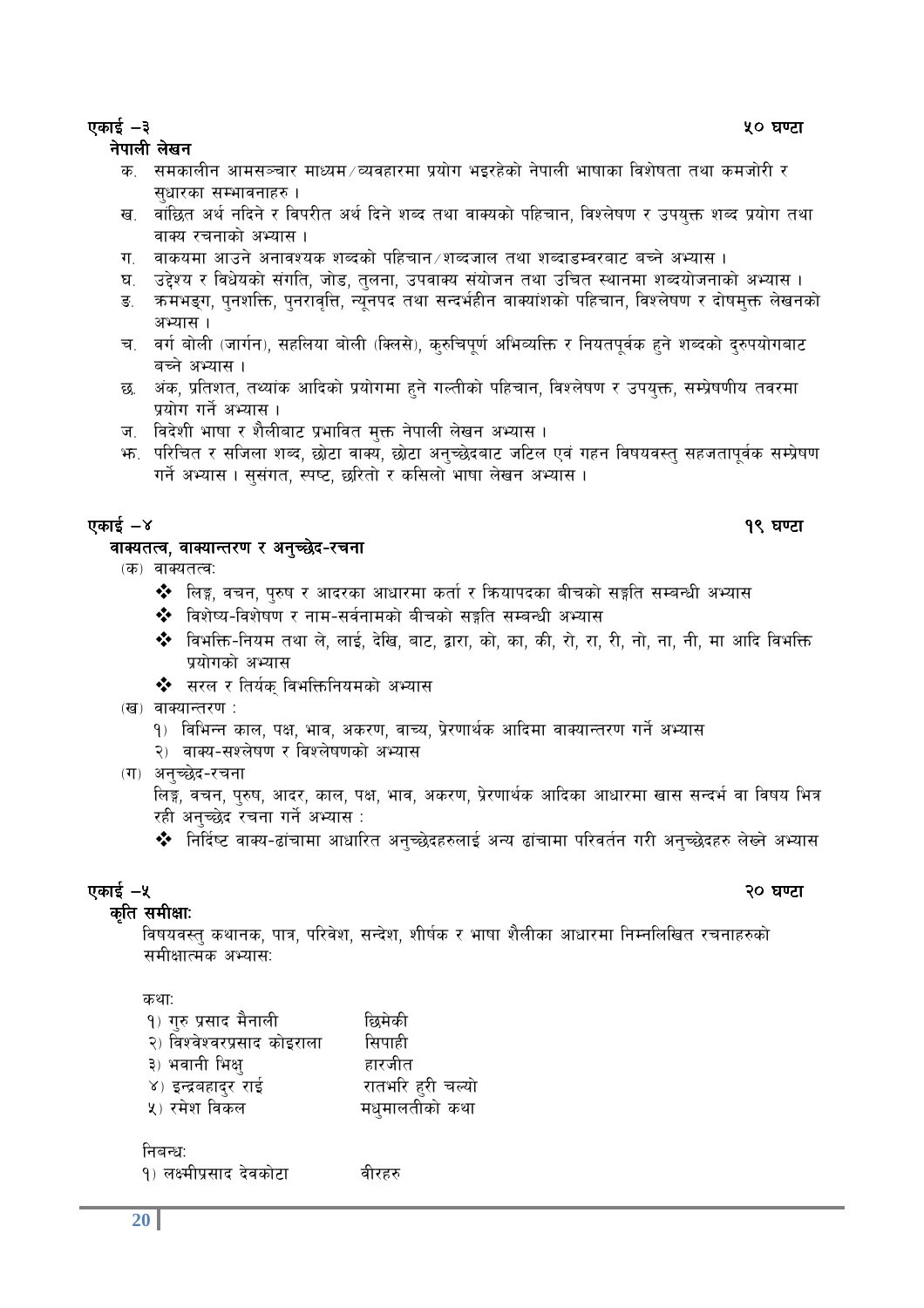| २) श्यामप्रसाद शर्मा | आइमाई साथी      |
|----------------------|-----------------|
| ३) भैरव अर्याल       | महापुरुषको संगत |

- *;***<br>सहायक पुस्तकहरु :<br>१. कृष्णप्रसाद पर्** १. कृष्णप्रसाद पराजुली, *नेपाली अध्ययन तथा अभिव्यक्ति*, रत्न पुस्तक भण्डार, काठमाडौं । .
- २. पत्रिकाका *सम्पादकीय, टिप्पणी र लेखहरु* ।
- a.<br>३. मोहनराज शर्मा, *शब्दरचना र वर्ण-विन्यास वाक्यत्तत्व र अभिव्यक्ति*, काठमाण्डौ बुक सेन्टर, काठमाण्डौ ।
- ४. शरच्चन्द्र वस्ती, *हाम्रो भाषा*, एकता प्रकाशन, काठमाडौं ।
- *%= x]dfË/fh clwsf/L, ;d;fdlos g]kfnL Jofs/0f, ljBfyL{ k':ts e08f/, ef]6flx6L, sf7df08f}+ .*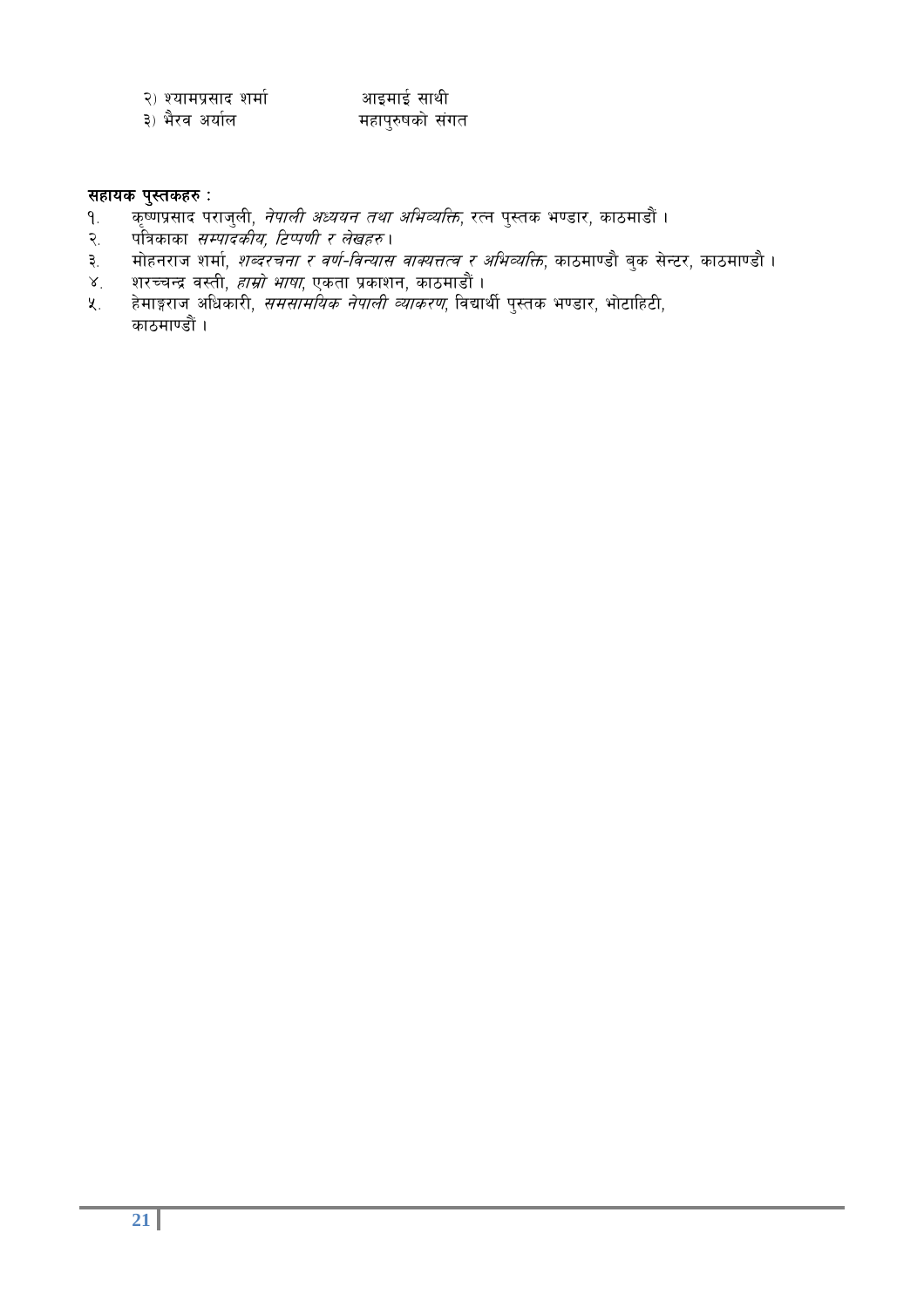## **6. English-1**

#### **Year I**

**Total: 3 hrs/w Theory: 3 hrs /w** 

#### *Course description*

This is an integrated general English course which treats English as a medium for communication and as a means to knowledge. The course is divided into two papers leading students from intermediate level of English proficiency to upper intermediate.

#### *Course objectives*

After completing this course the students will be able:

- To acquire skills in the use of English for academic and communicative purposes
- To understand in the functional, notional and grammatical areas of English language use
- To understand them see the relationship between structures and meaning
- To enable students to write essays and commentaries

#### *Course Content*

- 1. A remedial or refresher course. It will be given at the beginning of the session. The content includes Basic English structures and the use of dictionary.
- 2. Core English. The texts in this component primarily aim at teaching various language skills in integrated manure. They emphasis is on providing tools for using language for communicative purposes, and for receiving as well as imparting information effectively. *The content of this unit are:* 
	- Places
	- Decisions and intentions
	- Jobs and routine
	- **Direction**
	- Past event
	- Talking about Now
	- Requests and offers
	- Recent actions and activities
	- Comparison
	- The past and the present
	- Likes and dislikes
	- Events and circumstances
	- Leisure activities and skills
	- **Advice**
	- Origin and duration
	- Location
	- Similarities and differences
	- Obligation
	- **Prediction**
	- **Objects**
	- Degree
	- Setting a scene
	- **Criticizing**
	- **Explanations**

#### **Unit I 60 hrs.**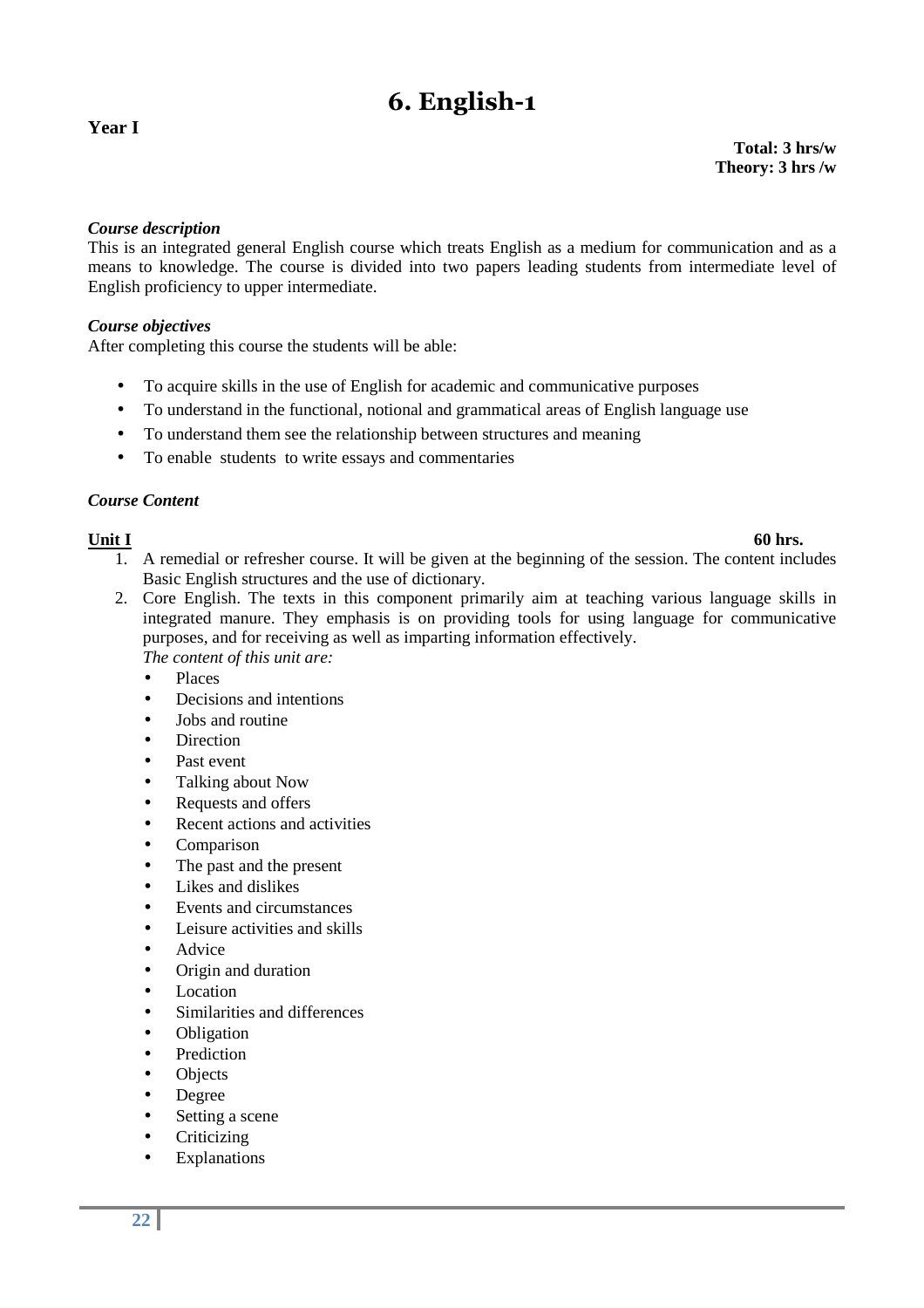*3.* Extensive reading and writing. The prescribed materials in this component expose students to various interesting and informative topics of global interest and common human concern.

### **Unit II** 17 hrs. **Poems**  1. Arthur Guiterman, "On the Vanity of Earthly Greatness" 2. Dorothy Charles, "Concrete Cat" 3. Cowper, " The Poplar Field" 4. W. Wordsworth, "My Heart Leaps Up When I Behold" **Unit III** 20 hrs.  **Essays:**  1. Barbara Holland, "Speaking of Children" 2. Joan Didion, "In Bed" 3. Issac Asimov, "The Nightmare Life Without Fuel" 4. Harold. J. Morowitz, "The Six Million Dollar Man"

#### **Unit IV** 20 hrs.

#### **Stories:**

- 1. Stories of the supernatural: "The Recurring Dream", "The Lost Doll", "House Call,"
- 2. Hemingway, "The Three- Day Blow"
- 3. R. Kipling, "The Gardener"

Play: R. N. Tagore, "Malini"

#### *References*

1. Appropriate books containing topics mentioned in the course of studies.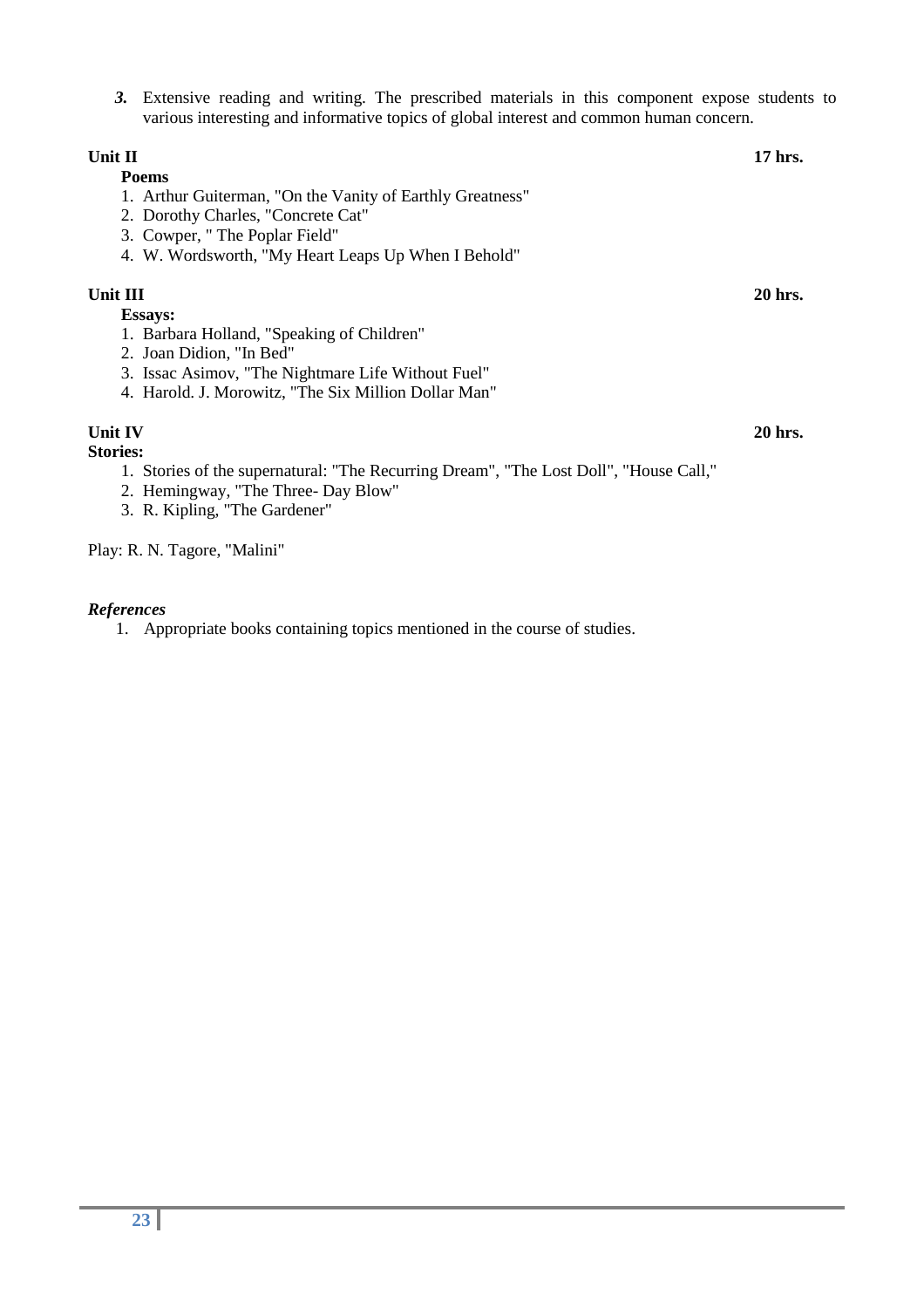#### **Year I**

**Total:3 hrs/w Theory: 3 hrs /w** 

#### *Course description*

The course consists of evolution of civilizations; state: definitions, scope, elements and functions; sovereignty, branches of government, democracy and good governance, Nepal's experiences with democracy.

#### *Course objectives*

The objectives of this course are to make the students able:

- To have an understanding of the state structure and functioning.
- To understand the values of democracy<br>• To impart education on civic life.
- To impart education on civic life.

#### *Course contents Theory*

| Introduction to civilizations<br>1.<br>Early civilizations<br>2.                                                                                                       |           |
|------------------------------------------------------------------------------------------------------------------------------------------------------------------------|-----------|
|                                                                                                                                                                        |           |
|                                                                                                                                                                        |           |
| Civics as a social science<br>3.                                                                                                                                       |           |
| 4. Scope of civic education                                                                                                                                            |           |
| Unit: II: state and its origin                                                                                                                                         | 10 hrs.   |
| <b>State</b><br>1.                                                                                                                                                     |           |
| 2.<br><b>Elements of State</b>                                                                                                                                         |           |
| <b>Functions of State</b><br>3.                                                                                                                                        |           |
| <b>Early State</b><br>4.                                                                                                                                               |           |
| 5.<br>Separation of power; judiciary, executive and legislature                                                                                                        |           |
| <b>Unit: III: Governance</b>                                                                                                                                           | 20 hrs.   |
| Concept of government<br>1.                                                                                                                                            |           |
| Governance and constitutionalism in Nepal<br>2.                                                                                                                        |           |
| 3.<br>Good governance                                                                                                                                                  |           |
| Decentralization<br>$\mathbf{4}$ .                                                                                                                                     |           |
| Local government<br>5.                                                                                                                                                 |           |
| <b>Unit: IV: Democracy</b>                                                                                                                                             | 20 hrs.   |
| Ancient democracy<br>1.                                                                                                                                                |           |
| Parliamentary democracy<br>2.                                                                                                                                          |           |
| American democracy<br>3.                                                                                                                                               |           |
| 4. Adult franchise                                                                                                                                                     |           |
| Periodic elections<br>$5_{-}$                                                                                                                                          |           |
|                                                                                                                                                                        | $17$ hrs. |
| <b>Unit: V: Human Rights</b>                                                                                                                                           |           |
| Magna Carta<br>1.                                                                                                                                                      |           |
| Declaration of Man and Citizen, 1789<br>2.<br>3.                                                                                                                       |           |
| Universal Declaration of Human Rights, 1948<br>4.                                                                                                                      |           |
| Brief study of International Covenant on Civil and Political Rights, 1976<br>5.<br>Brief study of International Covenant on Economic, Social and Cultural Rights, 1976 |           |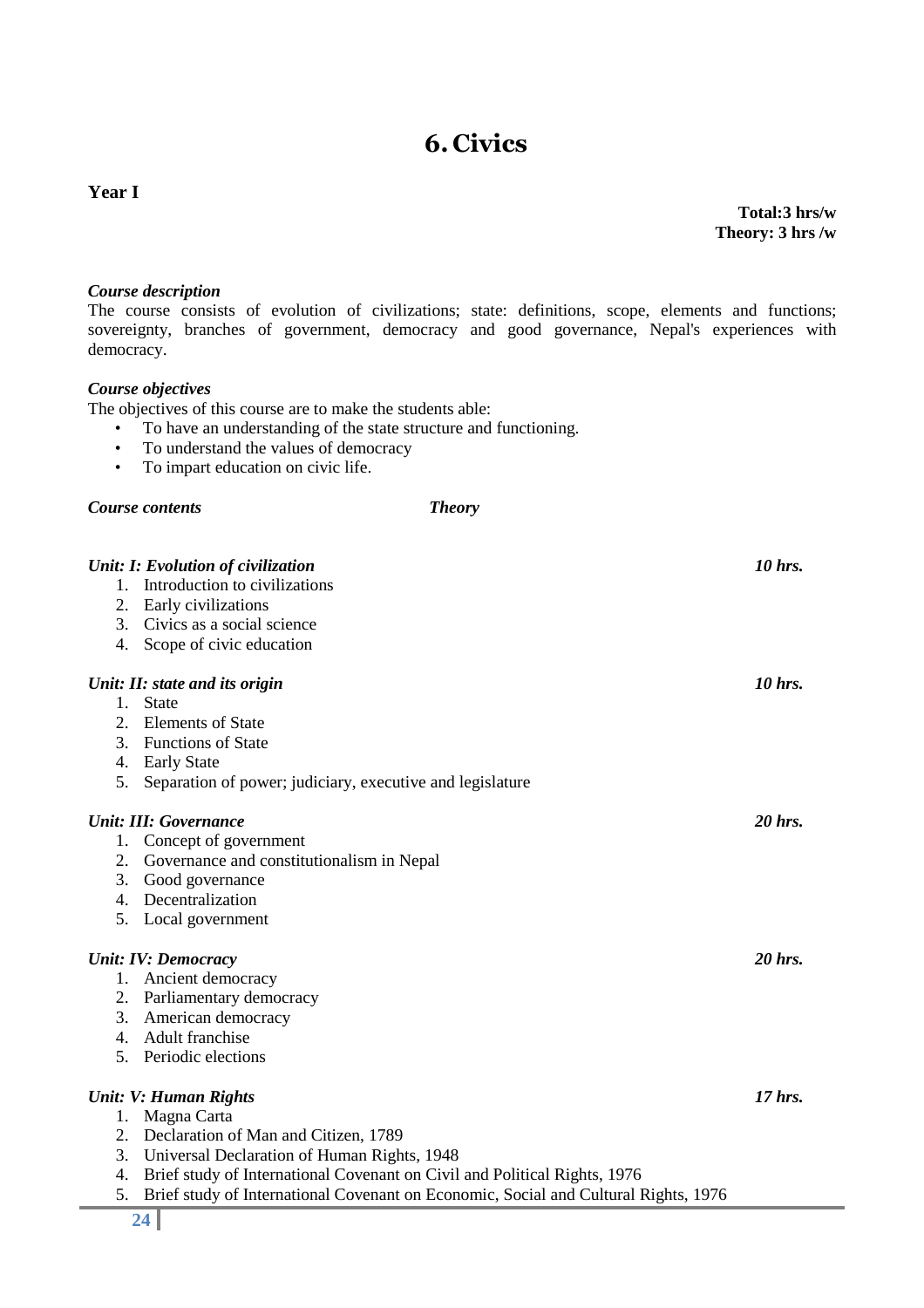| Unit: VI: Governance                                                                                                                                               | 20 hrs. |
|--------------------------------------------------------------------------------------------------------------------------------------------------------------------|---------|
| 1. Review / analyze trends of civic education in Nepal                                                                                                             |         |
| 2. Analyze functions of the executive, legislature and judiciary bodies of Nepal                                                                                   |         |
| Unit: V II: state and its origin<br>1. Analyze functions of National and local government of Nepal<br>2. Analyze the procedures of legal system of local judiciary | 20 hrs. |

#### *References*

- 1. MacIver, R.M & Page, Charles H. (2006), Society: An introductory analysis. New Delhi: MacMillan India Ltd, ( reprinted)
- 2. Kaviraj, Sudipta & Khilnani, Sunil. (2008), Civil Society: History and possibilities. New Dehli : Cambridge University Press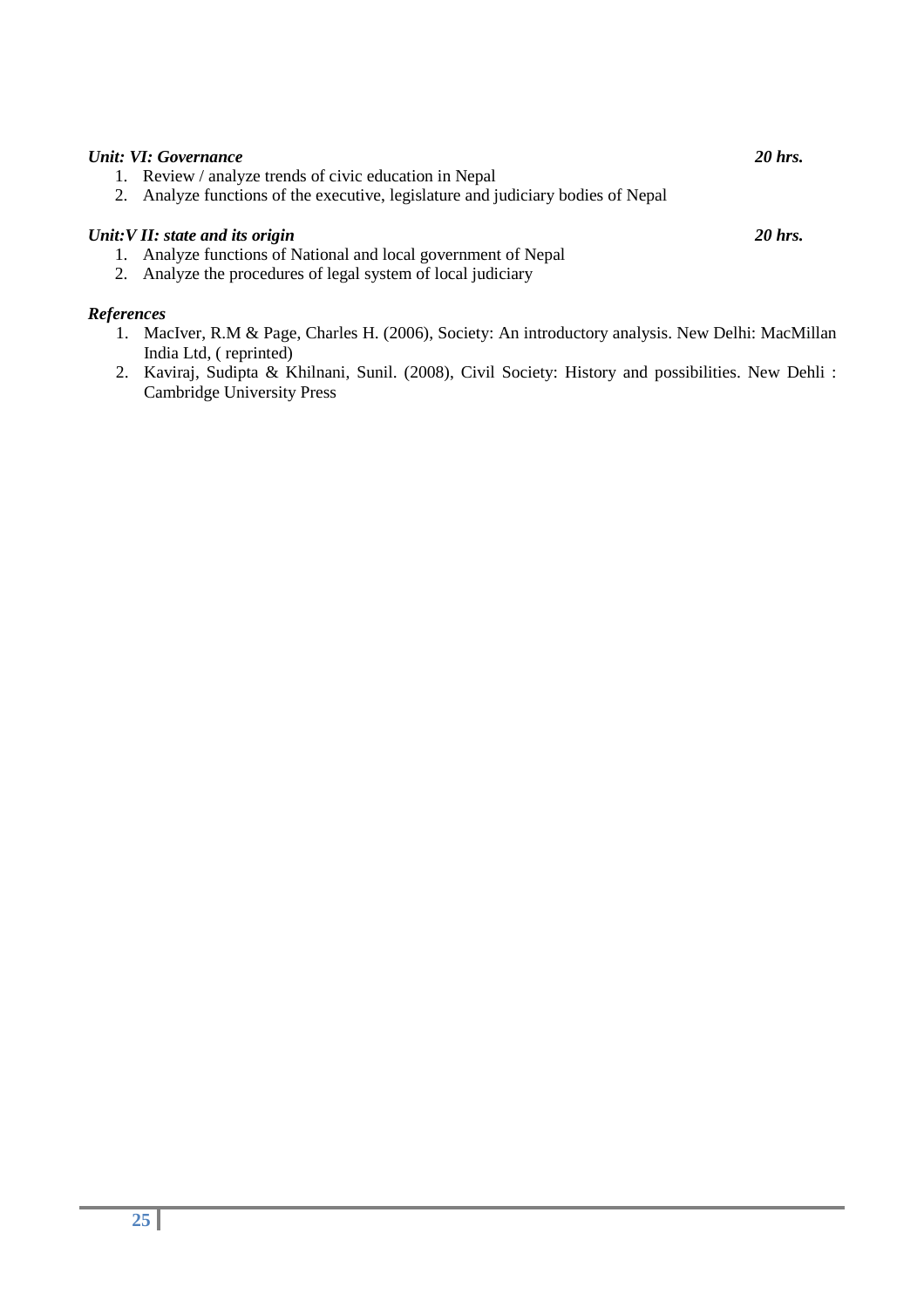## **8.Foundations of Journalism**

### **Year I**

### *Course description*

The course consists of journalism as profession, functions of journalism for society; fundamentals of journalism: national, international, and multinational institutions. Reporting and writing in the field of journalism. The course is inspired by also a model developed by UNESCO in keeping with the principle of creating a well informed society.

### *Course objectives:*

The objectives of this paper are to enable students:

- To understand journalistic institution
- To acquire basic journalistic reporting and writing with professional standards
- To understand basic general knowledge of journalism
- To understand the qualities of a good journalist

### *Course contents Theory*

### *Unit: I: Journalism as profession 30 hrs.*

- 1. Logic, evidence and research (incorporating critical thinking)
- 2. National and international institutions (incorporating a basic understanding of one's own country's system of government, its constitution, system of justice, political process, economy, social and cultural organization, its relations with other countries, and the place of journalism in the architecture of democracy)

### *Unit: II: Journalism writing 20 hrs.*

- 1. Writing (narrative, descriptive and explanatory methods)
- 2. Code of conducts of the journalists

### *Unit: III: General knowledge* 20 hrs.

- *1.* General knowledge (incorporating basic knowledge of national and international history and geography, and an introduction to contemporary social and other issues of importance to journalists, including gender, cultural diversity, social class, conflict, poverty, and development issues)
- *2.* Basic understanding of one's own country's system of government, its constitution, system of justice, political process, economy, social and cultural organization, and its relations with other countries
- *3.* Basic knowledge of the geography and history of one's own country and the world
- *4.* Basic knowledge of science

### *Unit: IV: Journalism and arts/science 20 hrs.*

- 1. Media arts/science courses
- 2. Similarities between media and science
- 3. Why journalism is different
- 4. Functions of journalism

#### **Total: 5 hrs/w Theory: 3 hrs /w Practical: 2 Hrs /w**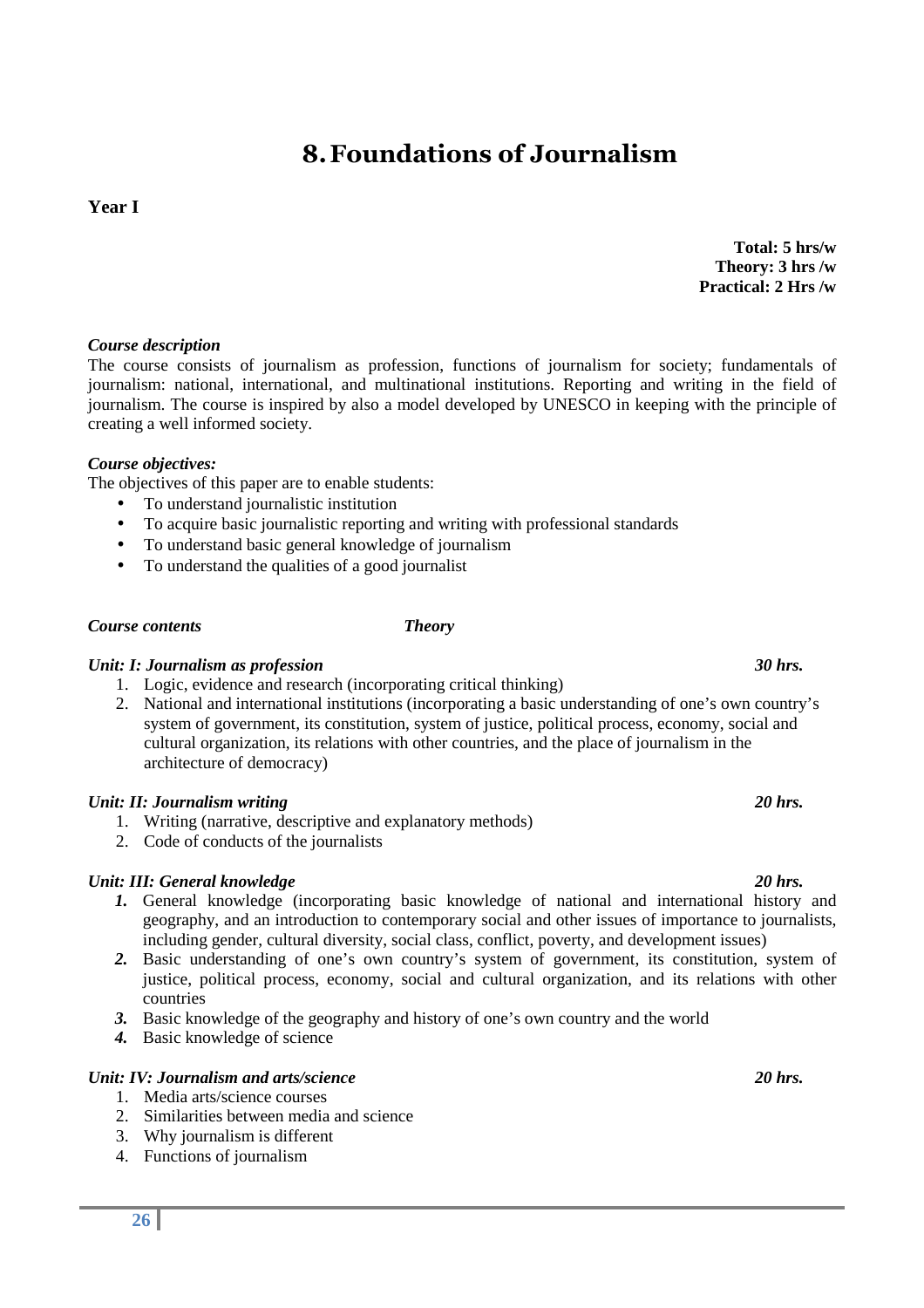#### *Unit: V: News features* 10 *hrs.* **10** hrs. **10** hrs.

- 1. Reporting and writing
- 2. Basic news and news feature stories

#### *Unit: VI: Media law* 17 *hrs.* **17** hrs. **17** hrs.

- 1. Concept and practices<br>2. Libel and defamation
- Libel and defamation
- 3. Contempt of court
- 4. Parliament's prerogatives
- 5. Right to know Vs right to privacy

#### *Practical*

#### *Unit: I: Journalism as profession 20 hrs.*

- 1. Apply critical thinking skills on logic, evidence and research incorporating with recent analysis of media
- 2. Analyze national and international institutions incorporating a basic understanding of one's own country's system of government,
- 3. Analyze constitution and system of justice of your country
- 4. Analyze political process and its impacts on economy of your country
- 5. Analyze social and cultural organization and its impacts on betterment of your society
- 6. Analyze relations between journalism and development of democracy in your country

#### *Unit: II: Journalism writing* 10 hrs.

Carryout writing exercises on narratives patterns in daily news.

#### *Unit: III: General knowledge* 10 hrs. *10 hrs.* **10 hrs. 10 hrs.**

- 1. Collect documents on basic information on national and international history related to journalism
- 2. Collect basic documents on geography and related issues produced by newspapers in recent times
- 3. Enlist materials important for journalists relating on gender, and cultural diversity in the news room
- 4. Prepare a critical report on social class, conflict and poverty in Nepal

| Unit: IV: Journalism and arts/science<br>1. Prepare two essays on arts and science with reference to Nepal<br>2. Prepare one essay on journalism education in Nepal                                                                                                                | 10 hrs. |
|------------------------------------------------------------------------------------------------------------------------------------------------------------------------------------------------------------------------------------------------------------------------------------|---------|
| Unit: V: News features<br>Carryout 3 writing exercises on three different topics of yours choice                                                                                                                                                                                   | 10 hrs. |
| Unit: VI: Media law<br>1. Analyze the relationship between media and society in Nepal<br>2. Collect and compile information on two political institutions in Nepal<br>3. Write critical comment on two different news media in Nepal<br>4. Analyze laws related to media in Nepal. | 18 hrs. |
| <b>References</b>                                                                                                                                                                                                                                                                  |         |

- 1. Leo Groake (2006), Christopher Tindale and Linda Fisher. On logic and evidence.
- 2. Pierre Laszlo. (2006), Communicating Science: A Practical Guide. Berlin: Springer.
- 3. Herbert Simons (2001). Persuasion in Society. Thousand Oaks, Cal.: Sage.
- 4. John Allen Paulos. (1996), A Mathematician Reads the Newspaper. New York: Double Day.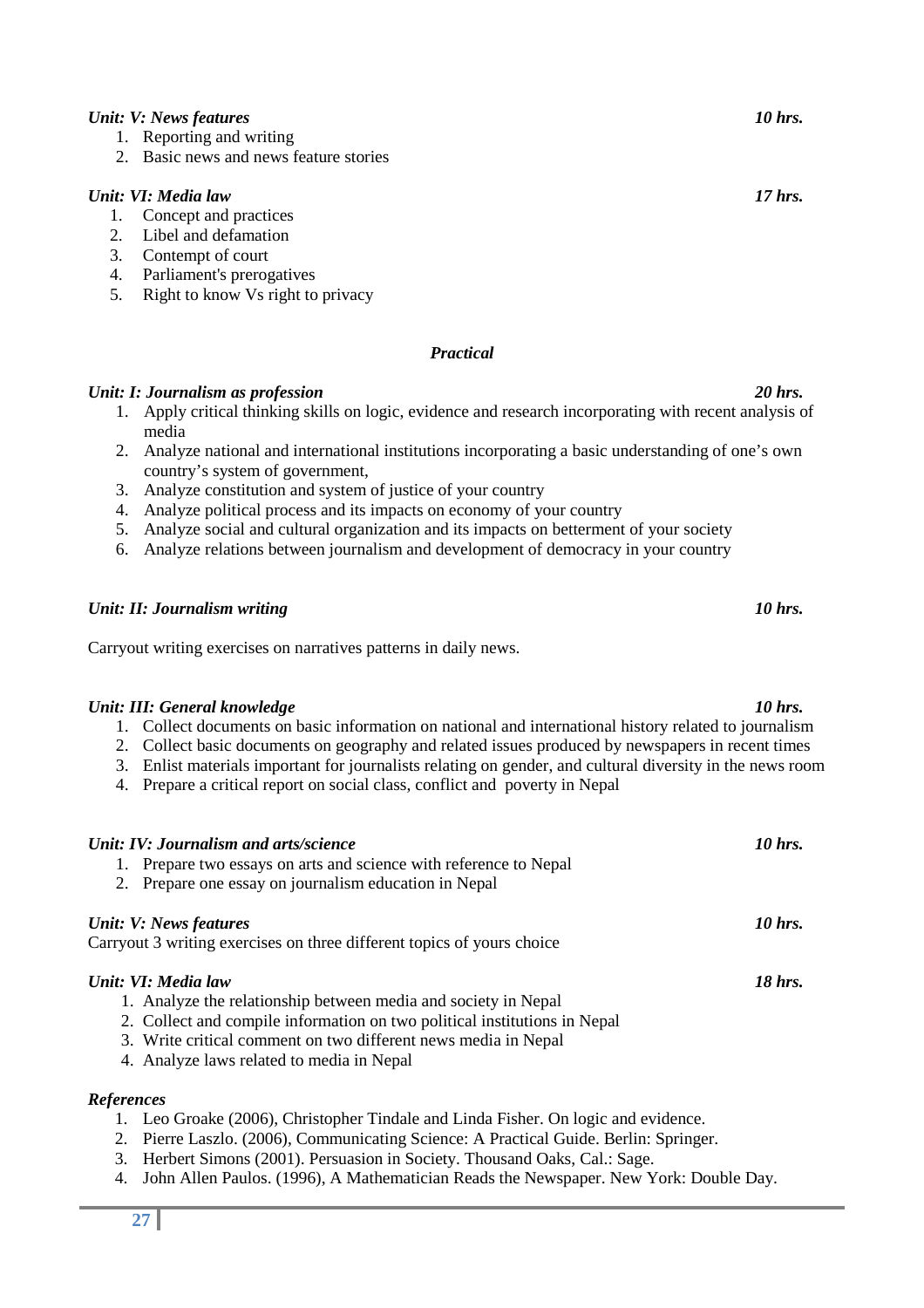# **Second Year**

## **Subjects**

- **1. English-2**
- **2. Writing and Editing for Newspaper**
- **3. Writing and Editing for Magazines**
- **4. Writing and editing for Broadcast media**
- **5. Basics of New Media**
- **6. Computer Applications**
- **7. Photography**
- **8. Layout and Design**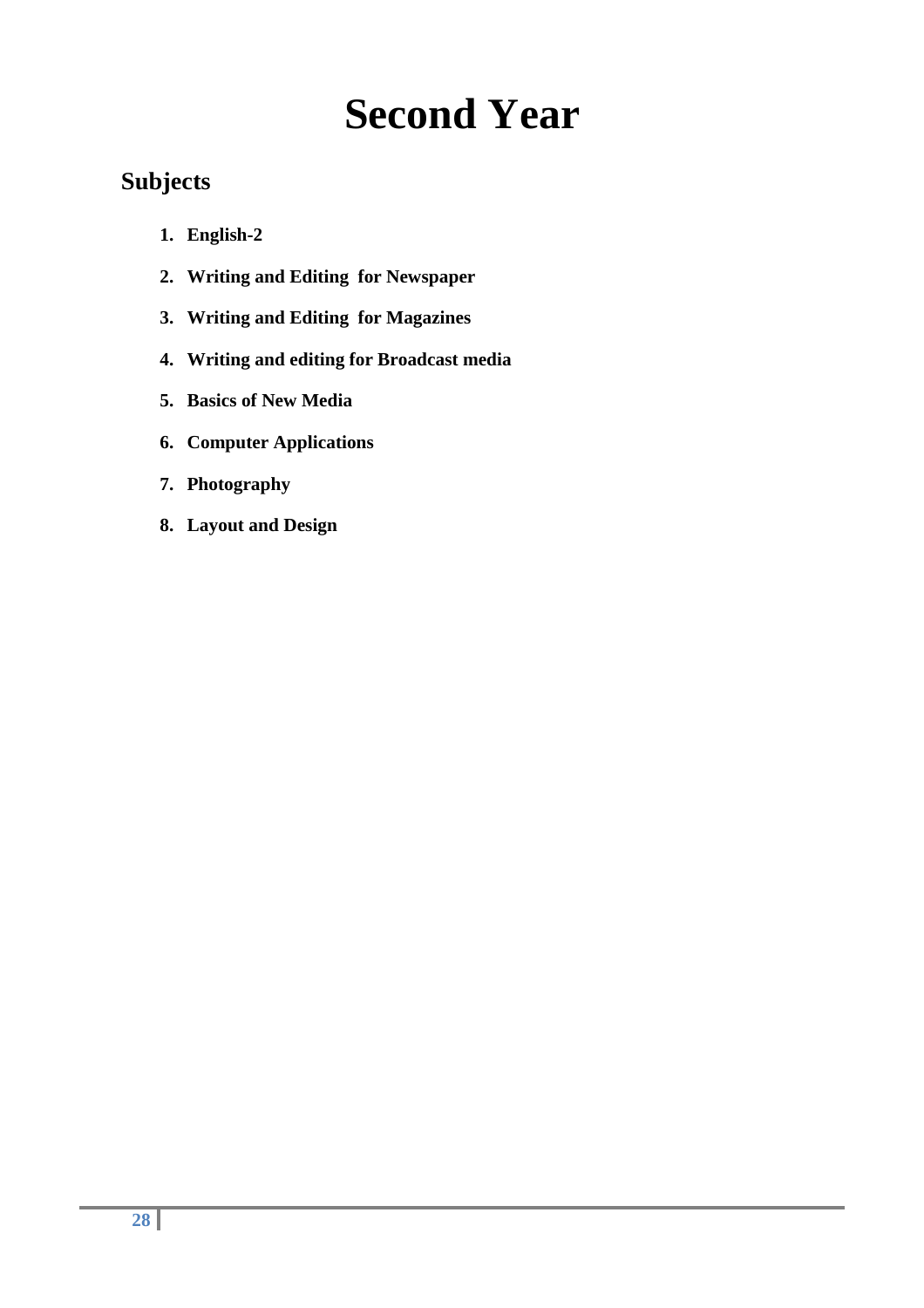## **1. English-2**

### **Year II**

**Total: 3 hrs/w Theory: 3 hrs /w** 

#### *Course description*

It consists of knowledge and skills related to principle and model of English language, listening, writing and speaking between communication and media, and focuses on practical exercises on writing essays and commentaries.

#### *Course objectives:*

After its completion the students will be able:

- To enable understanding the art of essay writing
- To develop the skill of writing essays and commentaries
- To explain the relationship of media and language
- To describe the meaning of language

#### *Course contents Theory*

### **Unit I "The Gold Frame" 22 hrs.**  1. Listening Exercise ( A ) 2. Listening Exercise (B) 3. Speaking (Dialogue 1: Formal) 4. Speaking (Dialogue 2: Informal) 5. Speaking Exercise A 6. Speaking Exercise B Unit II "Freedom of the Press" 3.15 hrs. **15 hrs. 15 hrs. 15 hrs. 15 hrs. 15 hrs. 15 hrs. 15 hrs. 15 hrs. 15 hrs. 15 hrs. 15 hrs. 15 hrs. 15 hrs. 15 hrs. 15 hrs. 15 hrs. 15 hrs. 15 hrs.** 1. Listening Exercise 2. Speaking (Dialogue 1: Formal) 3. Speaking Exercise A 4. Speaking (Dialogue 2: Formal) 5. Speaking (Dialogue 3: Informal) 6. Speaking Exercise B Unit III: Writing exercise 20 hrs. **20 hrs.** 20 hrs. Prepare three commentaries on social issues **Unit IV: Field exercise 20 hrs.**  Prepare three commentaries on issues related to women and children in Nepal **Unit V: Writing exercise through research 20 hrs.**  Prepare three commentaries on issues related to education in Nepal Unit VI: Exercise and field study 20 hrs. **20 hrs.**

Prepare three commentaries on political issues in Nepal

#### *References*

- 1. Rao, A Rama Krishna. (2008). Learning English; A Communicative Approach, India, Orient Black Swan.
- 2. Newspapers and broadcast media news bulletins.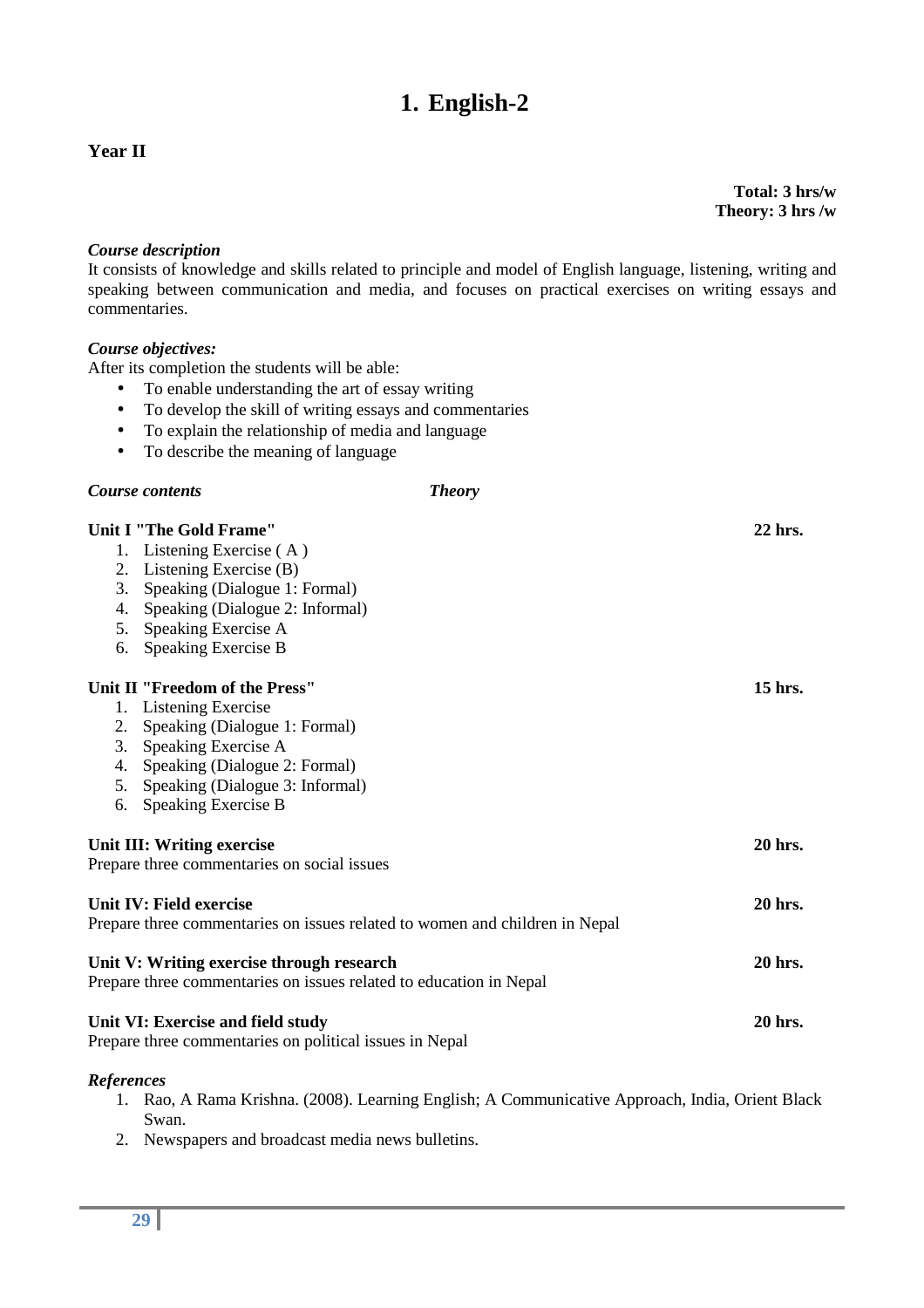## **2. Writing and Editing for Newspaper**

### **Year II**

**Total: 5 hrs/w Theory: 2 hrs /w Practical: 3 Hrs /w**

#### *Course description*

The course consists of an introduction to various forms of newspaper writing principles and practices of editing.

#### *Course Course objectives*

The objectives of this paper are to enable students:

- To understand about an overall idea on writing for newspaper
- To understand the process of editing
- To understand the functioning of newsroom

#### *Course contents Theory*

|         | Unit: I: Writing skills                                                         | 30 hrs.   |
|---------|---------------------------------------------------------------------------------|-----------|
|         | 1. Commentaries                                                                 |           |
| 2.      | Editorial                                                                       |           |
|         | 3. Book review                                                                  |           |
|         | 4. Profile                                                                      |           |
|         | 5. Obituary                                                                     |           |
|         | <b>Unit: II: Contributing writers</b>                                           | 20 hrs.   |
| 1.      | Freelance                                                                       |           |
| $2_{-}$ | Column and columnist                                                            |           |
| 3.      | Syndicated writer                                                               |           |
|         | Unit: III: News at the desk                                                     | $20$ hrs. |
| 1.      | Subediting; news agency copy, sorting copy, clean copy                          |           |
| 2.      | News headlines; headline patterns, decks, and arrangement                       |           |
| 3.      | Writing headline; language of headline, typography, punctuation                 |           |
| 4.      | Photo edition; selection of news photographs, cropping                          |           |
|         | Unit: IV: Skills of editing                                                     | 8 hrs.    |
|         | 1. Structure and language editing                                               |           |
|         | 2. Revising and rewriting                                                       |           |
| 3.      | Common errors in news copy                                                      |           |
| 4.      | Improving copy                                                                  |           |
| 5.      | Revising the lead, updating a story                                             |           |
|         | <b>Practical</b>                                                                |           |
|         | <b>Unit: I: Writing skills</b>                                                  | 30 hrs.   |
|         | 1. Lead an exercise to write a letter to editor on a given topic                |           |
|         | 2. Lead an exercise to present a topic for a commentary on a contemporary issue |           |
| 3.      | Lead an exercise to present a topic for an editorial on a currents issue        |           |
| 4.      | Review a book                                                                   |           |
| 5.      | Write a profile of a public personality                                         |           |
| 6.      | Lead discussion on various types of writing for newspaper                       |           |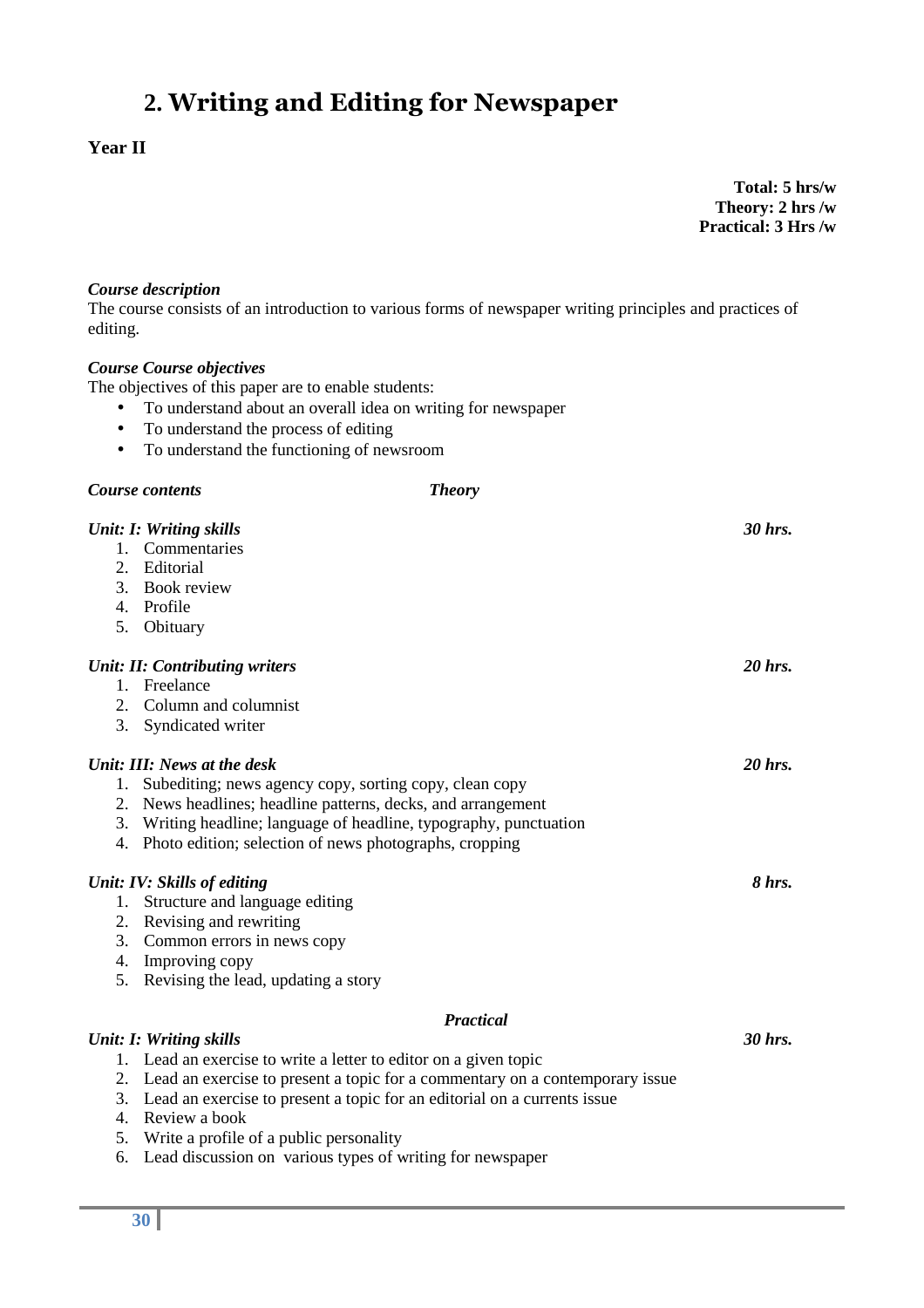#### *Unit: II: Contributing writers 30 hrs.*

- 1. Lead discussion on an example of descriptive writing
- 2. Lead discussion on an example of narrative writing
- 3. Assign students to analyze the copy of their favorite newspaper column
- 4. Lead an exercise to present an analysis of any development of public issue

#### *Unit: III: News at the desk* 30 hrs. **30 hrs. 30 hrs. 30 hrs. 30 hrs. 30 hrs. 30 hrs. 30 hrs. 30 hrs. 30 hrs. 30 hrs. 30 hrs. 30 hrs. 30 hrs. 30 hrs. 30 hrs. 30 hrs. 30 hrs. 30 hrs. 30**

- 1. Lead an exercise to compile different pieces of information to prepare a news
- 2. Lead discussion on different headlines from given newspapers
- 3. Lead discussion on the photographs carried by different newspapers

#### *Unit: IV: Skills of editing* 10 hrs. *10 hrs.* **10 hrs.**

- 1. Lead an exercise to go through the structure of any piece of writing and seek suggestions from students
- 2. Assign students to go through the writings of a daily to find out error or other weaknesses
- 3. Lead an exercise to seek suggestions to improve a headline of a given news

#### *Unit: IV: In-depth journalism 17 hrs.*

Reporting and writing: In-depth journalism

- 1. Journalism ethics
- 2. Arts/science courses

#### *References*

- 1. Lorenz, Alfred Lawrence and John Vivin. (2006), News: Reporting and writing. New Delhi: Pearson Education.
- 2. UNESCO. (2008) Media Development Indicators: A framework for assessing media development. Paris: UNESO.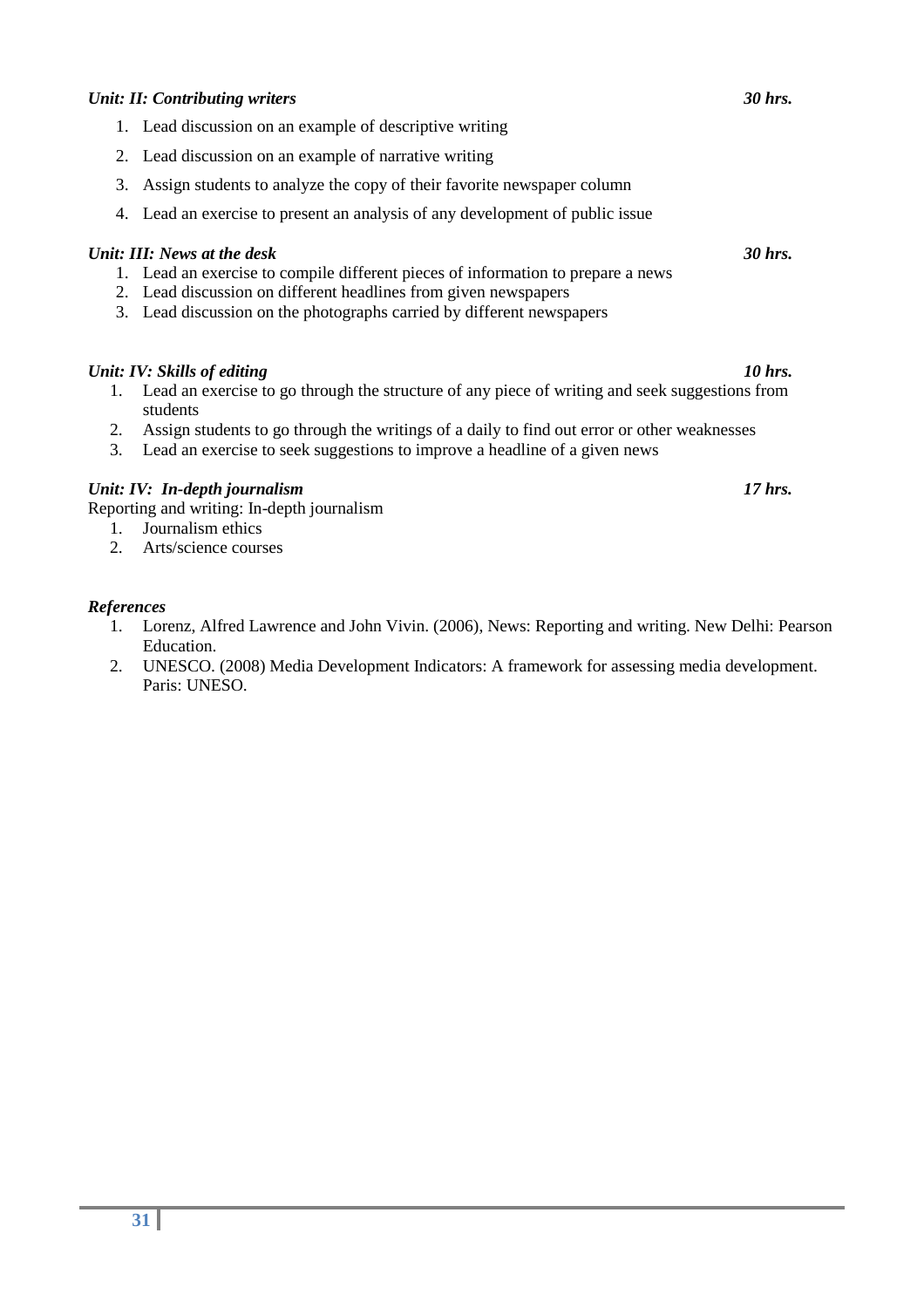## **3. Writing and Editing for Magazines**

#### **Year II**

**Total: 5 hrs/w Theory: 2 hrs /w Practical: 3 Hrs /w**

#### *Course description*

The course consists of the organization of the magazine industry: content categories, producing a magazine: department and staffs, writing for magazine, editing magazine, online magazine.

#### *Course objectives*

#### **After the completion of the course the students will be able:**

- To understand the nature and functions of magazine
- To understand the differences between magazine and daily newspaper
- To understand the style of presentation for magazines

#### *Course contents Theory*

|    | Unit: I: Introduction                                       | 30 hrs.  |
|----|-------------------------------------------------------------|----------|
|    | 1. Magazines and correlating of various sections of society |          |
|    | 2. Industrial revolution and magazine technology            |          |
| 3. | Specialized magazine                                        |          |
|    | 4. The news magazine, the digest and the pictorial          |          |
|    | Unit: II: Magazine Vs newspaper                             | 20 hrs.  |
|    | 1. Writing and presentation style                           |          |
|    | 2. Layout and use of photography                            |          |
|    | 3. Course contents                                          |          |
|    | 4. Salient features of writing for magazines                |          |
|    | Unit: III: Typology                                         | 20 hrs.  |
|    | 1. Consumer and business magazine                           |          |
|    | 2. Five main content categories                             |          |
|    | 3. Magazines on the web                                     |          |
|    | 4. Defining audience through categories                     |          |
|    | 5. News magazines                                           |          |
|    | Unit: IV: Editing a magazine                                | $8$ hrs. |
|    | 1. Developing and shaping the identity                      |          |
|    | 2. Managing editor                                          |          |
|    | 3. Features editor                                          |          |
|    | 4. Department editors                                       |          |
|    | 5. Layers of editing                                        |          |
|    | <b>Practical</b>                                            |          |
|    | Unit: I: Functions and types of magazines                   | 30 hrs.  |
|    | 1. Analyze functions of magazine for society                |          |

- 2. Discuss different types of magazines available in news stalls in Nepal
- 3. Analyze why magazines are for leisure and pleasure reading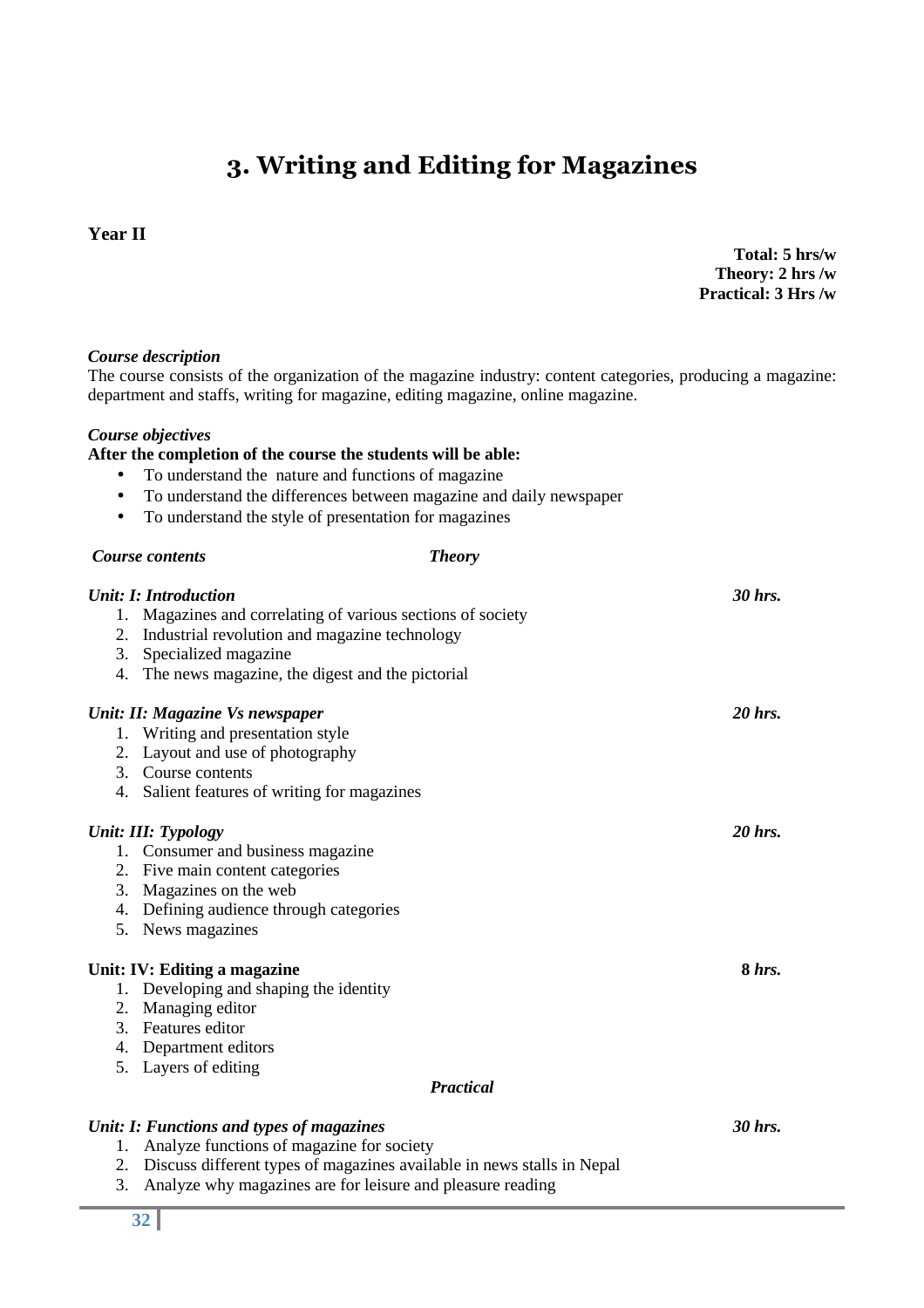#### *Unit: II: Magazine Vs newspaper* 30 hrs. **30 hrs.** 30 hrs.

- 1. Compare and contrast the differences between magazine and newspaper
- 2. Find a common subject and compare the writing and presentation style in a magazine and newspaper respectively
- 3. Compare photographs of magazine and newspaper

#### *Unit: III: Typology 30 hrs.*

- 1. Show the different types of magazines that are available in local market
- 2. Demonstrate and discuss the Newsweek and Time in order to impart the overall knowledge on news magazine
- 3. Assign students to make separate lists in order to show four main specialized magazines that are available in local market, i.e. general consumer magazines, business magazines, literary reviews and academic journals, newsletters and public relations magazines

#### *Unit: IV: Editing a magazine* 27 hrs.

- 1. Assign students to prepare a list of Nepali magazines with their respective target audience
- 2. Lead discussion to show the differences of news in news magazine and newspaper
- 3. Analyze the style of news presentation in daily papers and magazines

#### *References*

- 1. Dominick, Joseph R. (1999), The Dynamics of Mass Communication. Boston: McGraw-Hill College.
- 2. Folkerts, Jean and Stephen Lacy. (2005), The Media in Your Life: An Introduction to Mass Communication. Delhi: Pearson Education.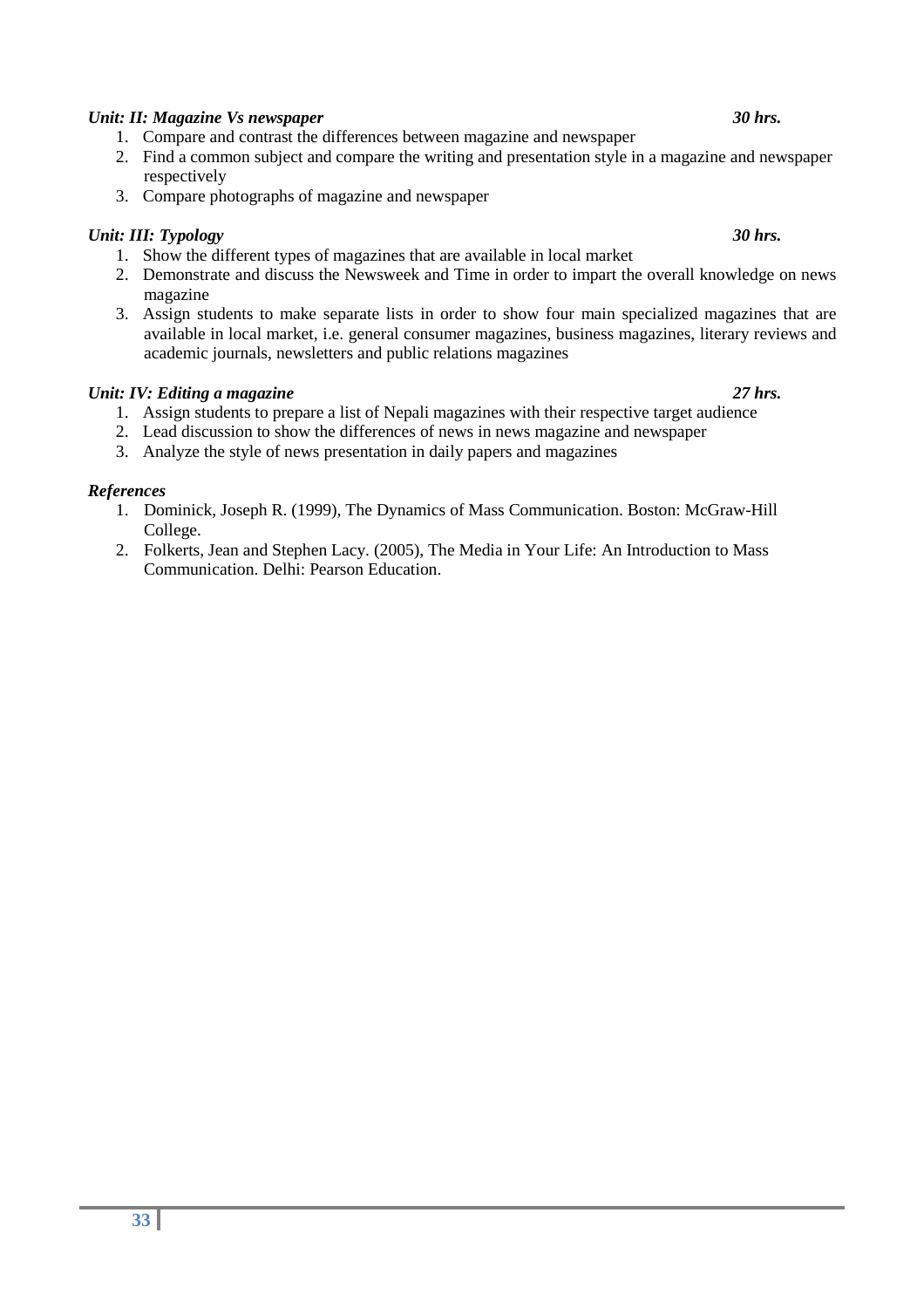## **4.Writing and editing for Broadcast media**

#### **Year II**

**Total: 5 hrs/w Theory: 2 hrs /w Practical: 3 Hrs /w**

#### *Course description*

The course consists of an overall knowledge on evolution of broadcast media and deals on topics such as radio as first broadcast media, radio's revolution, and history of radio and television in Nepal.

#### *Course objectives*

#### **After the completion of the course the students will be able:**

- To understand the overall idea on broadcast media
- To explain the evolution of broadcast media
- To understand the nature and feature of radio as mass media
- To understand the nature and feature of television as mass media

#### *Course contents Theory*

|    | Unit: I: Radio: first broadcast media                  | 20 hrs. |
|----|--------------------------------------------------------|---------|
|    | 1. Early radio                                         |         |
| 2. | Radio for information                                  |         |
| 3. | News on radio                                          |         |
| 4. | Radio-press war                                        |         |
|    | 5. Short wave, medium wave and FM                      |         |
|    | Unit: II: In-depth journalism                          | 20 hrs. |
| 1. | Broadcast reporting and writing (radio and television) |         |
| 2. | Journalism ethics                                      |         |
| 3. | Arts/science courses based on UNESCO module            |         |
|    | Unit: III: Beginning of television                     | 20 hrs. |
|    | 1. Early Television                                    |         |
| 2. | Brief study of explosion of commercial TV stations     |         |
| 3. | Television news                                        |         |
|    | Unit: IV: The global media                             | 8 hrs.  |
| 1. | Emergence of satellite channels                        |         |
| 2. | Brief introduction to BBC and CNN                      |         |
| 3. | Foreign correspondent                                  |         |
|    | Unit: V: Radio and television in Nepal                 | 10 hrs. |
| 1. | Radio Nepal                                            |         |
| 2. | <b>Nepal Television</b>                                |         |
| 3. | Radio and television in private sector                 |         |
| 4. | Community broadcasting in Nepal                        |         |
|    |                                                        |         |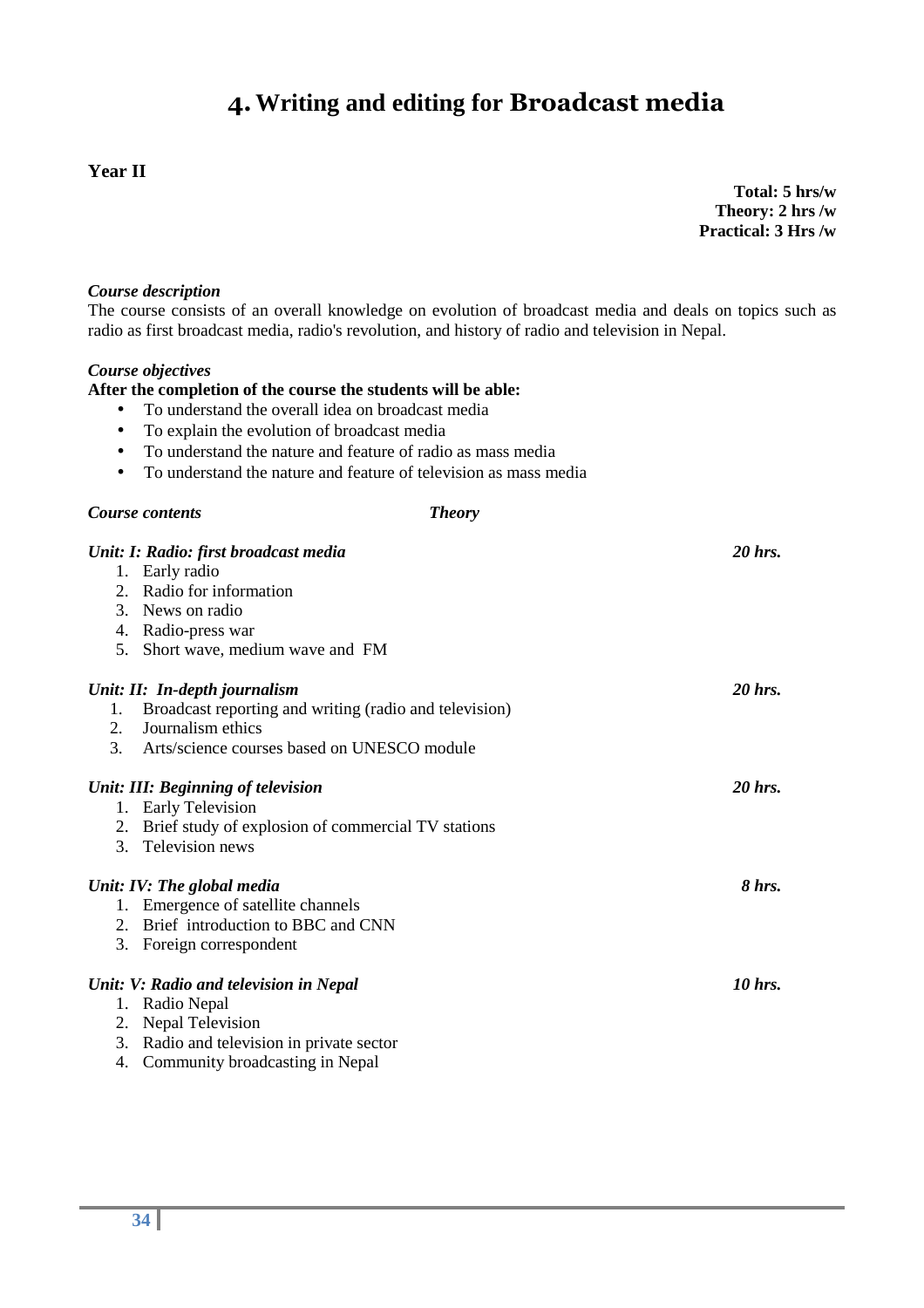#### *Practical*

|    | Unit: I: Radio: First broadcast media<br>1. Prepare a comparison between radio and newspaper news<br>2. Lead an exercise on the presentation style of news on radio and in newspapers<br>3. Review a given segment of FM programme<br>4. Discuss the style and format of radio news | 20 hrs. |
|----|-------------------------------------------------------------------------------------------------------------------------------------------------------------------------------------------------------------------------------------------------------------------------------------|---------|
| 2. | Unit: II: Radio's revolution<br>1. Discuss the impact of radio broadcasting in society<br>Assign students to present introduction to a radio magazine run by a local radio station<br>3. Discuss the use of radio to educate the general public                                     | 20 hrs. |
|    | Unit: III: Beginning of television<br>1. Assign students to present the difference among 5 different TV channels in their news presentation<br>2. Discuss news broadcast on different TV channels                                                                                   | 30 hrs. |
|    | Unit: IV: The global media<br>1. Assign to make a presentation on items broadcast by CNN and BBC<br>2. Present the list of foreign correspondents in Nepal<br>3. Discuss how a correspondent dispatches news to TV channel                                                          | 17 hrs. |
|    | Unit: V: Radio and television in Nepal<br>1. Review the news bulletins of Radio Nepal<br>2. Review the news bulletins of Nepal Television                                                                                                                                           | 30 hrs. |

- 3. Compare the news on private TV channels with those on Nepal TV
- 4. Prepare a brief introduction of a community radio in Nepal

#### *References*

- 1. Bliss, Jr.Edward. (1991), Now The News: The Story of Broadcast Journalism. New York:Columbia University Press.
- 2. Fang, Irving E. (1975), Television News. New York: Hastings House.
- 3. Sharma, Durga Nath (ed). (1998), Prasaran Patrakarita, NPI.
- 4. Kharel, P. & Deoja, Bhruba Kumar. (2003), Radiokarmi, NPI.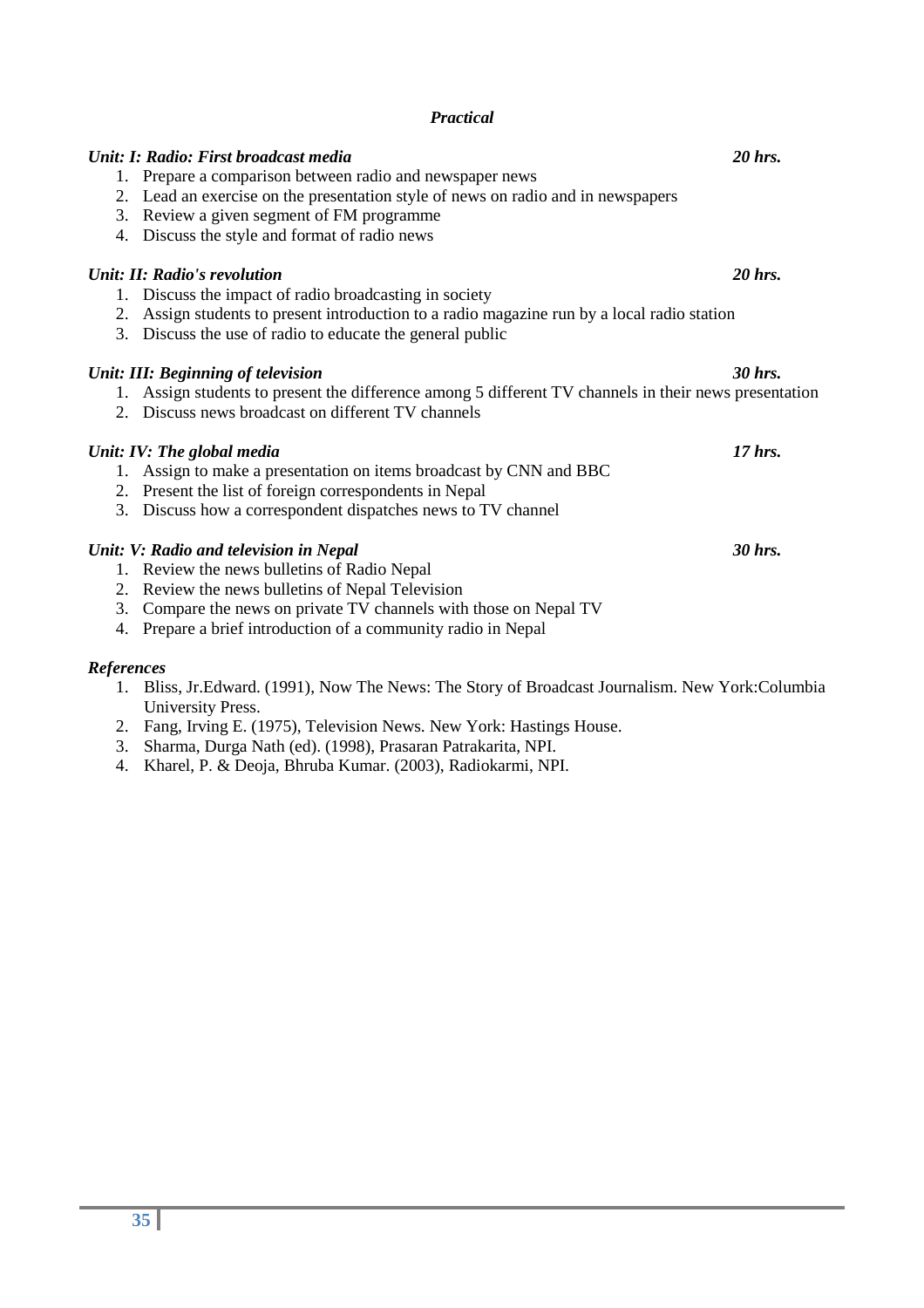## **5. Basics of New media**

#### **Year II**

**Total: 4 hrs/w Theory: 2 hrs /w Practical: 2 Hrs /w**

#### *Course description*

The course aims to provide the concept of new media, and it consists of history of new media, styles and format of new media, introduction to blog.

#### *Course objectives*

#### **After the completion of the course the students will be able:**

- To understand the historical development of new media
- To understand the importance of new media to communicate message
- To use internet as sources of information for new media

|                   | <b>Course contents</b>                                            | <b>Theory</b>                                                            |           |
|-------------------|-------------------------------------------------------------------|--------------------------------------------------------------------------|-----------|
|                   | Unit: I: New media                                                |                                                                          | 30 hrs.   |
|                   | 1. Practices of new media                                         |                                                                          |           |
| $2_{1}$           | Satellite TV                                                      |                                                                          |           |
|                   | 3. Cable TV                                                       |                                                                          |           |
|                   | 4. Digital TV                                                     |                                                                          |           |
|                   | 5. Online media and the computerized newsroom                     |                                                                          |           |
|                   | Unit: II: Introduction to online journalism                       |                                                                          | $25$ hrs. |
| 1.                | Journalism through Internet                                       |                                                                          |           |
| 2.                | Products processing                                               |                                                                          |           |
| 3.                | Styles and format of new media                                    |                                                                          |           |
| 4.                | Social media on web                                               |                                                                          |           |
|                   | Unit: III: Web page                                               |                                                                          | $23$ hrs. |
| 1.                | Concept of web page                                               |                                                                          |           |
| 2.                | Target audience                                                   |                                                                          |           |
| 3.                | Limitations of a screen                                           |                                                                          |           |
|                   | 4. Easy navigation                                                |                                                                          |           |
| 5.                | Introduction to blog                                              |                                                                          |           |
|                   |                                                                   | <b>Practical</b>                                                         |           |
|                   | Unit: I: New media                                                |                                                                          | 40 hrs.   |
|                   | 1. Analyze the evolution of new media                             |                                                                          |           |
|                   | 2. Analyze the import of new media growth on contemporary society |                                                                          |           |
|                   | Unit: III: Work for web page                                      |                                                                          | 38 hrs.   |
|                   | Lead peer group to develop a blog                                 |                                                                          |           |
| <b>References</b> |                                                                   |                                                                          |           |
| 1.                |                                                                   | Quinn, Stephen. Digital Sub-editing & Design. Boston: Focal Press, 2001. |           |

2. Boyd, Andrew. Broadcast Journalism: Techniques of Radio and TV News. New Delhi: Focal Press, 1997.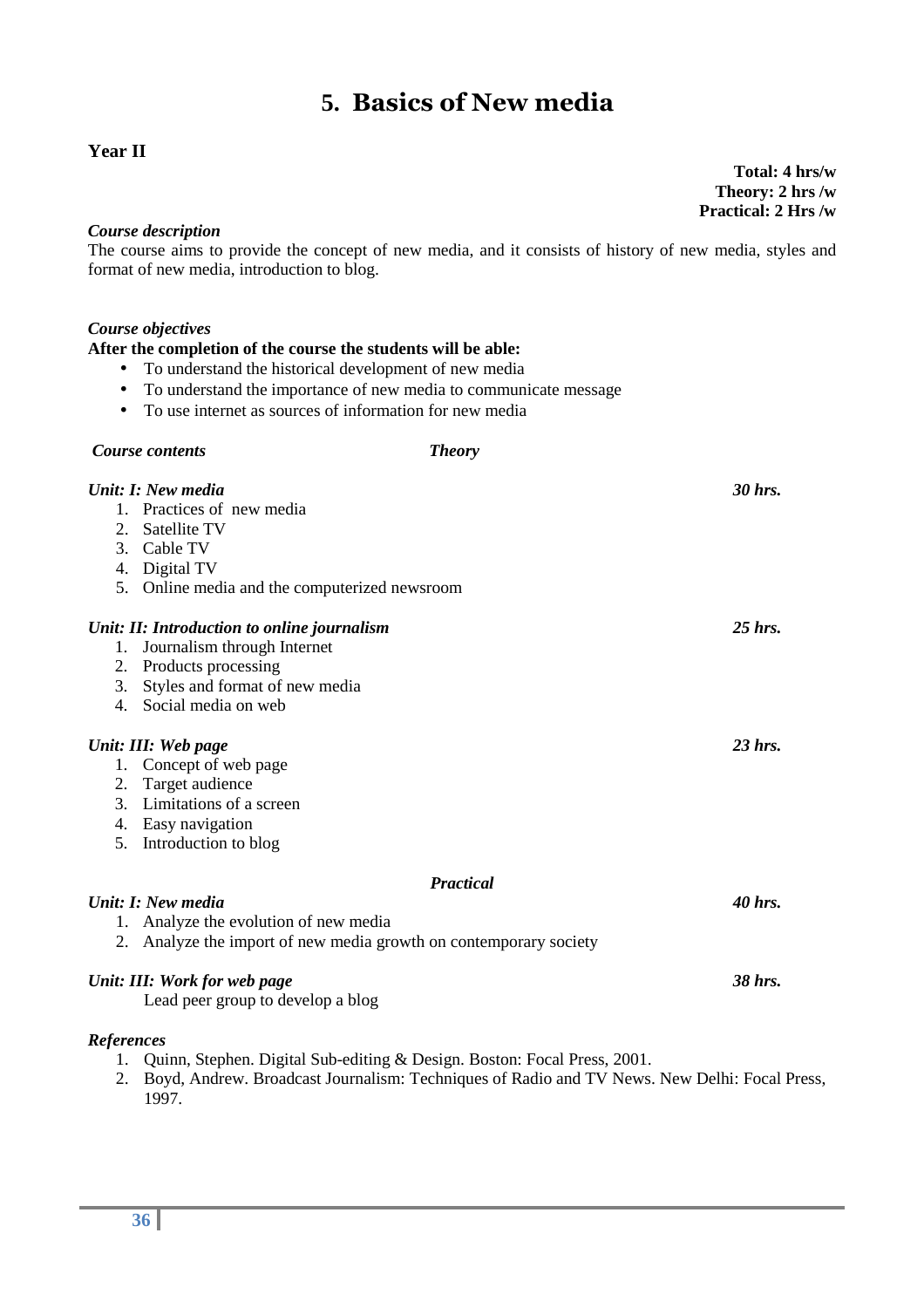## **6. Computer Applications**

### **Year II**

**Total: 5 hrs/w Theory: 2 hrs /w Practical: 3 Hrs /w**

#### **Course description**

This course is intended to provide students with the knowledge and skills on basic computer system and Information Technology.

#### *Course objectives*

#### **After the completion of the course the student will be able:**

- To understand the evolution of the computer
- To chalk out advantages and disadvantages of computer
- To describe various components of computer

#### *Course contents: Theory*

## Unit: I: Introduction to computer system 20 hrs.

- 1. Discuss the basic definition, advantages and disadvantages of computer.
- 2. Explain the characteristics of computer in relation to Accuracy, Speed, Vast Storage, Accuracy, Reliability, Diligence, Automatic, Non-intelligent, Versatile.
- 3. Categorize the computers on the basis of their size, the large super computers, mainframes, minicomputers, workstations, microcomputers, laptops and palmtops.
- 4. Describe various components of computers: Input and Output Devices:  *Input Devices:* Keyboard, Mouse, Microphone  *Output Devices:* Monitors, Printers: Impact (Dot Matrix); Non-Impact (Ink-jet and laser printer, Speaker). The Central Processing Unit (CPU): *CU, ALU and Registers:*

#### **Storage**

 *Primary Storage:* Cache Memory, RAM and ROM and their types.  *Auxiliary Storage: Magnetic Disks: Hard Disk, Pen Drive, And Memory Card; Optical Disk: CD, DVD, Magneto-Optical (MO) devices. The Blue-Ray Technology.*

#### **Software**

 *Introduction System Software: Operating System, Utility Software Application Software: Word Processor, Presentation Tool*

#### Unit: II: Number system, Boolean operations and logic gates 7 hrs.

- 1. Discuss decimal, binary octal and hexa-decimal number system in detail
- 2. Discuss binary-to-decimal and decimal-to-binary conversion
- 3. Discuss binary addition and subtraction
- 4. Introduce logic gates with description of AND, OR and NOT gates
- 5. Define combinational circuit

#### Unit: III: Problem solving using computers **6 hrs.** 6 hrs.

Discuss Algorithm and Flowchart as one of the steps in problem solving

- 1. Discuss problem solving using computers and programming techniques
- 2. Discuss machine language, assembly language, high-level and low-level language with their history and purpose of use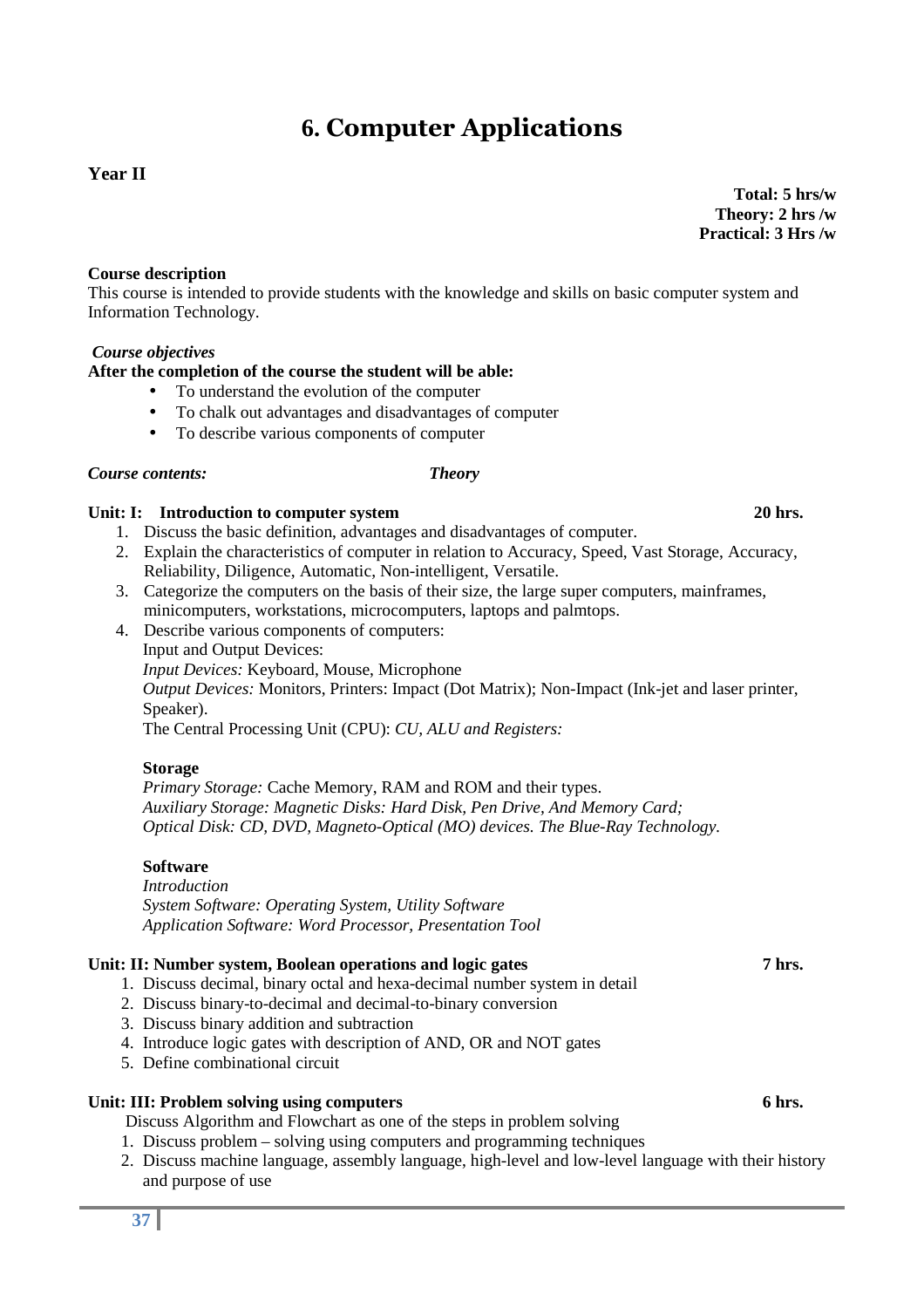| Unit: IV: Computer system analysis and development                                                      | 5 hrs.  |
|---------------------------------------------------------------------------------------------------------|---------|
| 1. Discuss with a case study the steps in system development life cycle.                                |         |
| Investigation<br>a.                                                                                     |         |
| Analysis<br>b.                                                                                          |         |
| Design<br>$\mathcal{C}$ .                                                                               |         |
| Implementation<br>$d_{\cdot}$                                                                           |         |
| Documentation<br>e.                                                                                     |         |
|                                                                                                         |         |
| <b>Unit: V: Multimedia</b>                                                                              | 5 hrs.  |
| Define multimedia and discuss its various uses in brief:                                                |         |
| 1. Discuss various image file formats: PNG, JPEG, GIF, TIF etc                                          |         |
| 2. Briefly discuss animation, audio and video                                                           |         |
| Unit: VI: Computer network                                                                              | 6 hrs.  |
| Give overview of the computer network:                                                                  |         |
| 1. Discuss various network topologies with their advantages and disadvantages                           |         |
| 2. Discuss TCP/IP protocol stack                                                                        |         |
| 3. Discuss various types of network: LAN, MAN and WAN                                                   |         |
| 4. Categorize networks in terms of Internet and Intranet                                                |         |
|                                                                                                         |         |
| Unit: VII: Introduction to the internet                                                                 | 5 hrs.  |
| Discuss the client-server architecture of computer networks                                             |         |
| 1. Define and discuss world wide web (www)                                                              |         |
| 2. Discuss and understand static vs. dynamic course contents on the web                                 |         |
| 3. Define electronic mail (e-mail) and discuss its importance                                           |         |
|                                                                                                         |         |
| Unit: VIII: Introduction to electronic commerce                                                         | 3 hrs.  |
| 1. Discuss the basic concept of e-commerce with its various aspects                                     |         |
| 2. Discuss various types of e-commerce                                                                  |         |
| Unit: IX: Societal issues of computer                                                                   | 3 hrs.  |
| 1. Discuss computer crime in context of various ethical issues in computing                             |         |
| 2. Discuss cyber law                                                                                    |         |
| <b>Practical</b>                                                                                        |         |
| <b>Unit: I: Hardware</b>                                                                                | 4 hrs.  |
| The lab session should introduce various components of computer and give                                |         |
| basic computer parts.                                                                                   |         |
|                                                                                                         |         |
| <b>Unit: II: Software</b>                                                                               | 4 hrs.  |
| The operating system installation<br>Introduction to device drivers                                     |         |
|                                                                                                         |         |
| Files (file names/formats/extensions) and folders                                                       |         |
| Unit: III: MS Office                                                                                    | 14 hrs. |
| 1. Lab consisting of standard features to perform related tasks on various office element software: MS- |         |
| Word, MS-Excel, and MS-PowerPoint.                                                                      |         |
|                                                                                                         |         |
| Unit: IV: Computer network and internet                                                                 | 4 hrs.  |
| 1. Visibility of computers inside a network, sharing of resources, browsing through the Internet, the   |         |
| fundamentals of e-commerce etc.                                                                         |         |
| <b>References</b>                                                                                       |         |
| 1. Norton, Peter. Introduction to Computers, Tata McGraw-Hill                                           |         |
| Sinha, P.K. Computer Fundamentals, BPB Publication<br>2.                                                |         |
| 3. Kahate, Atul. Foundation of IT, Tata McGraw-Hill                                                     |         |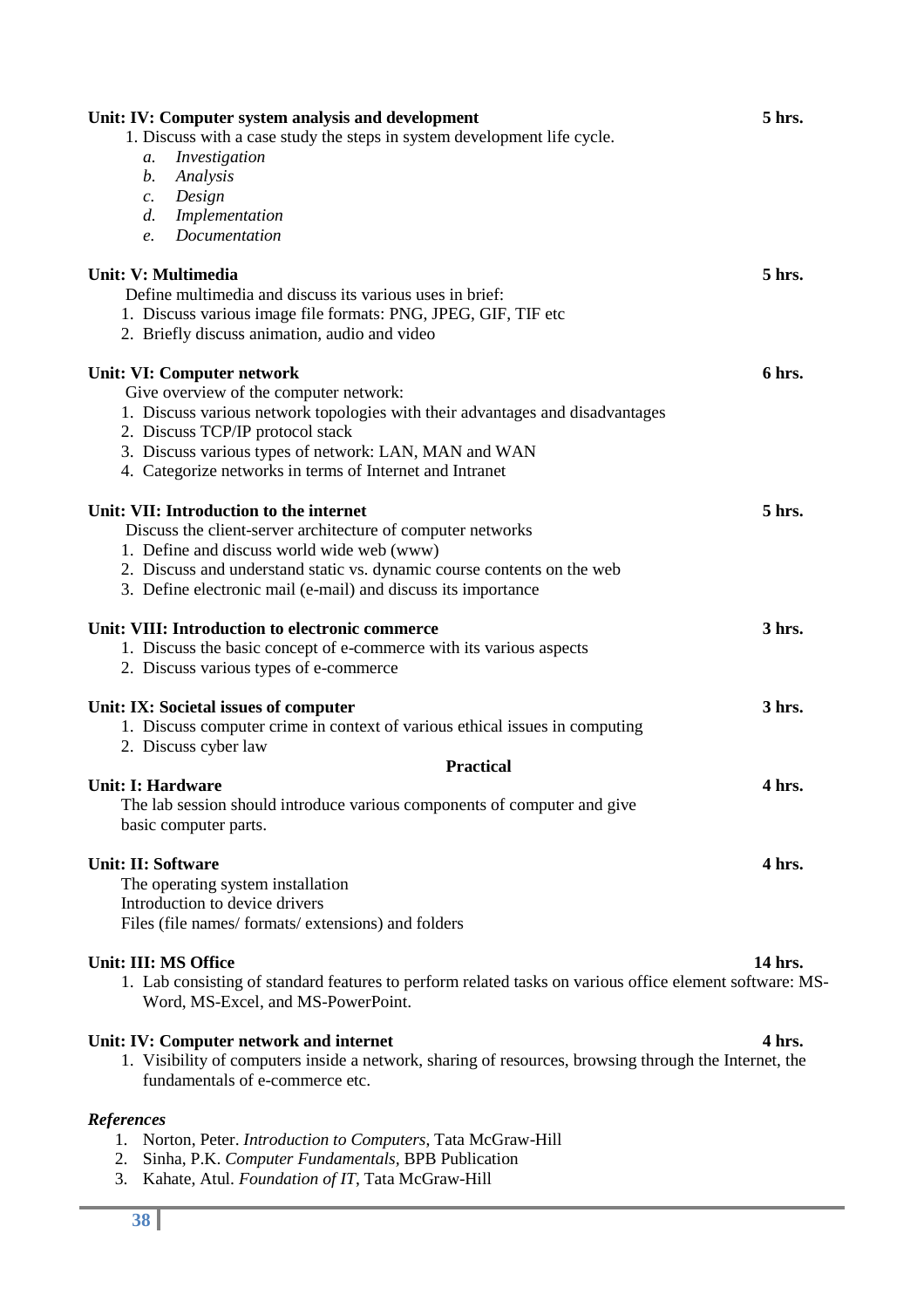## **7. Photography**

#### **Year II**

**Total: 5 hrs/w Theory: 1 hrs /w Practical: 4 Hrs /w**

#### *Course description*

The course consists of an overall idea of photography; more precisely it aims to impart basic knowledge and skills to handle a camera with the sense of light and composition.

#### *Course objectives*

#### **After the completion of the course, the students will be able:**

- To handle the camera with the sense of light and composition
- To take technically and aesthetically standard photographs

*Course contents Theory* 

• To organize the photographs properly and safely for good use in future

|    | Unit: I: Understanding camera                                        | 10 hrs.  |
|----|----------------------------------------------------------------------|----------|
|    | 1. Basic requirements                                                |          |
|    | 2. Viewfinder                                                        |          |
|    | 3. Analogue and digital camera                                       |          |
|    | 4. Functions of lens                                                 |          |
|    | Unit: II: Light and exposure                                         | 10 hrs.  |
|    | 1. Lighting condition and using it to improve quality in photographs |          |
|    | 2. Controlling light                                                 |          |
|    | 3. Focusing                                                          |          |
|    | 4. Natural and artificial light                                      |          |
|    | <b>Unit: III: Composition</b>                                        | 10 hrs.  |
|    | 1. Outdoor and portrait photography                                  |          |
|    | 2. Nature photography                                                |          |
|    | 3. The aesthetics                                                    |          |
|    | 4. Rule of third                                                     |          |
|    | Unit: IV: Photography in practice                                    | $9$ hrs. |
|    | 1. Caption writing                                                   |          |
|    | 2. Use of photographs to illustrate a story                          |          |
|    | 3. Photo dispatch through email                                      |          |
|    | 4. Photoshop software and photography                                |          |
|    | 5. Archiving or storing images                                       |          |
|    | <b>Practical</b>                                                     |          |
|    | Unit: I: Understanding camera                                        | 26 hrs.  |
|    | 1. Discuss safety tips regarding camera and batteries                |          |
|    | 2. Make presentation on key parts of a camera                        |          |
|    | Unit: II: Light and exposure                                         | 50 hrs.  |
|    | 1. Prepare caption for given photographs                             |          |
|    | 2. Analyze photographs for use as an illustrated story               |          |
|    | 3. Dispatch photographs through email                                |          |
| 4. | Demonstrate Photoshop software and photography                       |          |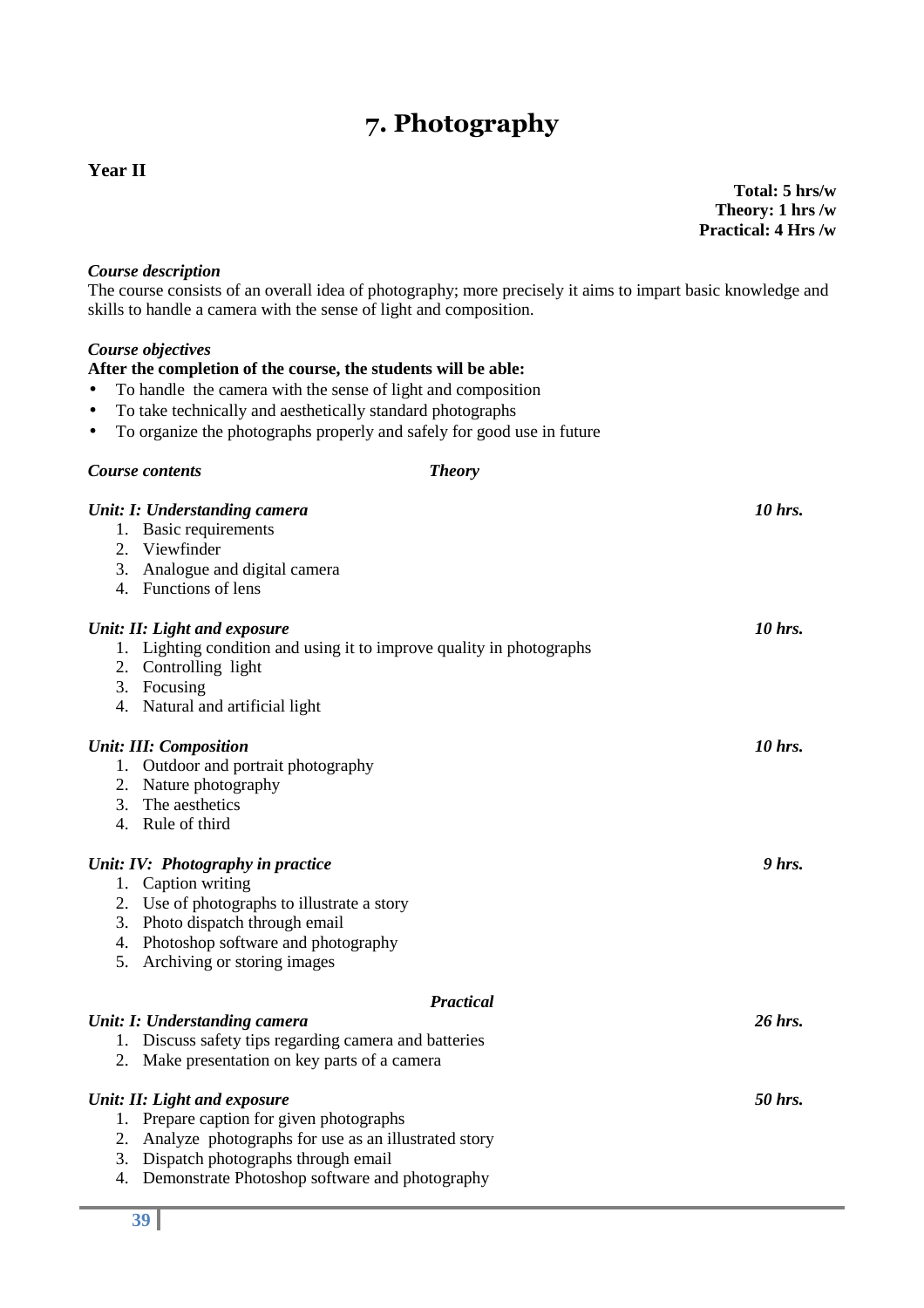5. Demonstrate archiving or storing images

Take photographs to show the control over the effect of natural light through selection and reflection

| <b>Unit: III: Composition</b><br>Take photographs complying the rule of third | 30 hrs. |
|-------------------------------------------------------------------------------|---------|
| Unit: IV: Practical photography                                               | 50 hrs. |
| 1. Analyze captions in newspapers and magazines                               |         |
| 2. Use Photoshop for specific assignments                                     |         |

3. Send photo through email

#### *References:*

- 1. Bowskill, Derek. (1989), Photography Made Simple. London: Rupa & Co.
- 2. Hough, George A. (1991), News Writing. Boston: Houghton Miffin Company.
- 3. Mencher, Melvin. (1999), Basic News Writing. New Delhi: Universal Books Stall.
- 4. Wainwright, David. (1986), Journalism Made Simple. London: Rupa.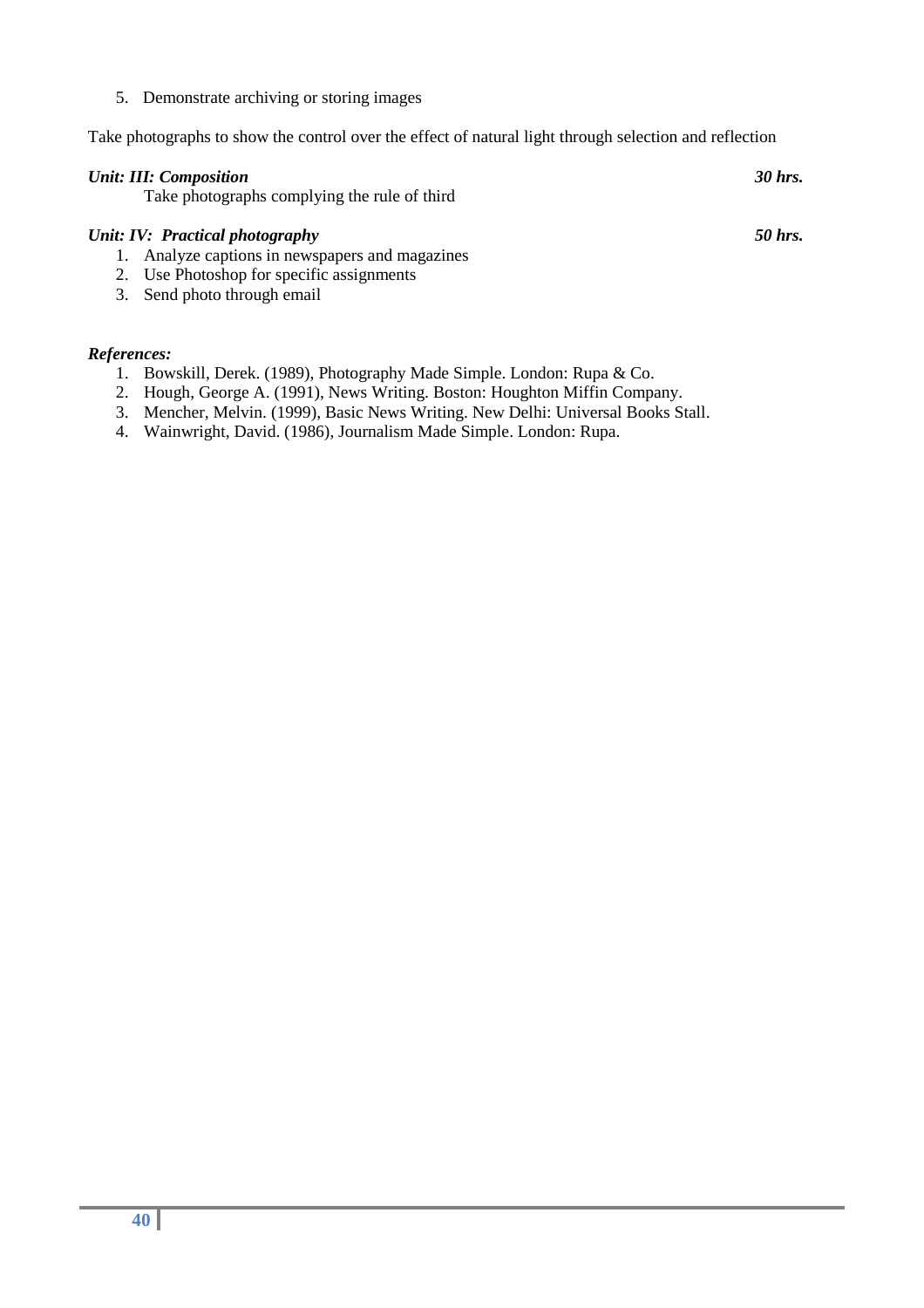## **8. Layout and Design**

#### **Year II**

**Total: 5 hrs/w Theory: 1 hrs /w Practical: 4 Hrs /w**

#### *Course description*

This course consists of knowledge and skills related to layout and design for print media such as picture editing, concept of layouts, headline placement and working with dummy.

#### *Course objectives*

#### **After the completion of this course the students will be able:**

- To make distinction between a well designed and poorly designed newspaper
- To select appropriate headline and fontsize for a balanced page
- To prepare a newspaper dummy

|                   | <b>Theory</b><br>Course contents                                                                                                                                                 |         |
|-------------------|----------------------------------------------------------------------------------------------------------------------------------------------------------------------------------|---------|
| 2.<br>3.<br>4.    | Unit: I: Effective layout<br>1. Concept of layout<br>Intros, drop letters, box<br>Sentence spread, paragraph lengths<br>Balance, weight and eye movement                         | 9 hrs.  |
|                   | <b>Unit: II: Headlines</b><br>1. Purpose, types<br>2. Banner headline<br>3. Column: Purpose, types<br>4. Typographical dynamism and unity of character                           | 15 hrs. |
| 1.<br>2.<br>3.    | <b>Unit: III: Picture editing</b><br>Making the right choice<br>Cropping, collage and montage<br>Laying out pictures: scaling<br>4. Placement of caption                         | 15 hrs. |
|                   | <b>Practical</b><br>Unit: I: Effective layout<br>1. Lead peer groups work to produce newspaper dummy<br>2. Lead the peer groups to evaluate dummy for newspapers                 | 50 hrs. |
| 2.                | <b>Unit: II: Headlines</b><br>1. Lead an exercise to review the headlines of given news stories from dailies<br>Suggest alternative headlines to given news stories from dailies | 50 hrs. |
| 1.<br>2.          | Unit: III: Picture editing<br>Analyze and select photographs for given topics<br>Formulate captions for given types of contents                                                  | 56 hrs. |
| <b>References</b> | George, T.J.S. (1989), Editing: A Handbook for Journalists. New Delhi: Indian Institute of Mass<br>Communication,                                                                |         |

2. Stovall, James Glen. (2008), Writing for the Mass Media. New Delhi: Pearson Education.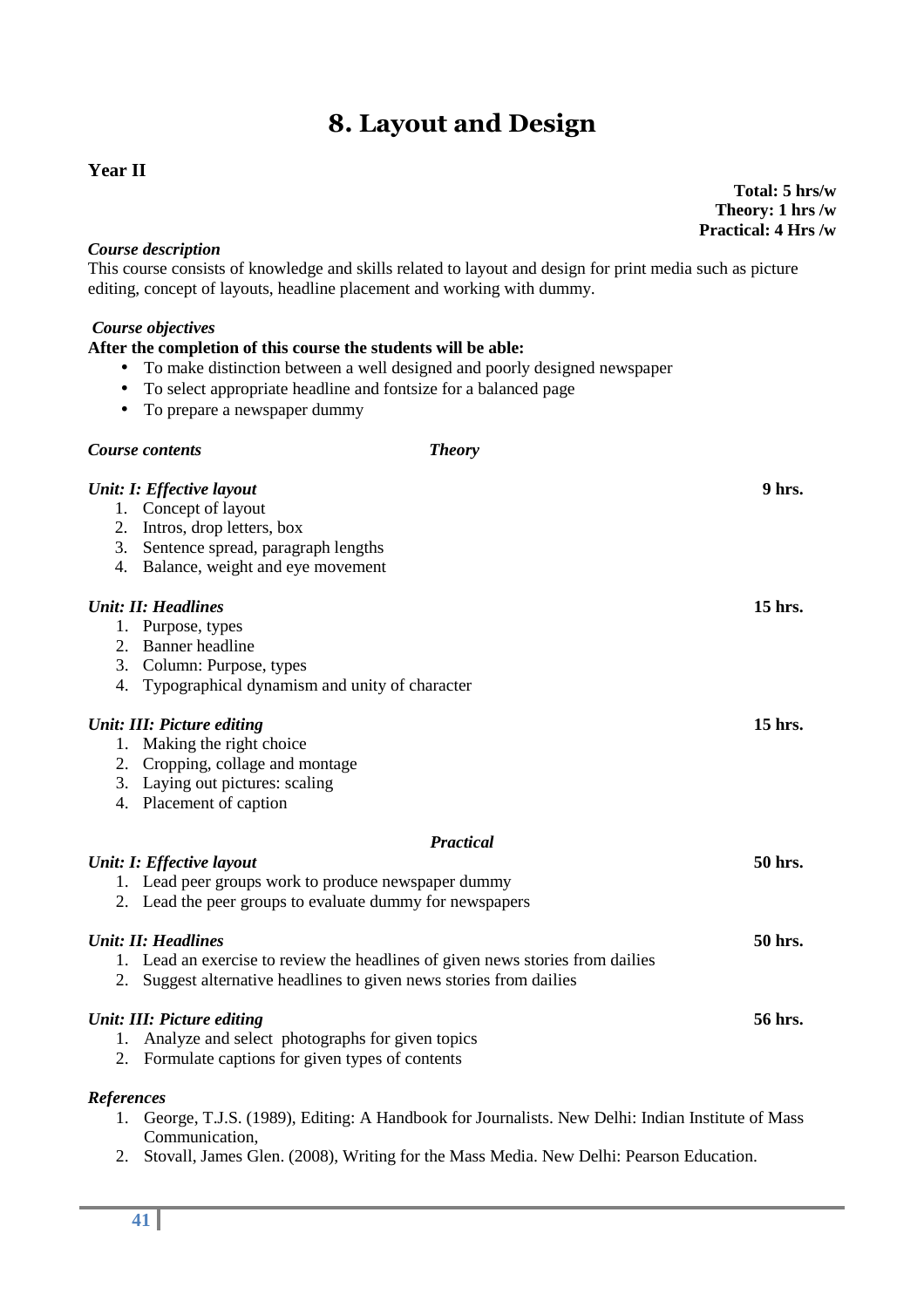## **Third Year**

### **Subjects**

- 1. Media Research
- 2. Independent Study
- 3. Basics of Advertisement and Public Relations
- 4. Writing for Television and Radio
- 5. Photo Journalism
- 6. Writing for Online Media
- 7. Internship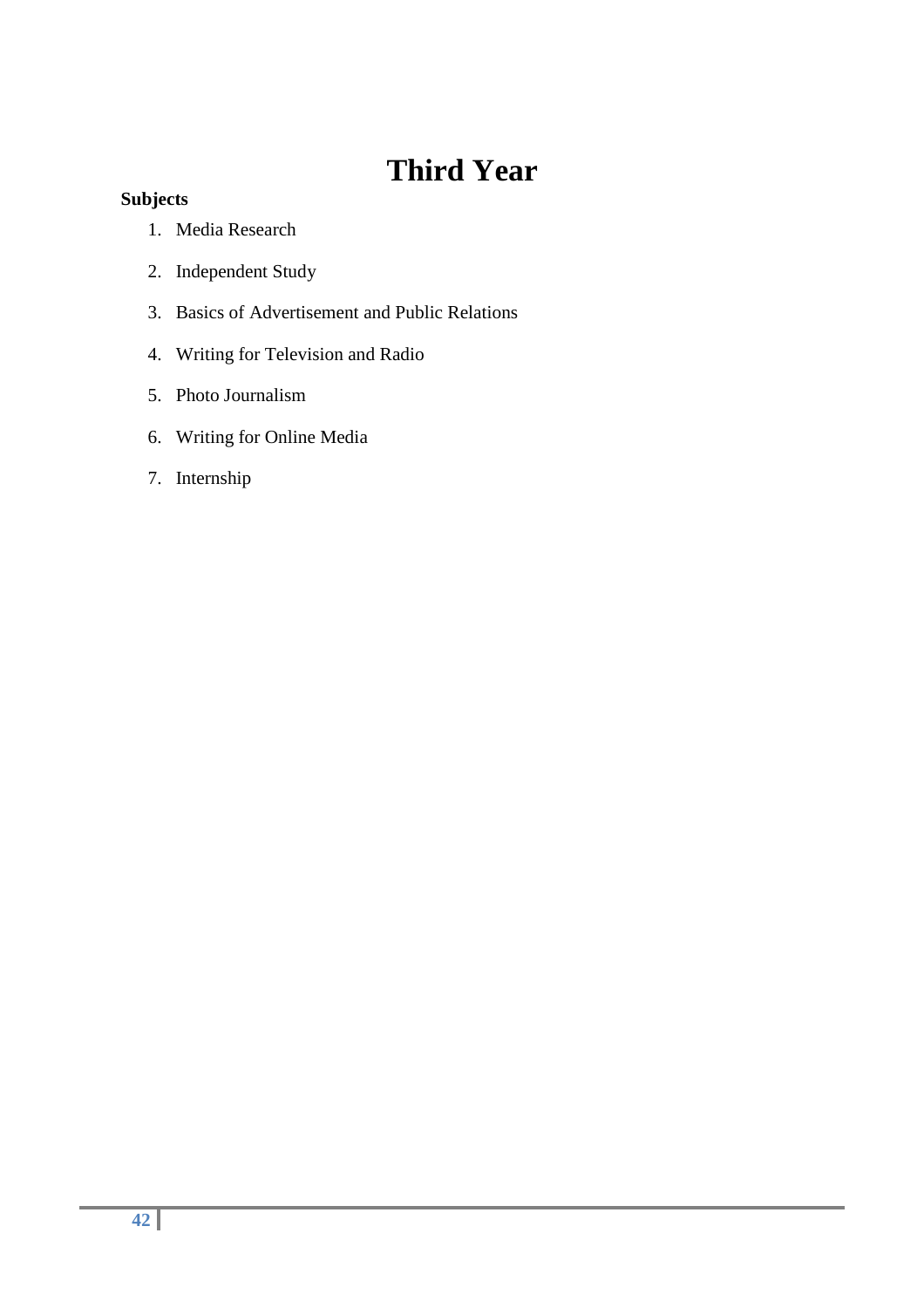## **1. Media Research**

### **Year III**

**Total: 5 hrs/w Theory: 1 hrs/w Practical: 4 Hrs/w**

#### *Course description*

The course aims to provide basics of media research, specifically it consists of research preparation, wondering for research issue, pondering for research issues, wonder-ponder game to identify research issues, developing research issues, skills of mind mapping for burning issue (event or process), skills of open mode observation and skills of examination and verification of information.

#### *Course objectives*

After the completion of the course the students will be able:

- To explain and describe basic news research
- To perform basic research to materialize the news idea
- To understand and prepare content analysis

#### *Course contents: Theory*

#### **Unit: I: Basic News research 10 hrs.**

- 1. Research mind set
- 2. Generation of news idea
- 3. Wondering and pondering for issues
- 4. Skills of examination and verification of information

#### **Unit: II: Media research 10 hrs.**

- 1. Introduction to research
- 2. Preparation for research
- 3. Concept of content analysis

#### Unit: III: Use of content analysis 10 hrs. 10 hrs.

- 1. Uses of content analysis
- 2. Limitations of content analysis
- 3. Steps in content analysis
- 4. Examples of content analysis

#### Unit: IV: Content analysis and the internet 9 hrs.

- 1. Internet as opportunity and challenge for content researchers
- 2. New areas of content: personal web pages, home pages of commercial media, political campaign websites, online news coverage

*Practical* 

#### Unit: I: Basic News research 50 hrs. **50 hrs. 50 hrs. 50 hrs. 50 hrs. 50 hrs. 50 hrs. 50 hrs. 50 hrs. 50 hrs. 50 hrs. 50 hrs. 50 hrs. 50 hrs. 50 hrs. 50 hrs. 50 hrs. 50 hrs. 50 hrs. 50 h**

- 1. Mind mapping: theory and techniques
- 2. Developing research issues
- 3. Skills of mind mapping for burning issue (event or process)
- 4. Skills of open mode observation

#### **Unit: II: Media Research 50 hrs.**

- 1. Discuss research concept
- 2. Define research techniques
- 3. Explain how observation
- 4. Give examples of wonder and ponder of the research
- 5. Discuss and examine the verification of information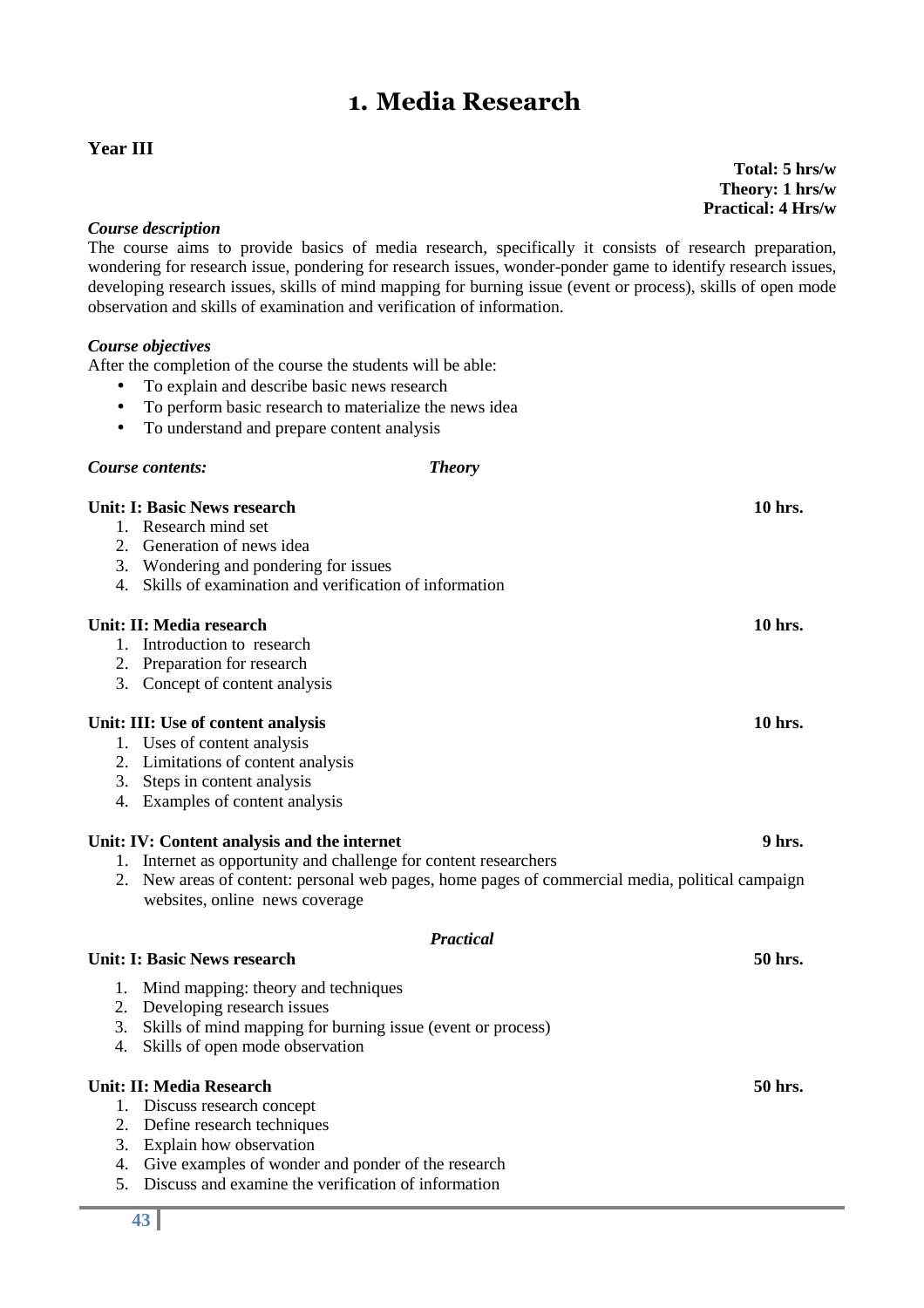#### Unit: III: Content analysis and the Internet 56 hrs.

- 1. Exercises for content researchers
- 2. Exercises for obtaining data from web pages, home pages of commercial media, political campaign websites, online news

#### *References*

1. Wimmer, Roger D. and Joseph R. Dominick. (2003), Mass Media Research: An Introduction. US: Thomson Wadsworth.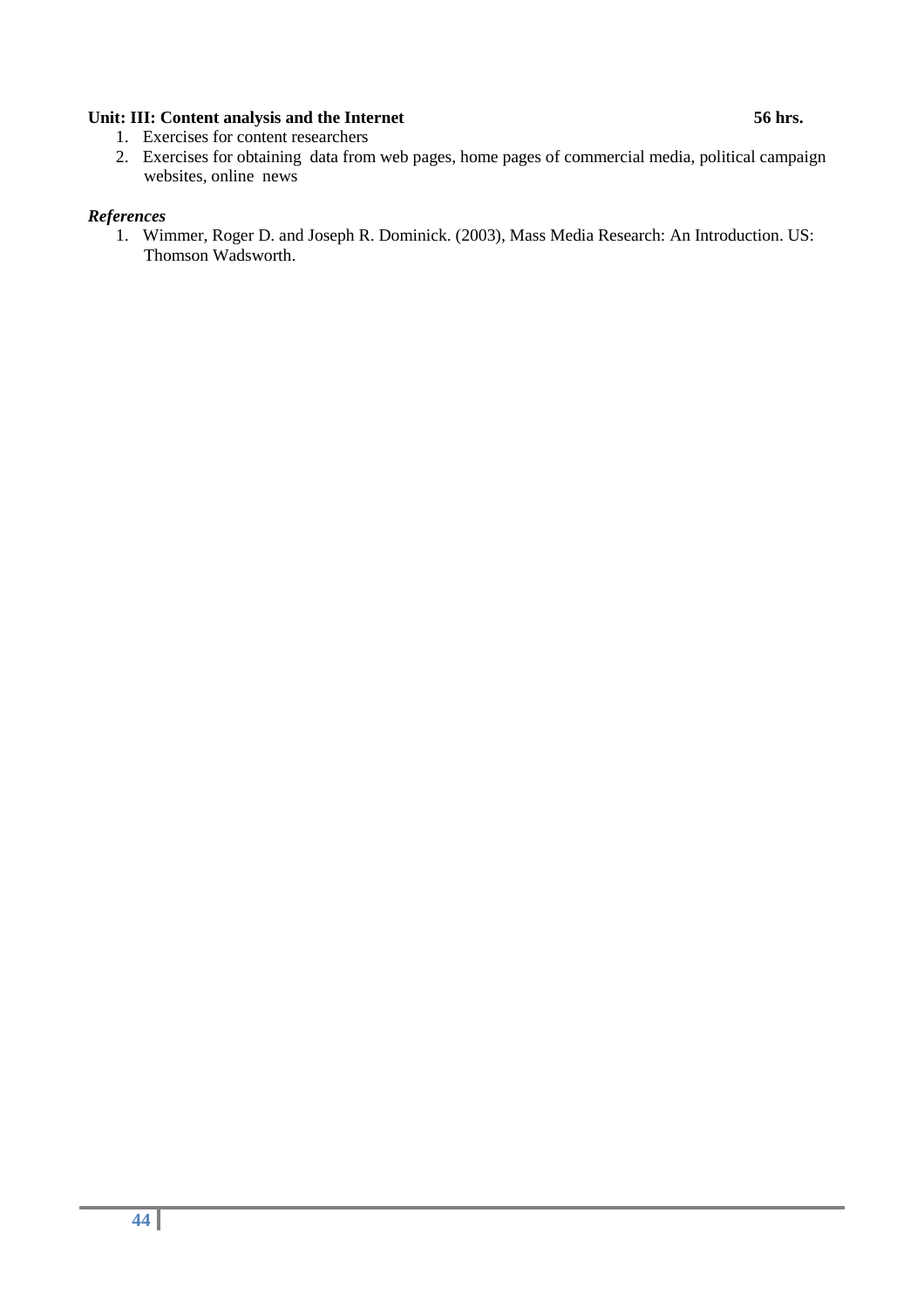## **2. Independent Study**

#### **Year III**

**Total: 5 hrs/w Practical: 5 Hrs /w**

#### *Course description*

The JMC is tailored to those who have completed their 1st and 2nd year studies. On completion of the first two-year courses, students can join independent level courses offered by this curriculum.

#### *Course objectives*

For the purpose of independent study students will be assigned to select a topic and will be required to work on it for systematic present in the form of a long essay. After the completion of the study, the student will be able:

- To acquire academic knowledge and skills, with a heavy emphasis on practical assignments and fieldwork in order to make them all-rounded communicators.
- To enable students to become journalists who look at things with a critical approach for fulfilling the role media as a watchdog that informs and educates people, with extensive coverage of all sections of society, especially marginalized or ignored groups such as women and children.

#### *Course content*

Practical work on social issues on women and children

This paper will have components in the course units focusing on women and children. All the units exclusively constitute practical exercises and assignments.

#### **Practical**

| 1. Lead group work on identifying gender issues in print                 | 25 hrs. |
|--------------------------------------------------------------------------|---------|
| 2. Lead group work on identifying gender issues on Nepali radio channels | 35 hrs. |
| 3. Lead group work on identifying gender issues on TV channels           | 35 hrs. |
| <b>4.</b> Prepare a comprehensive study on the space/airtime given by    |         |
| a select number of news media in Nepal                                   | 50 hrs. |
|                                                                          |         |

**5.** Prepare a workshop paper for presentation on a topic related to the unheard voices of children and women of marginalized communities **50 hrs. 50 hrs.**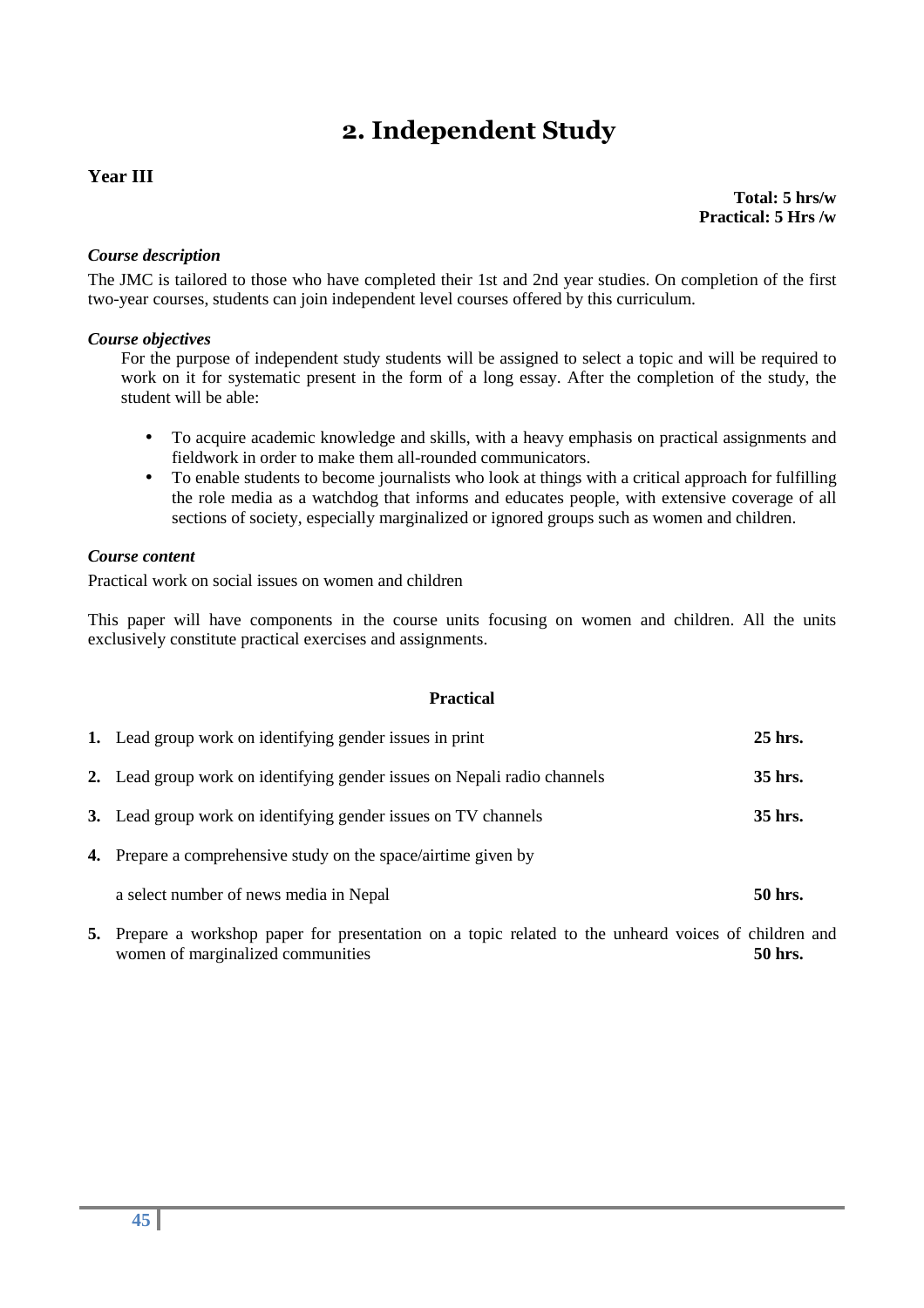## **3. Basics of Advertisement and Public Relations**

### **Year III**

**Total: 5 hrs/w Theory: 1 hrs /w Practical: 4 Hrs /w**

#### *Course description*

The course consists of the working definition of advertisement, principles objectives of public relations advertising, media of public relations advertising: newspaper, magazine, radio and television; working definitions of public relations, four basic elements of public relations; media relations and publicity: selection of publicity media-newspapers, magazines, radio and television.

#### *Course objectives*

After the completion of this course the students able:

- To explain what is advertisement
- To distinguish different Media of Public Relations
- To select appropriate Publicity Media for particular message.

#### *Course contents Theory*

|               | <b>Unit: I: Definition</b>                                    | 10 hrs. |
|---------------|---------------------------------------------------------------|---------|
|               | 1. Working definitions of public relations                    |         |
|               | 2. Four basic elements of public relations                    |         |
|               | 3. The work of the PR practitioner                            |         |
|               | 4. Characteristics of the PR practitioner                     |         |
|               | <b>Unit: II: Tools of Public Relations</b>                    | 10 hrs. |
|               | 1. Selection of publication media                             |         |
|               | 2. Publicity media: newspaper, magazine, radio and television |         |
|               | 3. Writing news releases                                      |         |
|               | 4. Writing promotional feature                                |         |
|               | Unit: III: Advertising                                        | 10 hrs. |
|               | 1. Working definition of advertising                          |         |
|               | 2. Principle objectives of public relations advertising       |         |
|               | 3. Elements of a print ad                                     |         |
|               | 4. Writing advertising for broadcast                          |         |
|               | <b>Unit: IV: Needs and Appeals</b>                            | 9 hrs.  |
|               | 1. The audience                                               |         |
|               | 2. The product                                                |         |
|               | 3. The advertising situation                                  |         |
| $\mathcal{A}$ | $C_{\text{max}}$ and $\epsilon$ and $\epsilon$                |         |

4. Copy platform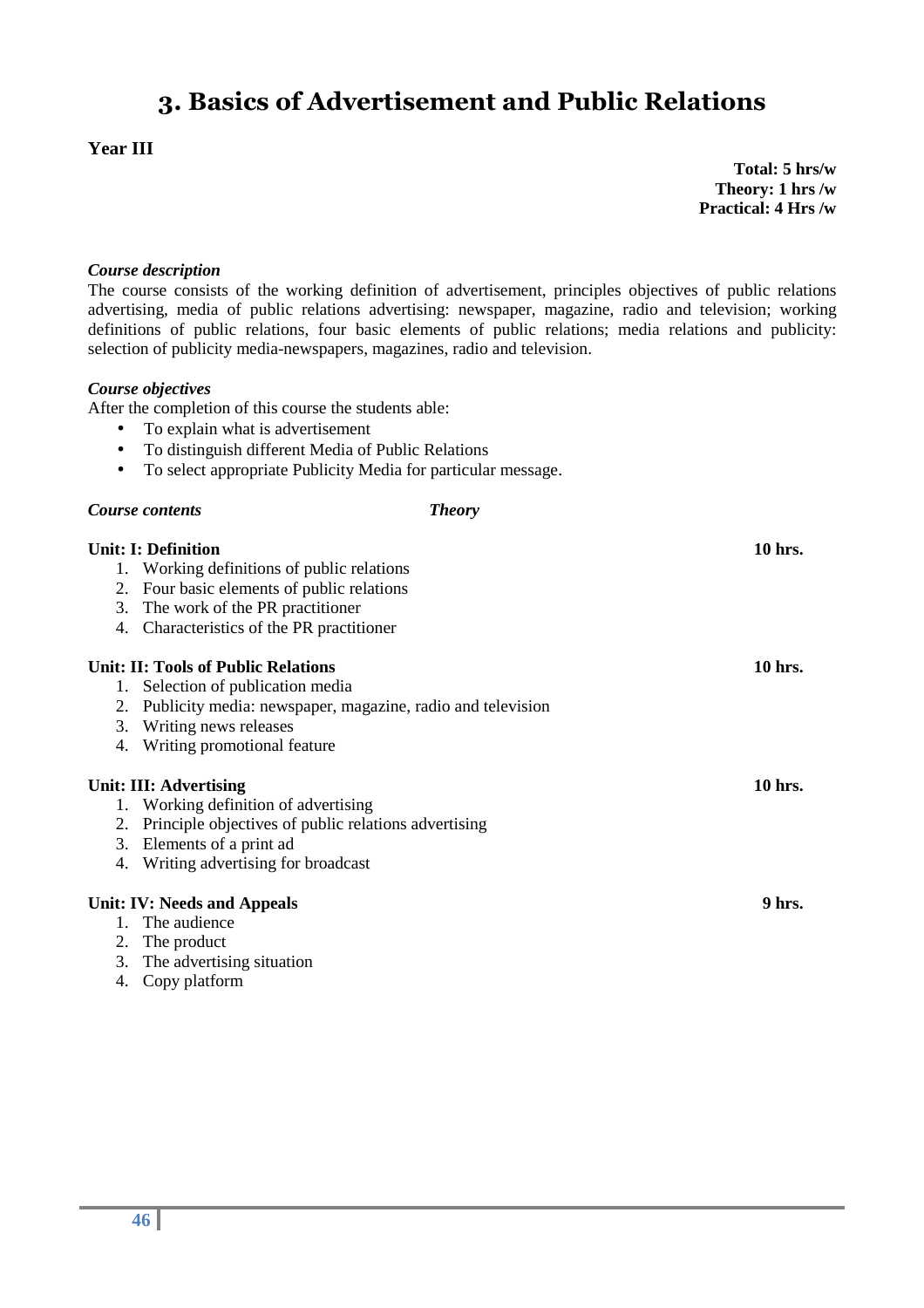#### *Practical*

| 3.                | <b>Unit: I: Definition</b><br>Lead peer group work on a given piece of advertisement material from daily newspapers<br>2. Lead peer group work on a jingle from a radio<br>Lead peer group work on a Television commercial | 50 hrs. |
|-------------------|----------------------------------------------------------------------------------------------------------------------------------------------------------------------------------------------------------------------------|---------|
|                   | <b>Unit: II: Tools of Public Relations</b>                                                                                                                                                                                 | 50 hrs. |
|                   | Develop a promotional slogan for a campaign and work on the tools of PR                                                                                                                                                    |         |
|                   | Unit: II: Advertising                                                                                                                                                                                                      | 56 hrs. |
| 1.                | Working on creation advertising                                                                                                                                                                                            |         |
| 2.                | Exercises on public relations advertising                                                                                                                                                                                  |         |
| 3.                | Preparation of print ad                                                                                                                                                                                                    |         |
| 4.                | Writing advertising for broadcast                                                                                                                                                                                          |         |
| <b>References</b> |                                                                                                                                                                                                                            |         |

- 1. Moore, H. Frazier and Frank B. Kalupa. (2002), Public Relations: Principle. New Delhi: Surjeet Publications.
- 2. Stovall, James Glen. (2008), Writing for the Mass Media. New Delhi: Pearson Education.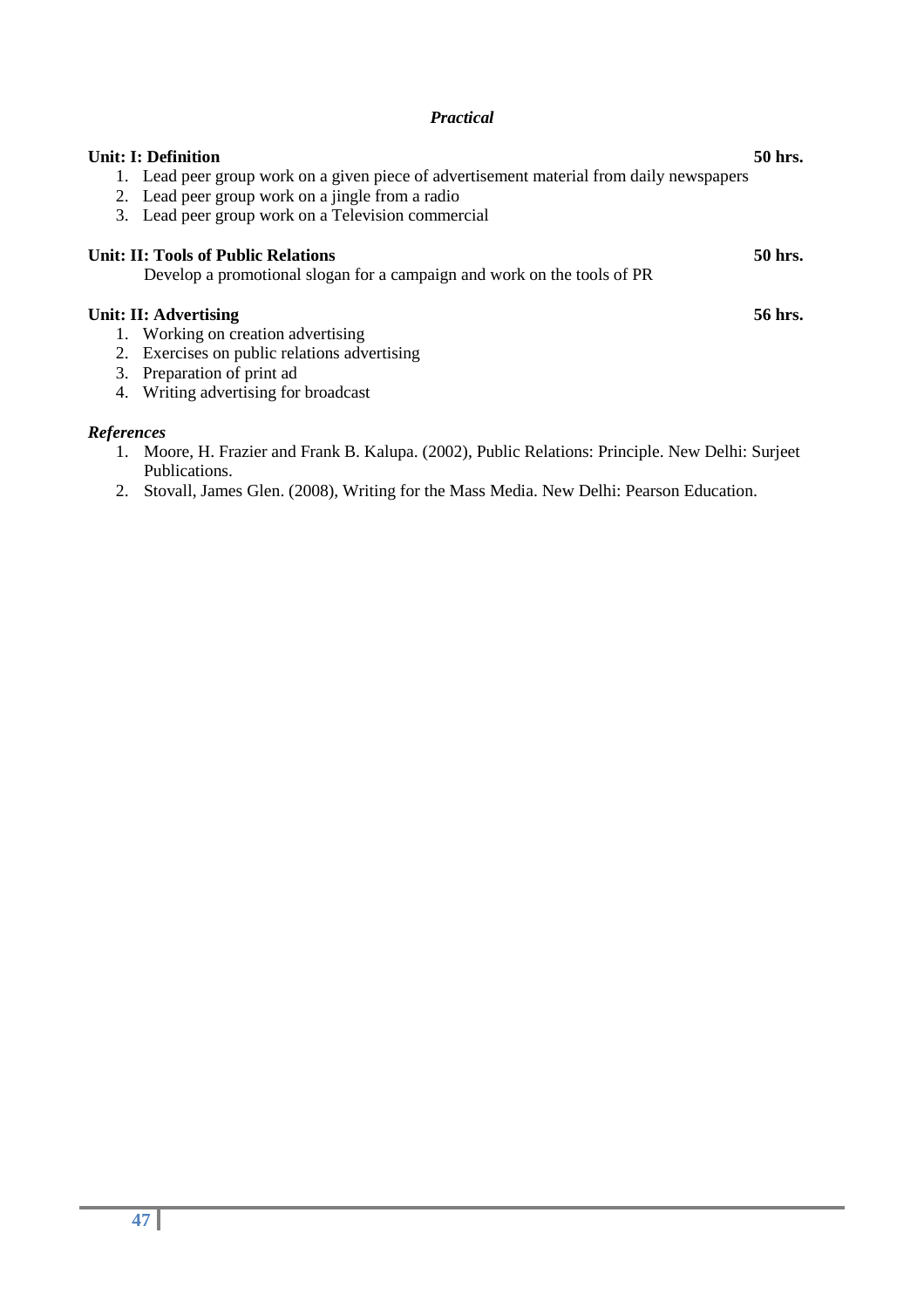## **4. Writing for Television and Radio**

#### **Year III**

**Total: 5 hrs/w Theory: 1 hrs /w Practical: 4 Hrs /w**

#### *Course description*

The course aims to present knowledge and skills on the writing for television and radio, specifically it focuses on the nature and techniques of television and radio news, elements of TV and radio news and styles and format of TV and radio news.

#### *Course objectives*

After the completion of the course the students will be able:

- To describe the nature of television news
- To describe the nature of radio news
- To understand the techniques of making TV and radio news
- To acquire skills of producing broadcast's worthy contents

#### *Course contents Theory*

|    | Unit: I: Broadcast news style                            | 10 hrs. |
|----|----------------------------------------------------------|---------|
|    | 1. Broadcast copy                                        |         |
|    | 2. Clear writing                                         |         |
| 3. | Easy listening formula                                   |         |
| 4. | Tight writing                                            |         |
|    | 5. Colourful writing                                     |         |
|    | Unit: II: Television news                                | 10 hrs. |
|    | 1. Audio-visual signal and television news               |         |
|    | 2. Elements of TV news                                   |         |
| 3. | The Bulletin: Styles and format of TV news               |         |
|    | 4. Reading the script                                    |         |
|    | 5. The Writer, the Producer and the Newscaster           |         |
| 6. | Control room and studio                                  |         |
|    | Unit:III: Radio news                                     | 10 hrs. |
|    | 1. Writing for ear                                       |         |
|    | 2. Elements of radio news                                |         |
| 3. | Styles and format of radio news                          |         |
| 4. | Advantages and drawbacks                                 |         |
| 5. | Examples of radio news operations                        |         |
|    | Unit: IV: TV and Radio: The newsroom                     | 9 hrs.  |
|    | 1. Development of newsflash, headlines and breaking news |         |
|    | 2. The cue: lead or link                                 |         |
| 3. | Script layout                                            |         |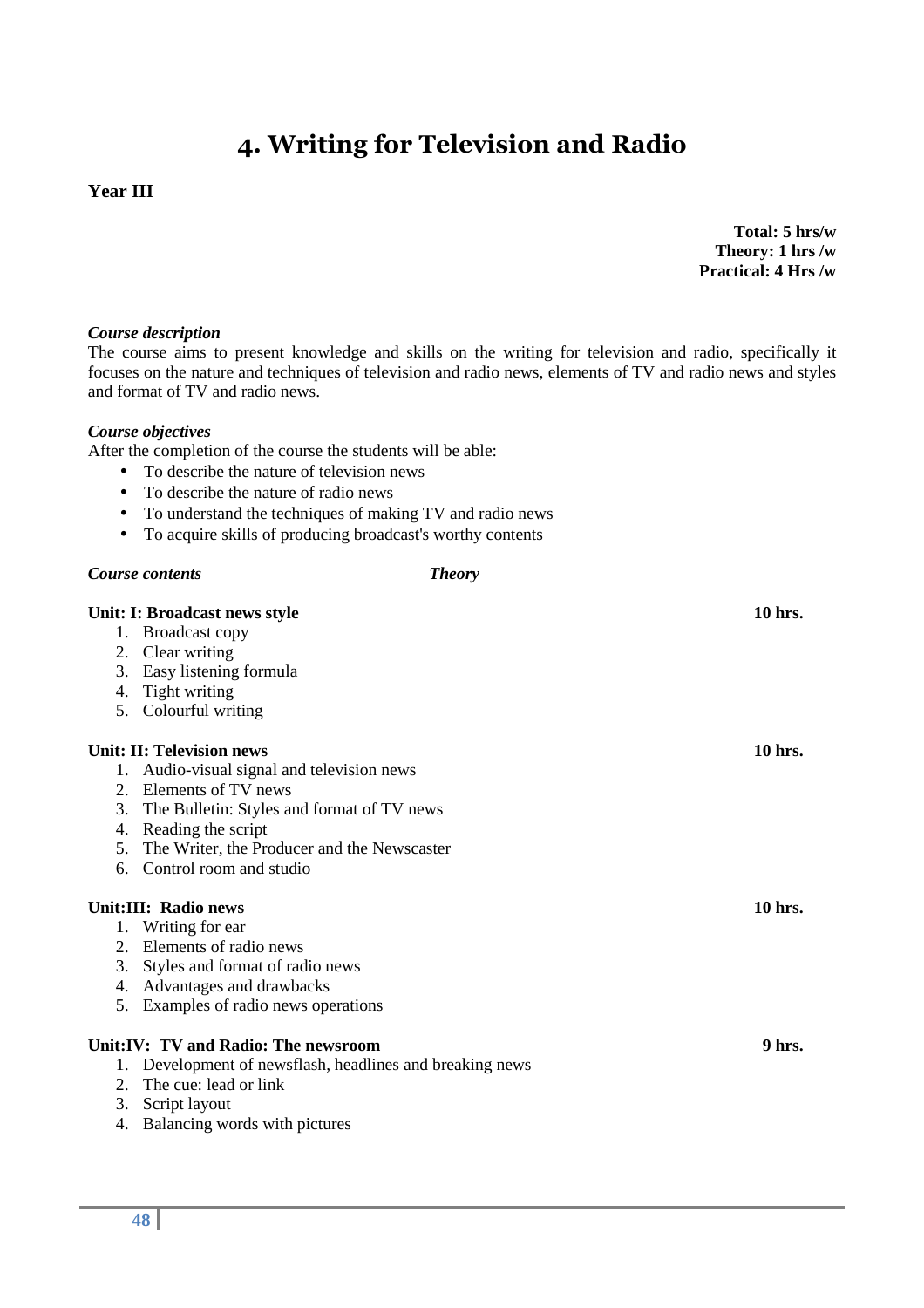#### *Practical*

|         | Unit: I: Evolution of broadcast news style                                                           | 30 hrs. |
|---------|------------------------------------------------------------------------------------------------------|---------|
|         | 1. Lead an exercise to show the differences between the news in a newspaper and radio news bulletins |         |
|         | 2. Lead an exercise to show the differences between the news in a newspaper and a TV news bulletins  |         |
| 3.      | Lead peer group work on approach to easy listening                                                   |         |
|         | <b>Unit:II: Television news</b>                                                                      | 36 hrs. |
|         | <b>1.</b> Analyze audio visual signal                                                                |         |
| $2_{1}$ | Monitor elements of TV news                                                                          |         |
| 3.      | Prepare a study of major features of TV news                                                         |         |
| 4.      | Prepare a study of major feature of TV news                                                          |         |
|         | Unit:III: Radio news                                                                                 | 50 hrs. |
|         | Prepare materials for a script amid at the ear                                                       |         |
|         | 2. Lead group work on radio news                                                                     |         |
| 3.      | Analyze different formats of radio contents                                                          |         |
| 4.      | Lead group work on radio news headlines                                                              |         |
| 5.      | Prepare a content analysis of a prime time TV channel                                                |         |
|         | Unit: IV: TV and Radio: The newsroom                                                                 | 40 hrs. |
| 1.      | Development of newsflash, headlines and breaking news                                                |         |
|         | 2. The cue: lead or link                                                                             |         |
| 3.      | Script layout                                                                                        |         |
| 4.      | Balancing words with pictures                                                                        |         |

### *References*

1. Boyd, Andrew. (1997), Broadcast Journalism: Techniques of Radio and TV News. New Delhi: Focal Press.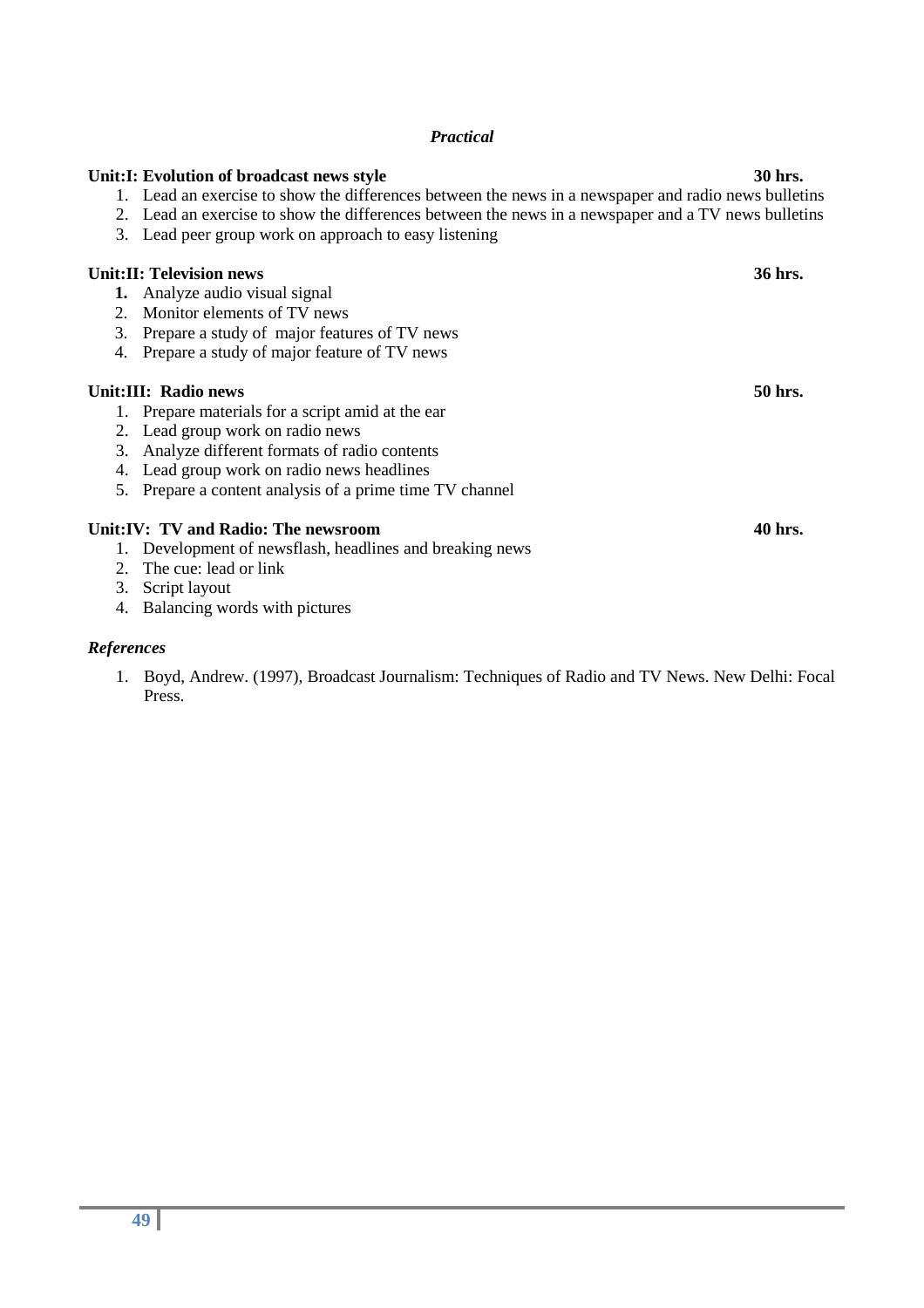## **5. Photo Journalism**

### **Year III**

**Total: 5 hrs/w Theory: 1 hrs /w Practical: 4 Hrs /w**

#### *Course description*

The course consists of an overall idea on use of photographs in newspaper and magazine, more precisely it provides knowledge and skills for the journalistic use of photographs.

#### *Course objectives*

After the completion of the course the students will be able:

- To understand the importance of photo for newspaper and magazine
- To use photographs effectively for any kinds of reading materials
- To assess ethical standards for the use of photographs

#### *Course contents Theory*

|    | <b>Unit:I: Reporting visually</b>                                               | 9 hrs.  |
|----|---------------------------------------------------------------------------------|---------|
|    | 1. Idea generation, planning and preparing, observation                         |         |
|    | 2. Image formation: close-up shot, medium shot, long shot                       |         |
|    | 3. visuals for feature story and for breaking news event                        |         |
|    | Unit:II: News photography                                                       | 10 hrs. |
|    | 1. Qualities of a good news picture                                             |         |
|    | 2. Understanding the news value of a picture                                    |         |
|    | 3. Qualities of a photo journalist                                              |         |
|    | <b>Unit:III: Selection of photographs</b>                                       | 10 hrs. |
|    | 1. Handling pictures in news room                                               |         |
|    | 2. Photographs for Spot-news                                                    |         |
|    | 3. Photo editing                                                                |         |
|    | 4. News photography and magazine photography                                    |         |
|    | 5. Use of file photo and caption writing                                        |         |
|    | Unit: IV: Ethics of photojournalism                                             | 10 hrs. |
| 1. | Photography and ethical standard                                                |         |
|    | 2. Code of conducts for photo journalist                                        |         |
|    |                                                                                 |         |
|    | <b>Practical</b>                                                                |         |
|    | <b>Unit:I: Reporting visually</b>                                               | 30 hrs. |
|    | 1. Generate ideas for planning and preparation, observation                     |         |
|    | 2. Undertake exercise on image formation: close-up shot, medium shot, long shot |         |
|    | 3. Compose visuals for feature story and for breaking news event                |         |
|    | Unit:II: News photography                                                       | 50 hrs. |
|    | 1. Qualities of a good news picture                                             |         |
|    | 2. Understanding the news value of a picture                                    |         |

3. Qualities of a photo journalist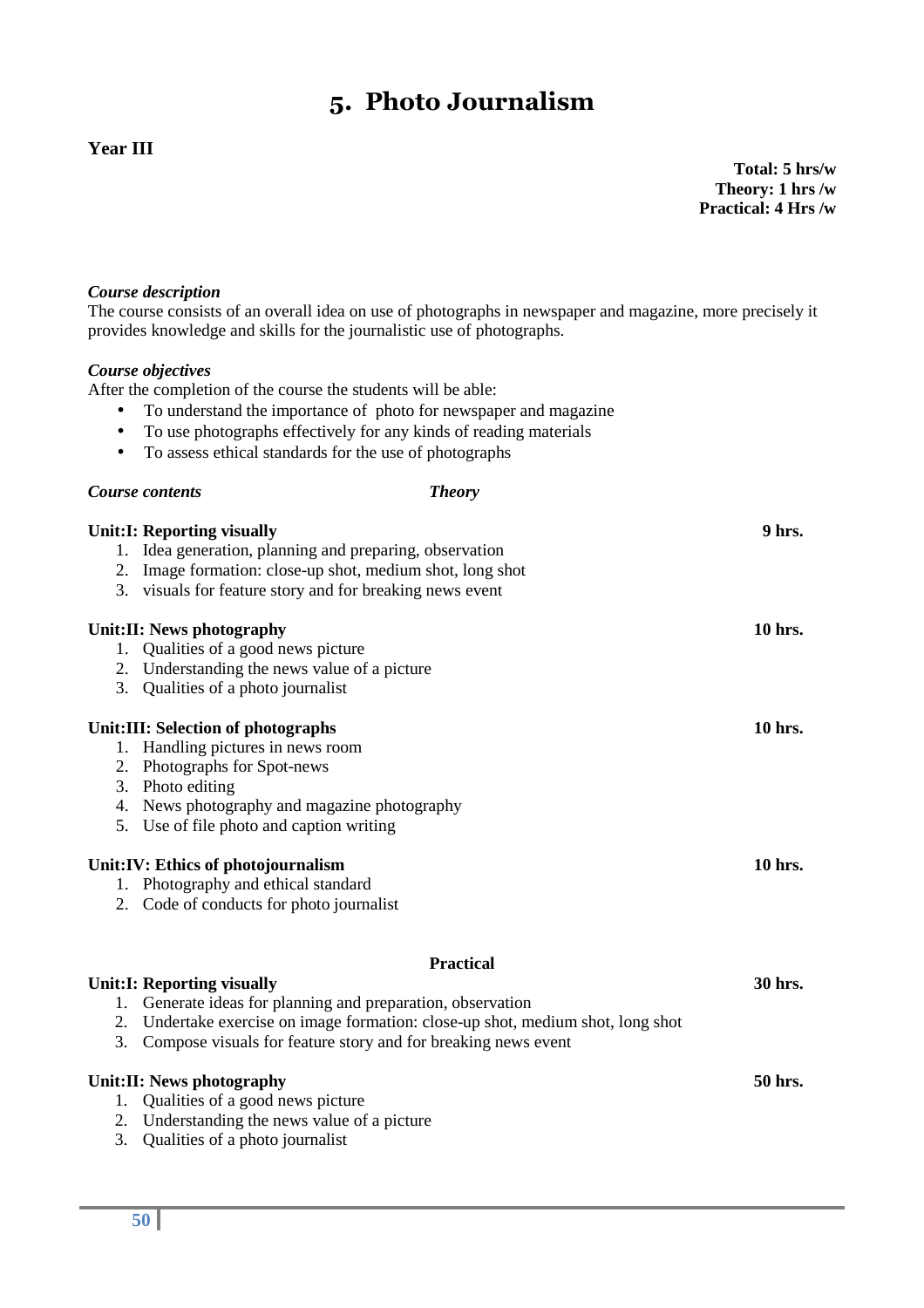#### Unit:III: Selection of photographs 50 hrs. 50 hrs.

- 1. Prepare a catalogue of pictures for a news room
- 2. Analyze spot-news photographs
- 3. Lead group work on photo editing
- 4. Use file photo for features and produce suitable captions

#### Unit:IV: Ethics of photojournalism 26 hrs. 26 hrs.

- 1. Photography and ethical standard
- 2. Code of conducts for photo journalist

#### *References*

- 1. Wainwright, David. (1986), Journalism Made Simple. London: Rupa & Co.
- 2. Mencher, Melvin. (1999), Basic News Writing. New Delhi: Universal Books.
- 3. Harris, Geoffrey and David Spark. (1998), Practical Newspaper Reporting. London: Focal Press.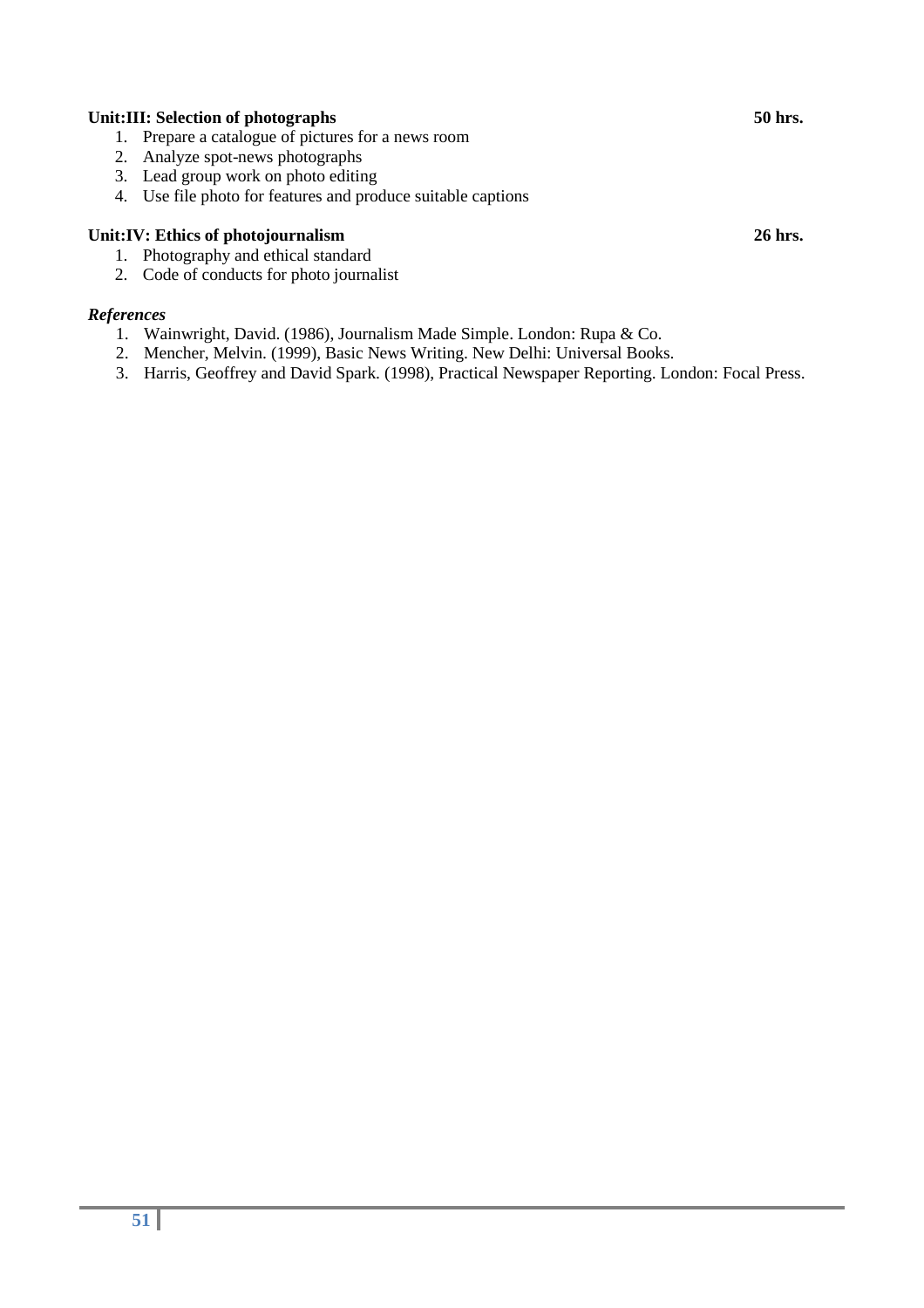## **6. Writing for Online Media**

#### **Year III**

**Total: 5 hrs/w Theory: 1 hrs /w Practical: 4 Hrs /w**

#### *Course description*

The course consists of an overall idea of writing for online media; more precisely it provides knowledge and skills for the journalistic use of online media.

#### *Course objectives*

After the completion of the course the students be able:

- To understand the paper trails to gather information
- To understand special electronic news gathering
- To understand the skills of process reporting

#### *Course contents Theory*

#### **Unit: I: Information 9 hrs.**

- 1. Skills of information hunting,
- 2. Using People, Place and Paper trails to gather information

#### Unit: II: Electronic News Gathering **20 hrs.** 20 hrs.

- 1. ENG (electronic news gathering),
- 2. Skills of handling equipment ( or electronic devices),
- 3. Skills of recording ( taking notes, audio recording and audio-visual capture),

#### Activities:

- 1. Review the concept of (i) information hunting, and (ii) skills of handling equipment.
- 2. Describe the skills of soft event reporting.
- 3. Define and explain audio recording and audio-visual capture principles.

#### **Unit: III: Electronic News Gathering 10 hrs. 10 hrs. 10 hrs.**

Information (and ENG) gathering

- 1. Skills of process reporting (key aspects of law, business, science, and technology etc.)
- 2. Skills of soft event reporting (Arts, culture, sports, lifestyles, human interest, and celebrities etc.)

#### *Practical*

#### **Unit: I: Information 30 hrs.**

- 1. Lead group work on skills of information hunting,
- 2. Lead group work on the skills of soft event reporting
- **3.** Undertake field work using people, place and paper trails to gather information

#### Unit: II: Electronic news gathering **50 hrs. 50 hrs. 50 hrs. 50 hrs. 50 hrs.**

- 1. Lead an exercise on ENG (electronic news gathering),
- 2. Perform a plan for handling equipment (or electronic devices)
- 3. Perform steps for recording skills (taking notes, audio recording and audio-visual coverage)
- 4. Define and explain audio recording and audio-visual capture principles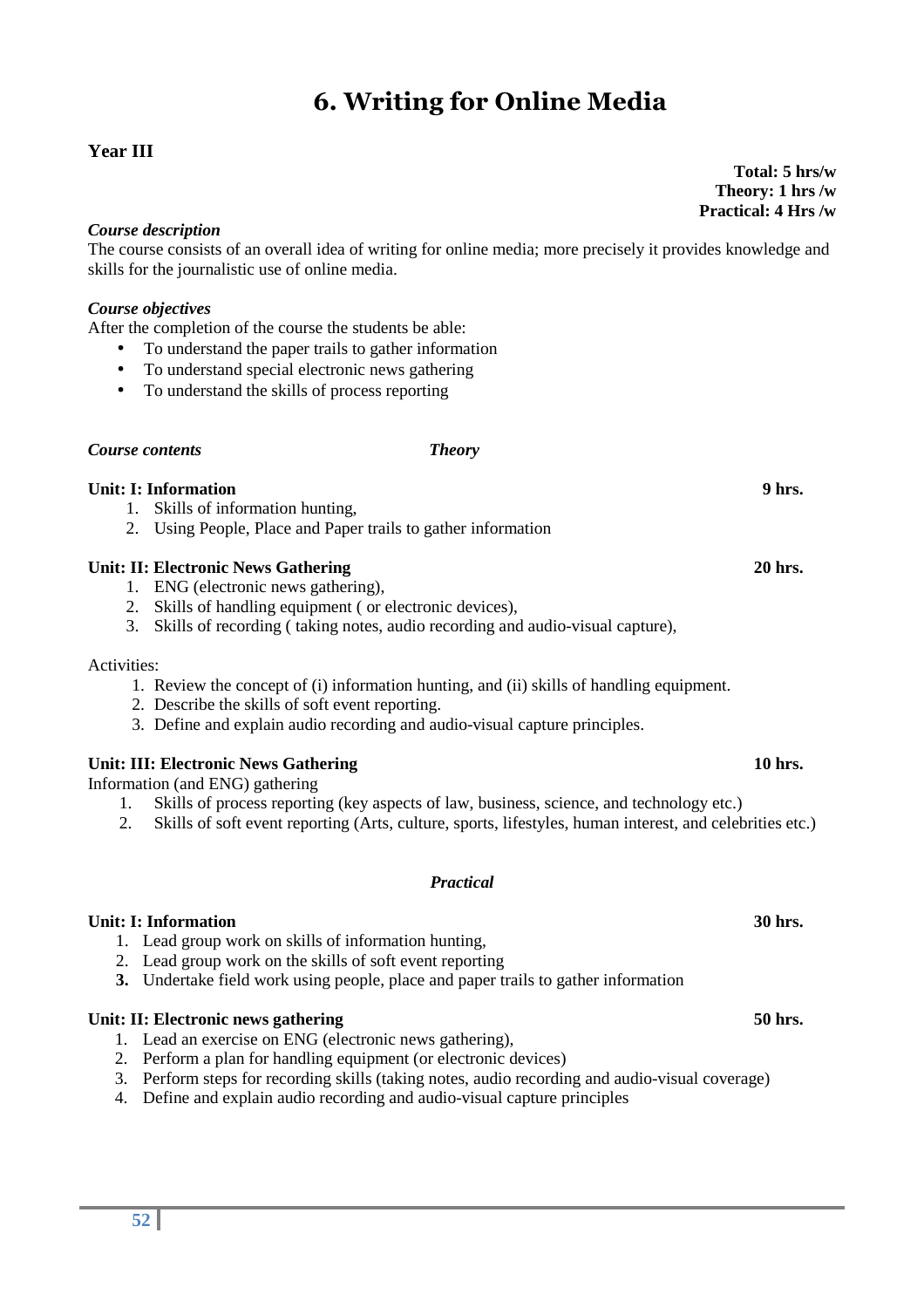#### **Unit: III: Electronic News Gathering 50 hrs.**

Information (and ENG) gathering

- 1. Gather information underscoring skills of process reporting (aspects of law, business, science, and technology etc.)
- 2. Analyze information gathered for soft event reporting (Arts, culture, sports, lifestyles, human interest, celebrities etc.)

#### **Unit: IV: Review 26 hrs.** 2012.

- 1. Produce flip charts on the workings of principles of reporting
- 2. Understand work on skills of recording
- 3. Perform the steps for handling equipment to report the electronic news
- 4. Produce exercises on paper trails to gather information

#### *References*

- 1. Mencher, Melvin. (1999), Basic News Writing. New Delhi: Universal Books.
- 2. Harris, Geoffrey and David Spark. (1998), Practical Newspaper Reporting. London: Focal Press.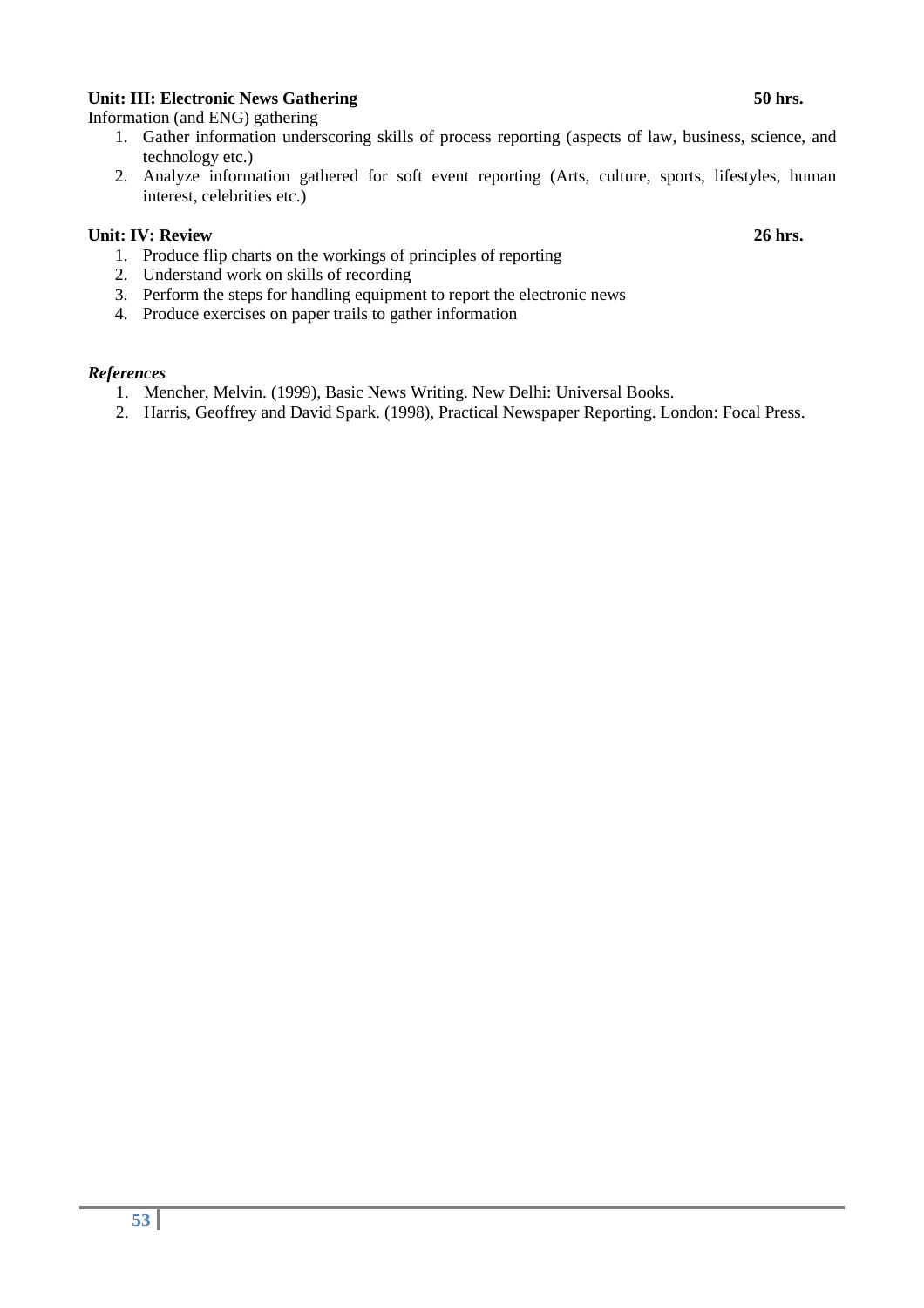## **7. Internship**

### **Year III**

**Total: 5 hrs/w Practical: 5 Hrs /w**

#### *Course description*

A student will be assigned to study and complete internship in a media house for 195 hours. After the internship, student will produce a report. The report will be evaluated in the examination.

#### *Course objective*

After the completion of the course the students are able:

- To understand the media practices in the assigned regions
- Acquire first hand experience as a working hand

#### *Course contents Practical*

- 1. Observe/identify news reporting process.
- 2. Observe/identify writing process.
- 3. Work in news desk.
- 4. Work in news reporting department.
- 5. Work in news programme department
- 6. Work in op-ed section
- 7. Produce news reports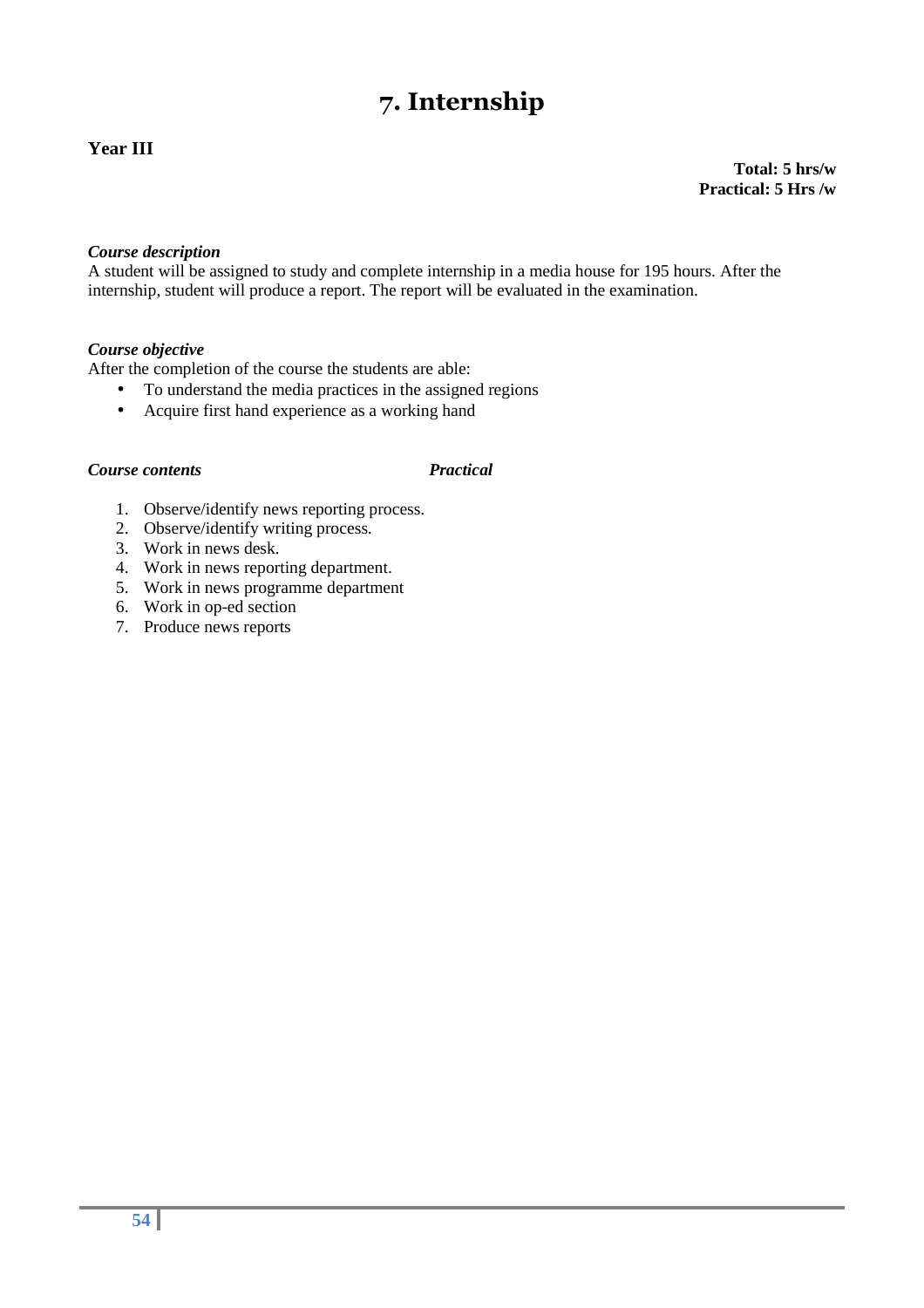# **Appendices**

## **1. Personnel Involved in developing course structure**

| $S.N$          | <b>Name</b>          | Organization                        | <b>Designation</b>       | <b>Contact Add</b> |
|----------------|----------------------|-------------------------------------|--------------------------|--------------------|
| $\mathbf{1}$   | Prof. Mr.Parsuram    | Nepal Press Institute (NPI)         | NPI Chairman             | 4241496 (R)        |
|                | Kharel               |                                     |                          |                    |
| $\overline{2}$ | Mr.Gokul Pokharel    | <b>Nepal Press Institute</b>        | Former NPI               | 9851092072         |
|                |                      |                                     | Chairman and board       |                    |
|                |                      |                                     | member                   |                    |
| $\mathfrak{Z}$ | Mr.Lal Deosa Rai     | Department of Journalism, RR Campus | Associates professor     | 4350658(R)         |
| $\overline{4}$ | Mr.Dhruva Hari       |                                     |                          |                    |
|                | Adhikary             |                                     |                          |                    |
| 5              | Mr.Sharat Chandra    | Nepal Press Institute (NPI)         | Senior Journalist and    | 4264 155           |
|                | Wasti                |                                     | <b>NPI Board Member</b>  |                    |
| 6              | Ms.Shobha Gautam     | Nepal Press Institute (NPI)         | <b>General Secretary</b> | 9851040165         |
| $\overline{7}$ | Mr.Kundan Aryal      | Nepal Press Institute (NPI)         | Coordinator              | 9851000811         |
| $\overline{8}$ | Ms.Monressori        | Nepal Press Institute (NPI)         | Treasurer and senior     | 4264 155           |
|                | Rajbhandari          |                                     | journalist               |                    |
| 9              | Mr.Rajendra Dahal    | Nepal Press Institute (NPI)         | Treasurer and senior     | 4264 155           |
|                |                      |                                     | journalist               |                    |
| 10             | Mr.Rajendra Sharma   | Radio Nepal                         | Former director,         | 4264 155           |
|                |                      |                                     | <b>News</b>              |                    |
| 11             | Mr.Rajendra Dev      | <b>Nepal Television</b>             | Director, News           | 4264 155           |
|                | Acharya              |                                     |                          |                    |
| 12             | Mr.Chiranjibi Khanal | Department of Journalism, RR Campus | Associates professor     | 9851002147         |
| 13             | Ms.Hari Kala         | Gorkha Patra                        | Senior editor            | 4264 155           |
|                | Adhikari             |                                     |                          |                    |
| 14             | Mr.Badri Tiwari      | Nepal Samachar Patra                | Editor                   | 4264 155           |
| 15             | Mr.Mohan Mainali     | Freelancer,                         | Senior journalist        | 9851074932         |
| 16             | Mr.Somnath           | <b>RSS</b>                          | Senior editor            | 4264 155           |
|                | Lamichhane           |                                     |                          |                    |
| 17             | Mr.Hasta Gurung      | <b>Nepal Press Institute</b>        | <b>Training Officer</b>  | 9851002169         |
| 18             | Mr.Jeevan Chandra    | <b>CTEVT</b>                        | <b>Chief Senior</b>      | 9841475320         |
|                | Dahal                |                                     | curriculum officer       |                    |
| 19             | Mr.Mister Kant       | <b>CTEVT</b>                        | Senior curriculum        | 9841456378         |
|                | Mainali              |                                     | officer                  |                    |
| 20             | Mr.Birendra Sharma   | NPI/RMRC Biratnagar                 | Regional coordinator     | 4264 155           |
| 21             | Mr.Hari Lamsal       | <b>NPI/RMRC Butwal</b>              | Regional coordinator     | 4264 155           |
| 22             | Mr.Niraj Pokharel    | NPI/RMRC Nepalgunj                  | Regional coordinator     | 4264 155           |